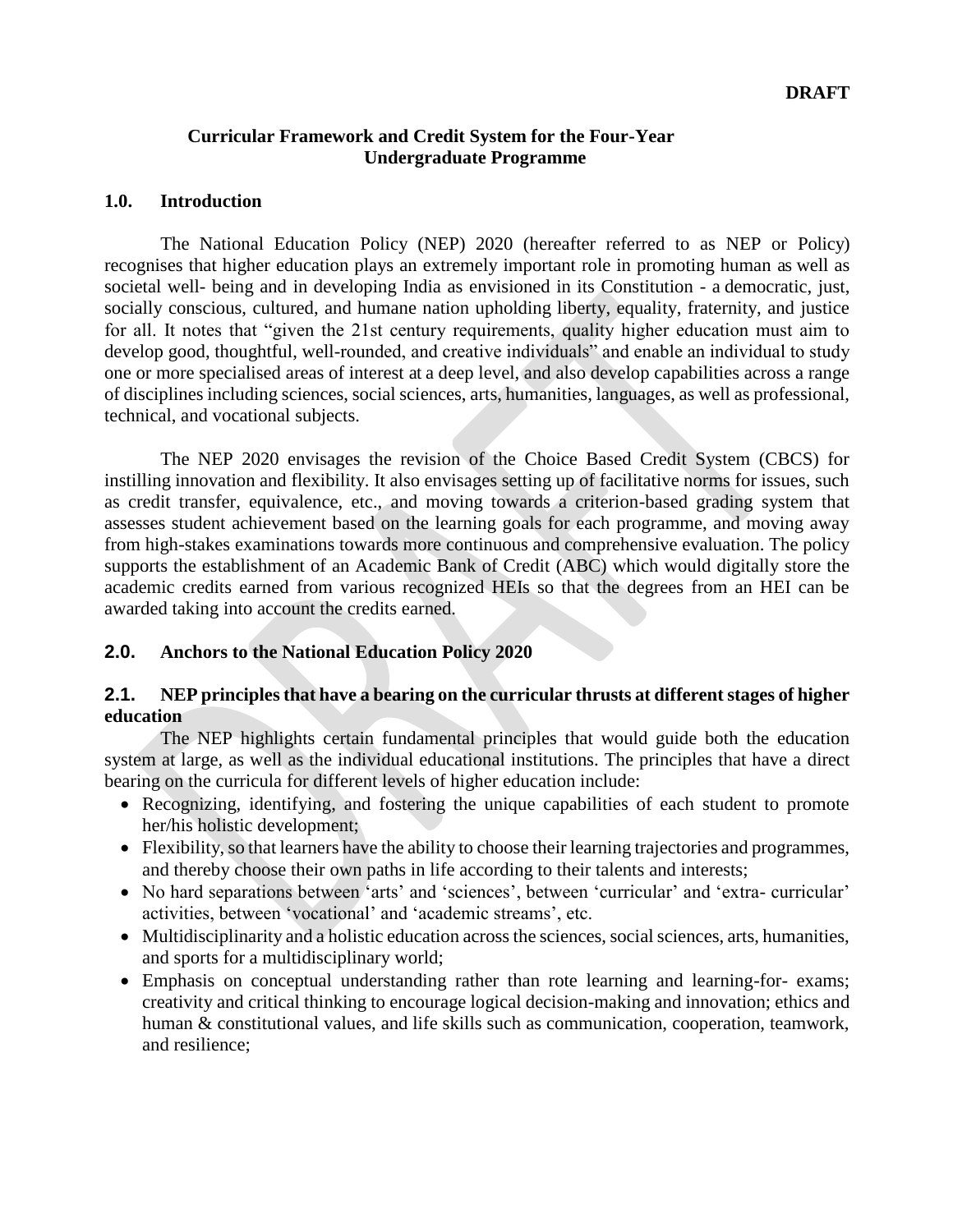- Extensive use of technology in teaching and learning, removing language barriers, increasing access for Divyang students, and educational planning and management;
- Respect for diversity and respect for the local context in all curricula, pedagogy, and policy;
- Full equity and inclusion as the cornerstone of all educational decisions to ensure that all students are able to thrive in the education system and ensuring that the institutional environment is responsive to differences to ensure that high-quality education is available for all.
- A rootedness and pride in India, and its rich, diverse, ancient, and modern culture and knowledge systems and traditions.

#### **2.2. Transformative initiatives that have a bearing on the four-year undergraduate programme**

The NEP envisages several transformative initiatives in higher education. These include:

- Introducing holistic and multidisciplinary undergraduate education that would help develop all capacities of human beings - intellectual, aesthetic, social, physical, emotional, ethical and moral - in an integrated manner; soft skills, such as complex problem solving, critical thinking, creative thinking, communication skills; and rigorous specialization in a chosen field (s) of learning.
- Adoption of flexible curricular structures in order to enable creative combinations of disciplinary areas for study in multidisciplinary contexts that would also allow flexibility in course options that would be on offer to students, in addition to rigorous specialisation in a subject or subject.
- Undergraduate degree programes of either 3 or 4-year duration, with multiple entry and exit points and reentry options within this period, with appropriate certifications such as:
	- a certificate after completing 1 year (2 semesters) of study in the chosen fields of study,
	- a diploma after 2 years (4 semesters) of study,
	- a bachelor's degree after a 3-year (6 semesters) programme of study,
	- a bachelor's degree with honours after a 4-year (eight semesters) programe of study or a bachelor's degree with research after a 4-year (eight semesters) programe of study if the student completes a rigorous research project in their major area(s) of study.
	- The 4-year multidisciplinary bachelor's degree programme is considered a preferred option since it would allow the opportunity to experience the full range of holistic and multidisciplinary education in addition to a focus on the chosen major and minors as per the choices of the student.
- Flexibility in the designs and lengths/duration of master's degree programmes ---
	- A 2-year master's degree programme with the second year devoted entirely to research for those who have completed the 3-year bachelor's degree programme;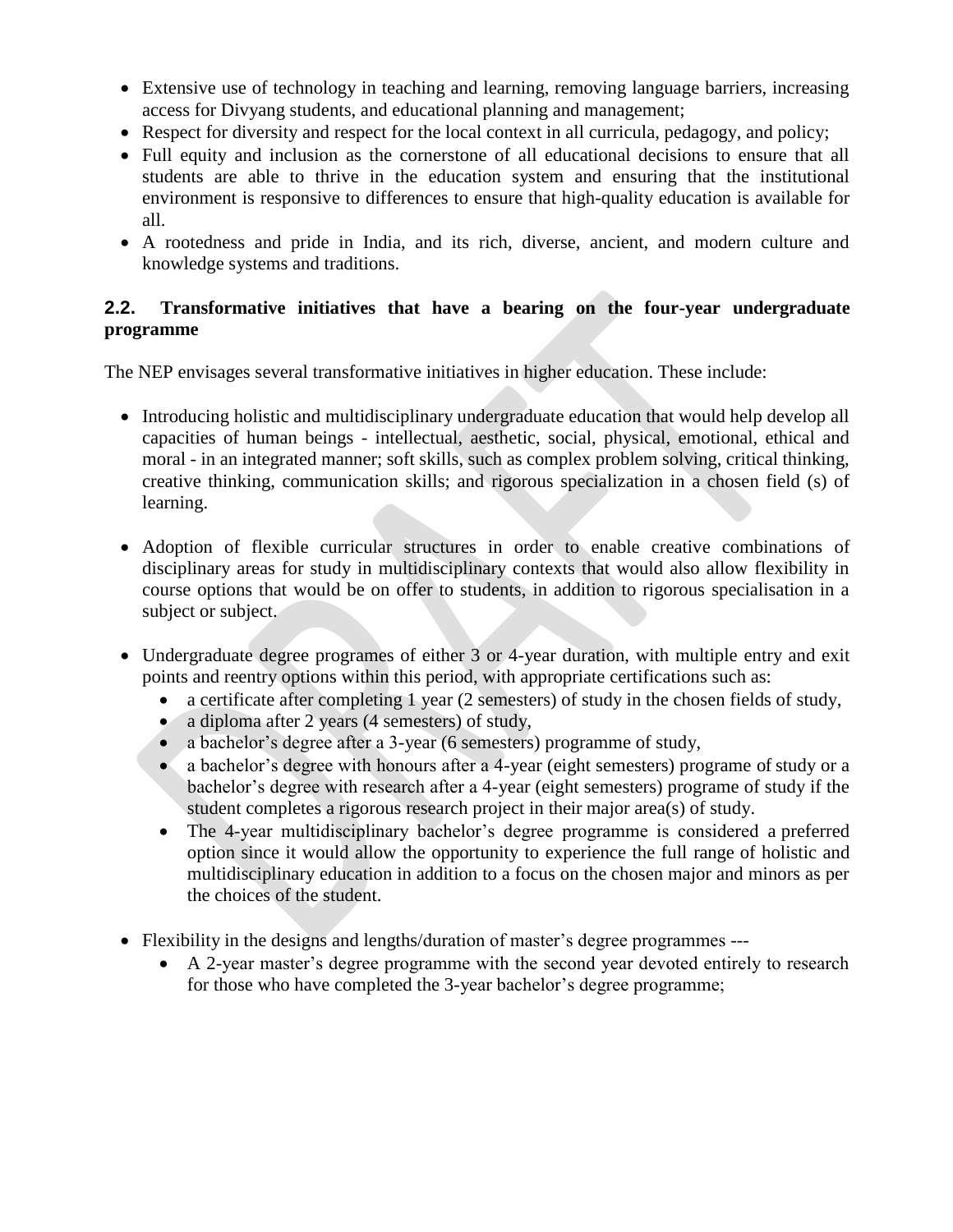- a 1-year master's degree programme for students who have completed a 4-year Bachelor's degree programme with research.
- Undertaking a doctoral programme of study is expected to require either a master's degree or a 4-year bachelor's degree with Research.
- Master's and doctoral programmes, while providing rigorous research-based specialization, also to provide opportunities for multidisciplinary work, including in academia, government, research institutions, and industry.
- Inclusion in the curricula of credit-based courses and projects in the areas of community engagement and service, environmental education, and value-based education.
	- Environment education to include areas such as climate change, pollution, waste management, sanitation, conservation of biological diversity, management of biological resources and biodiversity, forest and wildlife conservation, and sustainable development and living.
	- Value-based education to include the development of humanistic, ethical, Constitutional, and universal human values of truth, righteous conduct, peace, love, nonviolence, scientific temper, citizenship values, and life-skills.
	- Lessons in service and participation in community service programmes to be an integral part of the holistic education.
- Global Citizenship Education and education for sustainable development to form an integral part of the curriculum to empower learners to become aware of and understand global and sustainable development issues and to become active promoters of more peaceful, tolerant, inclusive, secure, and sustainable societies.
- Students to be provided with opportunities for internships with local industry, businesses, artists, crafts persons, etc., as well as research internships with faculty and researchers at their own or other HEIs/research institutions, so that students may actively engage with the practical side of their learning and, as a by-product, further improve their employability.
- Reorienting teaching programmes to ensure the development of capabilities across a range of disciplines including sciences, social sciences, arts, humanities, languages, as well as vocational subjects. This would involve offering programmes/courses of study relating to Languages, Literature, Music, Philosophy, Art, Dance, Theatre, Statistics, Pure and Applied Sciences, Sports etc., and other such subjects needed for a multidisciplinary and stimulating learning environment.
- Preparing professionals in cutting-edge areas that are fast gaining prominence, such as Artificial Intelligence (AI), 3-D machining, big data analysis, and machine learning, in addition to genomic studies, biotechnology, nanotechnology, neuroscience, with important applications to health, environment, and sustainable living that will be woven into undergraduate education for enhancing the employability of the youth".

#### **3.0. Academic credit framework**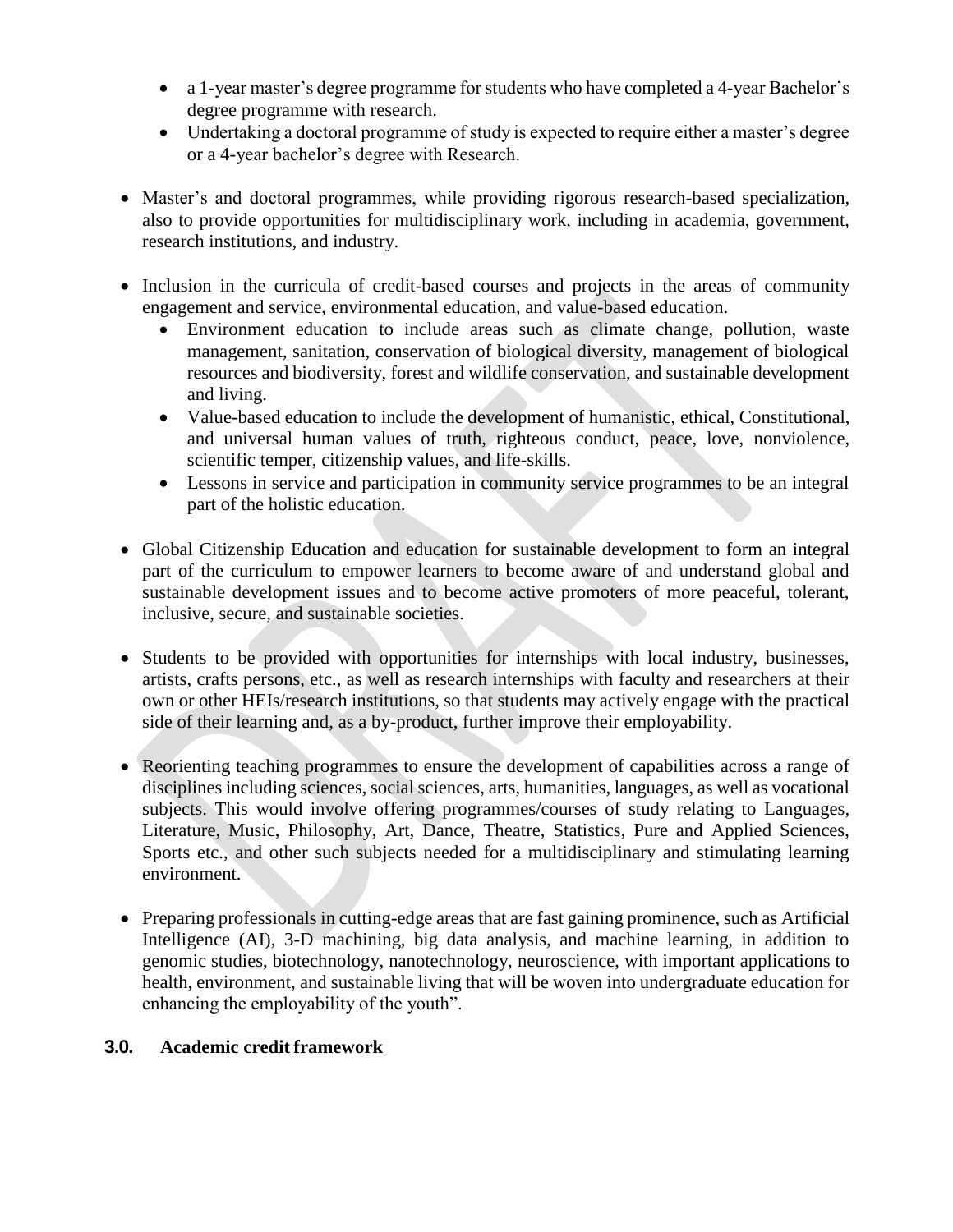The workload relating to a course is measured in terms of credit hours. A credit is a unit by which the course work is measured. It determines the number of hours of instruction required per week for the duration of a semester (15-16 weeks). One credit is equivalent to 15 hour of teaching (lecture or tutorial) or 30 hours of practical or field work or community engagement and service per semester. Credit is awarded to a learner in recognition of the verified achievement of the defined learning outcomes. One credit involves 30 hours of out-of-class activities such as preparation for classes/lessons, completing assignments which form a part of the course work, and independent reading and study per semester and 15 hours of out-of-class activities per semester for practicum.

# **3.1. Main features of the Credit System (CS):**

The Credit System will have the following features:

- Flexibility to move from one disciplinary area of study to another within the duration of study by securing the required credits in the chosen disciplinary/interdisciplinary area(s) of study;
- Opportunity for learners to choose the subject/learning area of interest;
- Facilitating multiple entry and exit options with certificate/ diploma/ or degree depending upon the number of credits secured;
- Flexibility for learners to move from one institution to another to enable them to have a multi and/or interdisciplinary learning;
- Facilitating switching to alternative modes of learning (face-to-face, ODL and On- line learning, and hybrid modes of learning).

Regulations for Academic Bank of Credit (ABC) and Multiple Entry and Exit are already in place to facilitate implementation of the credit system. The focus of the Credit System will be on introducing flexibility in choosing courses and programmes of study.

# **3.2. Semester/Credits:**

- A semester consists of 90 working days and an academic year is divided into two semesters. Each working week will have 40 hours of instructional time.
- A summer term is for eight weeks, and summer term courses may be offered on a fast- track mode to enable students to complete arrears courses, do a 0-99 or 100-199 level courses. The HEI can decide on the kind of courses to be offered in the summer term.
- Internship / apprenticeship can be carried out during the summer term, especially for student who exit after two semesters or four semesters of study.

# **3.3. Credit-hours for different types of courses**

The following types of courses/activities constitute the programmes of study. Each of them will require specific number of hours of teaching/guidance and laboratory/studio/workshop activities, field-based learning/projects, and internships, and community engagement and service.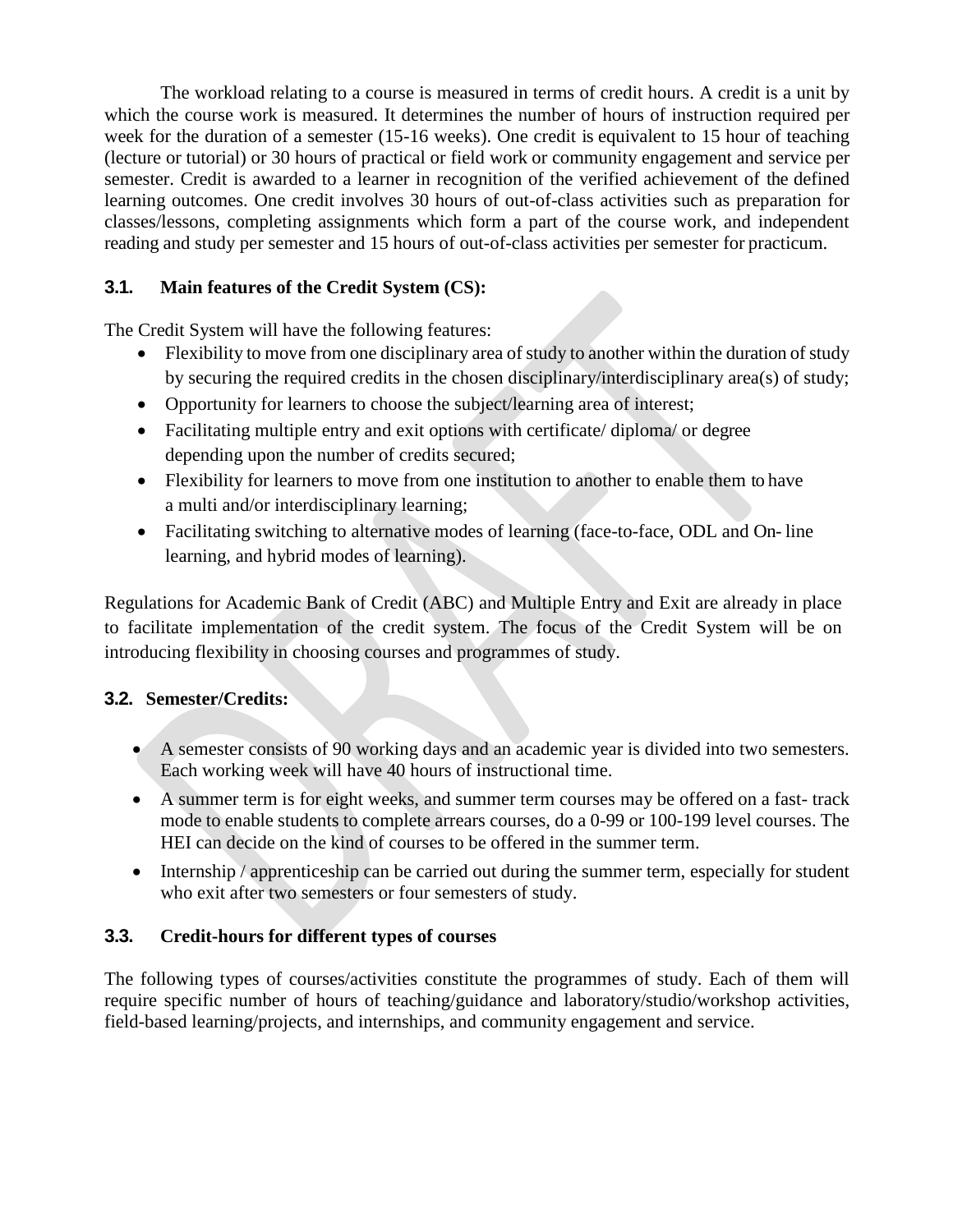- **Taught courses:** Courses involving lectures relating to a field or discipline by an expert or qualified personnel in a field of learning, work/vocation or professional practice. A minimum of 15 hours of teaching per credit in a semester along with 30 hours of out-of-class activities such as preparation for classes/lessons, completing assignments which form a part of the course work, and independent reading and study. The total learner engaged time for a one credit taught course would be 45 hours. The out-of- class activities may not be measured and quantified for purposes of grading of the credit.
- **Seminar:** A course requiring students to participate in structured discussion/conversation or debate focused on assigned tasks/readings, current or historical events, or shared experiences guided or led by an expert or qualified personnel in a field of learning, work/vocation or professional practice. A minimum of 15 hours of participation in seminar activity per credit in a semester along with 30 hours of out-of-class activities such as preparation for the seminar, completing assignments, and independent reading and study.
- **Practicum:** A course requiring students to participate in an approved project or practical activity that applies previously learned/studied principles/theory related to the chosen field of learning, work/vocation or professional practice under the supervision of an expert or qualified individual in the field of learning, work/vocation or professional practice
- **Internship:** A course requiring students to participate in professional employment- related activity or work experience, or cooperative education activity with an entity external to the education institution, normally under the supervision of an employee of the given external entity. A key aspect of the internship is induction into actual work situations. Internships involves working with local industry, businesses, artists, crafts persons, etc.. and opportunities for students to actively engage with the practical side of their learning.
- **Laboratory work/activity:** A course requiring students to discover/practice application of a scientific or technical principles/theories. The course may require scientific, or research focused experiential work where students observe, test, conduct experiment(s) or practice application of principles/theories relating to field of learning, work/vocation or professional practice. 30 hours in the laboratory activities per credit in a semester along with 15 hours of out-of-class activities such as preparation for the practicum, completing assignments which form a part of the course work, and independent reading and study. The total learner engaged time for a one credit laboratory work/activity would be 45 hours.
- **Studio activities:** Studio activities involve engagement of students in creative or artistic activities. Every student is engaged in performing a creative activity to obtain a specific outcome. Studio-based activities involve visual- or aesthetic-focused experiential work. 30 hours in the studio activities per credit in a semester along with 15 hours of out-of-class activities such as preparation for the studio activity, completing assignments, and independent reading and study. The total learner engaged time for a one credit-hour studio activity would be 45 hours.
- **Workshop-based activities:** Courses involving workshop-based activities requiring engagement of students in hands-on activities related to work/vocation or professional practice. Every student is engaged in performing a skill-based activity related to specific learning outcome(s). 30 hours of workshop-based activities per credit in a semester along with 15 hours of out-of-class activities such as preparation for the workshop activity, completing assignments, and independent reading and study. The total learner engaged time for a one credit-hour workshop activity would be 45 hours.
- **Field practice/projects:** Courses requiring students to participate in field-based learning/project generally under the supervision of an employee of the given external entity. 30 hours per credit in a semester along with 15 hours of activities such as preparation for the field projects, data analysis, preparation of reports etc., and independent reading and study.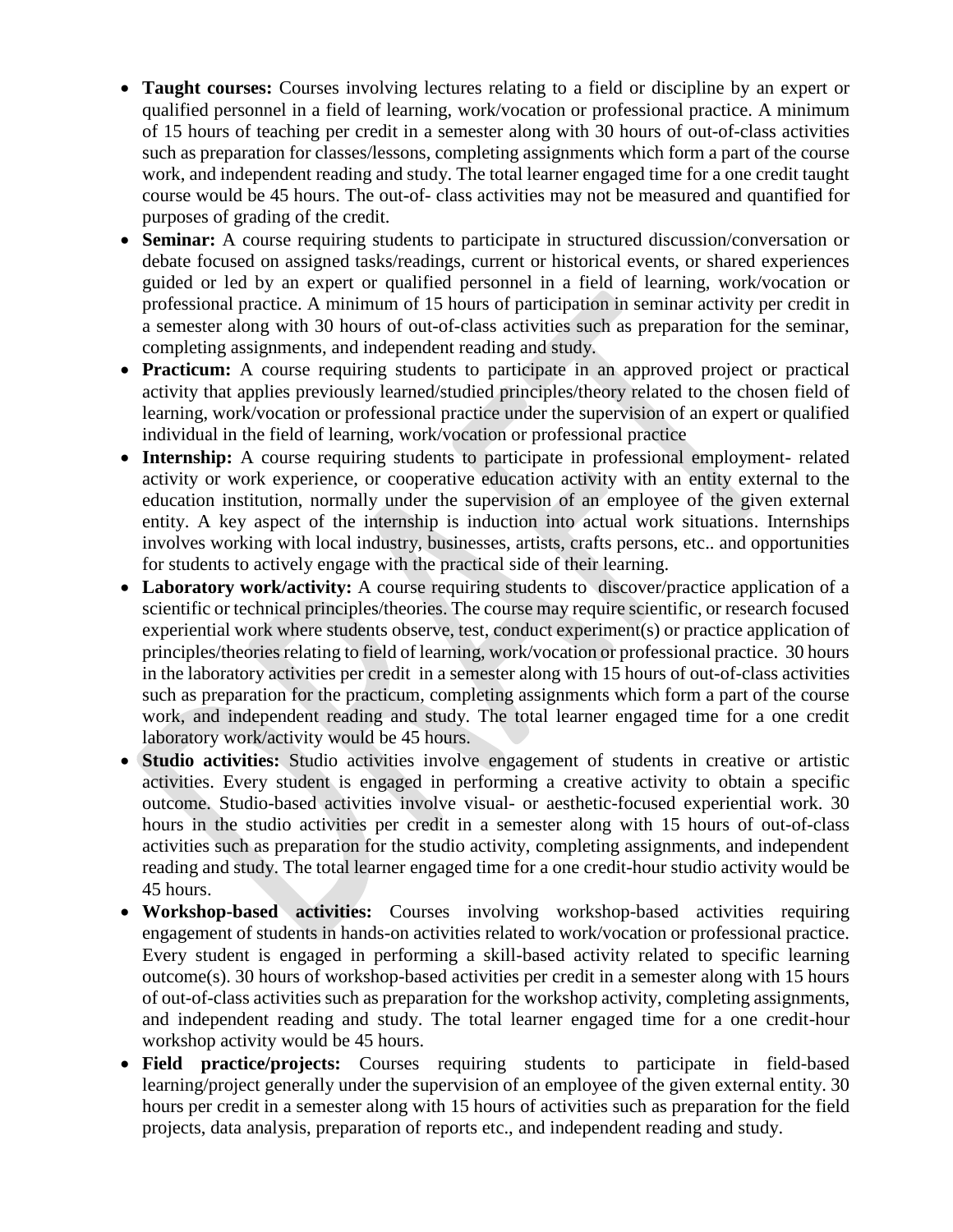- **Community engagement and service:** Courses requiring students to participate in field-based learning/project generally under the supervision of an employee of the given external entity. The curricular component of 'community engagement and service' will involve activities that would expose students to the socio-economic issues in society so that the theoretical learnings can be supplemented by actual life experiences to generate solutions to real-life problems. 30 hours of contact time per credit in a semester along with 15 hours of activities such as preparation for the community engagement and service, preparation of reports etc., and independent reading and study.
- **Hybrid courses involving a mix of taught courses and practicum:** A 4-credit course involving 75% of face–to– face teaching and 25% field-based learning/project or lab work, or workshop activities will have a total of 75 hours of instructional time during a semester, and 105 hours of out-of-class activities such as preparation for the courses of study, completing assignments and independent reading and study. Thus, the total learner engaged time would be 180 hours for a 4-credit course.
- **Learner engaged time for a 4-credit course involving 50% practicum:** A 4-credit course involving 50% face–to– face teaching and 50% field-based learning/project or lab work, or workshop activities will have a total of 90 hours of instructional time during a semester, and 90 hours of out-of-class activities such as preparation for the courses of study and practicum, completing assignments and independent reading and study. Thus, the total learner engaged time would be 180 hours for a 4-credit course.

#### **4.0. Outcomes-based approach to higher education**

The University Grants Commission (UGC) envisages a learning outcomes-based curricular framework for all programmes of study. This necessitates: i) an increased focus on the attainment by the students of the expected graduate attributes, Programme Learning Outcomes (PLOs) which lead to the attainment of the graduate attributes, and Course Learning Outcomes (CLOs) which lead to the achievement of the Programme Learning Outcomes ; ii) designing teaching-learning experience that enable students to achieve the expected graduate attributes and defined PLOs/CLOs; and iii) designing learning assessment methods/procedures that help assess progress towards achievement by the students of the expected CLOs/PLOs and graduate attributes.

The key outcomes that underpin the design of the programmes of study relating to different programmes of study being offered by the HEIs may include the following:

#### **4.1. Expected attributes of graduates of the 4-year undergraduate programme**

The curricular interventions relating to the 4-year undergraduate programme envisages that learners on completion of the prescribed learning activities/experiences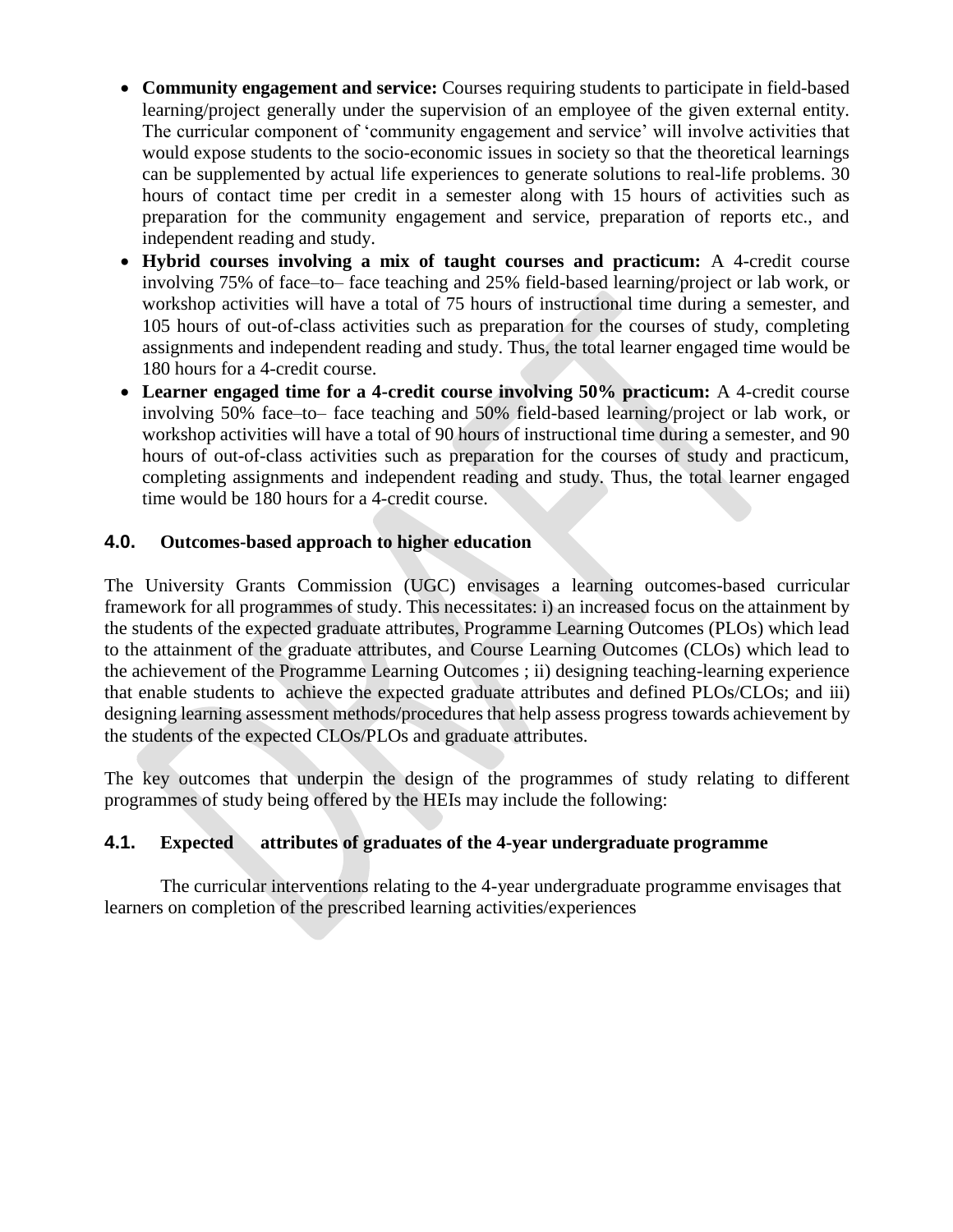must acquire and demonstrate the expected graduate attributes. The graduate attributes are attained through learning experiences made available to the students, the total experience within the educational institutions, and a process of critical and reflective thinking. The Learner attributes include: i) learning outcomes that are specific to the disciplinary areas related to the chosen programme of study within a broad multidisciplinary context, and ii) generic learning outcomes that students of all undergraduate programmes of study should acquire and demonstrate.

| Expected attributes of graduates of the four-year undergraduate<br>programme                                                              |                                                                                                                                                                                                                                                                                                                                                                                                                                                                                                                                                                                                                                                                                                                                                                                                                                                                                                                                                                                                                                                                                                                                                                                                                                                                                                          |
|-------------------------------------------------------------------------------------------------------------------------------------------|----------------------------------------------------------------------------------------------------------------------------------------------------------------------------------------------------------------------------------------------------------------------------------------------------------------------------------------------------------------------------------------------------------------------------------------------------------------------------------------------------------------------------------------------------------------------------------------------------------------------------------------------------------------------------------------------------------------------------------------------------------------------------------------------------------------------------------------------------------------------------------------------------------------------------------------------------------------------------------------------------------------------------------------------------------------------------------------------------------------------------------------------------------------------------------------------------------------------------------------------------------------------------------------------------------|
| of<br>Type<br>learning<br>outcomes                                                                                                        | <b>Expected Learning</b><br><b>Outcomes</b>                                                                                                                                                                                                                                                                                                                                                                                                                                                                                                                                                                                                                                                                                                                                                                                                                                                                                                                                                                                                                                                                                                                                                                                                                                                              |
| Learning<br>outcomes<br>that are<br>specific to<br>the chosen<br>disciplinary<br><b>or</b><br>interdiscipli<br>nary areas of<br>learning. | Graduates should be able to demonstrate the acquisition of:<br>a comprehensive knowledge and coherent understanding of the different<br>$\bullet$<br>disciplinary/interdisciplinary areas/themes of learning in a broad<br>multidisciplinary context, their different learning areas, their linkages<br>with related areas/fields of learning, and current and emerging<br>developments associated with the chosen disciplinary areas of learning<br>and other courses of study.<br>Practical, professional and procedural knowledge required for<br>$\bullet$<br>performing and accomplishing professional tasks associated with the<br>chosen disciplinary/interdisciplinary areas of learning.<br>skills in areas related to the chosen disciplinary/interdisciplinary<br>$\bullet$<br>majors/minors in a broad multidisciplinary context, including wide-<br>ranging practical and technical skills required to perform and accomplish<br>the assigned tasks effectively.<br>capacity to apply the acquired competencies to generate solutions to specific problems relating to the chosen disciplinary/interdisciplinary majors/minors and other courses of study and tackle issues associated<br>with the chosen field(s) of study.<br>Graduates should be able to demonstrate the acquisition of: |
| Generic                                                                                                                                   | <b>Problem-solving skills: Capability to:</b>                                                                                                                                                                                                                                                                                                                                                                                                                                                                                                                                                                                                                                                                                                                                                                                                                                                                                                                                                                                                                                                                                                                                                                                                                                                            |
| learning<br>outcomes                                                                                                                      | solve problems in familiar and non-familiar contexts and apply one's<br>learning to real-life situations.<br>Critical thinking: Capability to:                                                                                                                                                                                                                                                                                                                                                                                                                                                                                                                                                                                                                                                                                                                                                                                                                                                                                                                                                                                                                                                                                                                                                           |
|                                                                                                                                           | apply analytic thought to a body of knowledge, including the analysis<br>and evaluation of policies and practices, as well as evidence, arguments,<br>claims, beliefs and the reliability and relevance of evidence,<br>identify relevant assumptions or implications; and formulate coherent<br>$\bullet$<br>arguments;<br>identify logical flaws in the arguments of others,<br>$\bullet$<br>analyse and synthesise data/information related to global issues from a variety of sources and draw valid conclusions and support them with<br>evidence and examples.<br><b>Creative thinking:</b> Ability to:<br>create or think in different and diverse ways about same issues or<br>$\bullet$                                                                                                                                                                                                                                                                                                                                                                                                                                                                                                                                                                                                         |
|                                                                                                                                           | scenarios,<br>deal with problems and situations that do not have simple solutions,<br>$\bullet$<br>view a problem or a situation from multiple perspectives,<br>think 'out of the box' and generate solutions to complex problems in<br>$\bullet$<br>unfamiliar contexts.<br>Adopt innovative, imaginative, lateral thinking, interpersonal skills and<br>$\bullet$<br>emotional intelligence                                                                                                                                                                                                                                                                                                                                                                                                                                                                                                                                                                                                                                                                                                                                                                                                                                                                                                            |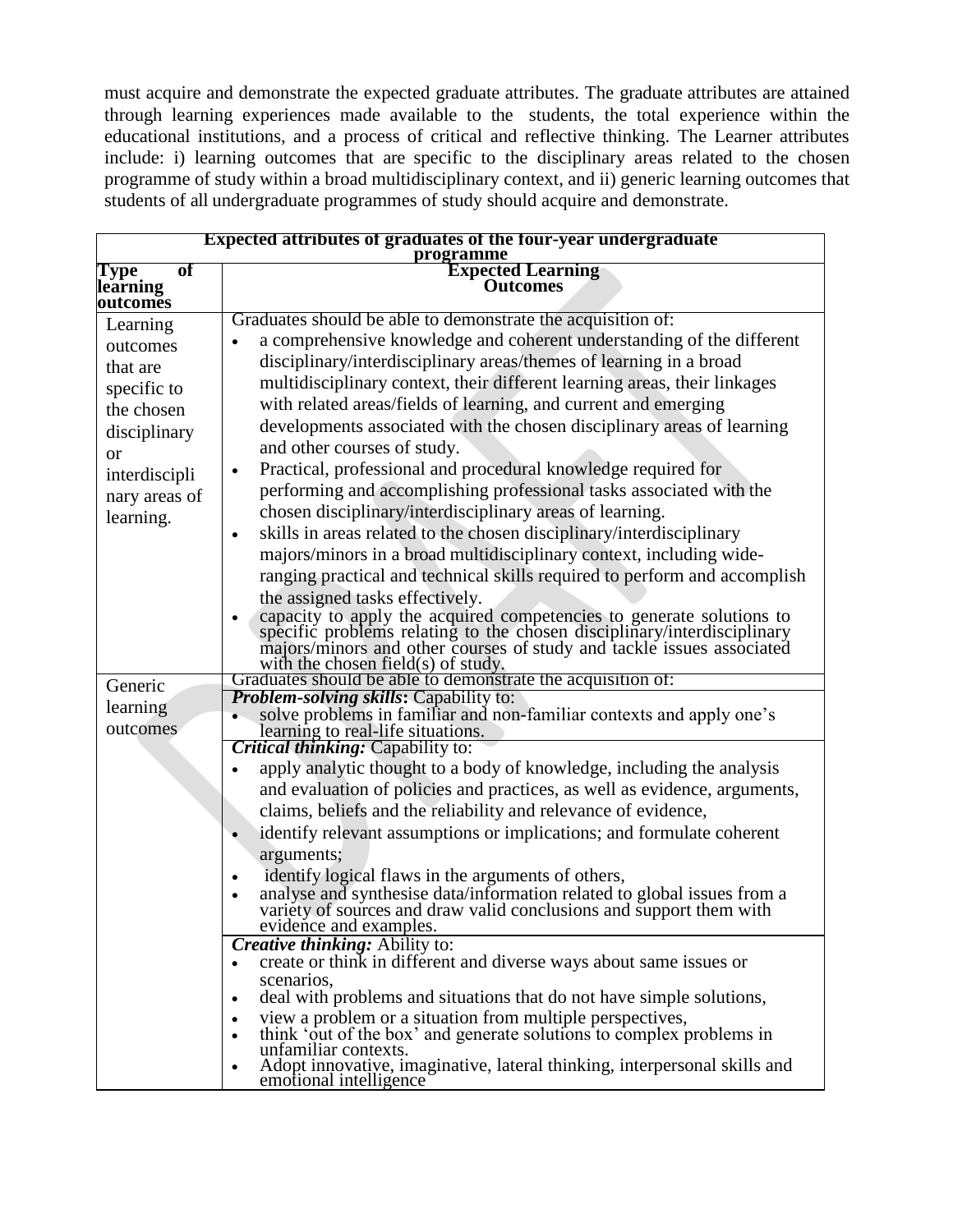| <b>Expected attributes of graduates of the four-year undergraduate</b> |                                                                                                                                                                               |
|------------------------------------------------------------------------|-------------------------------------------------------------------------------------------------------------------------------------------------------------------------------|
| of<br>Type                                                             | programme                                                                                                                                                                     |
| learning                                                               | <b>Expected Learning</b><br>Outcomes                                                                                                                                          |
| outcomes                                                               |                                                                                                                                                                               |
|                                                                        | <b>Communication Skills:</b> Skills that enable a person to:                                                                                                                  |
|                                                                        | listen carefully, read texts and research papers analytically and                                                                                                             |
|                                                                        | present complex information in a clear and concise manner to                                                                                                                  |
|                                                                        | different groups/audiences,                                                                                                                                                   |
|                                                                        | express thoughts and ideas effectively in writing and orally and<br>$\bullet$                                                                                                 |
|                                                                        | communicate with others using appropriate media;                                                                                                                              |
|                                                                        | confidently share one's views and express herself/himself;<br>$\bullet$                                                                                                       |
|                                                                        | construct logical arguments using correct technical language related<br>$\bullet$                                                                                             |
|                                                                        | to a theme of learning relating to teacher education,                                                                                                                         |
|                                                                        |                                                                                                                                                                               |
|                                                                        | • convey ideas, thoughts and arguments using language that is respectful<br>and sensitive to gender and social groups.<br>Coordinating/collaborating with others: Ability to: |
|                                                                        | work effectively and respectfully with diverse teams,<br>$\Box$                                                                                                               |
|                                                                        | facilitate cooperative or coordinated effort on the part of a group,<br>$\Box$                                                                                                |
|                                                                        | act together as a group or a team in the interests of a common cause and<br>$\Box$                                                                                            |
|                                                                        | work efficiently                                                                                                                                                              |
|                                                                        | as a member of a team.                                                                                                                                                        |
|                                                                        | <b>Leadership readiness/qualities: Capability for:</b>                                                                                                                        |
|                                                                        | mapping out the tasks of a team or an organisation and setting direction,<br>$\bullet$                                                                                        |
|                                                                        | formulating a vision and building a team that can help achieve the vision,<br>$\bullet$                                                                                       |
|                                                                        | motivating and inspiring team members to engage with that vision,                                                                                                             |
|                                                                        | • using skills to guide people to the right destination.<br><i>Learning how to learn' skills: Ability to:</i>                                                                 |
|                                                                        |                                                                                                                                                                               |
|                                                                        | acquire new knowledge and skills, that are necessary for pursuing                                                                                                             |
|                                                                        | learning activities throughout life, including through self-paced and self-                                                                                                   |
|                                                                        | directed learning, aimed at personal development, meeting economic,                                                                                                           |
|                                                                        | social, and cultural objectives, and                                                                                                                                          |
|                                                                        | adapt to changing national and global issues and demands,                                                                                                                     |
|                                                                        | acquire organizational skills and time management to set self-defined goals                                                                                                   |
|                                                                        | and targets with timelines,<br>demonstrate a healthy attitude to be a lifelong learner.                                                                                       |
|                                                                        | <b>Multicultural competence.</b> Demonstrate:                                                                                                                                 |
|                                                                        | the acquisition of knowledge of the values and beliefs of multiple                                                                                                            |
|                                                                        | cultures and a global perspective to honour diversity,                                                                                                                        |
|                                                                        | the capability to effectively engage in a multicultural<br>$\bullet$                                                                                                          |
|                                                                        | group/society and interact respectfully with diverse groups,                                                                                                                  |
|                                                                        | capability to lead a diverse team to accomplish common group tasks and                                                                                                        |
|                                                                        | goals,                                                                                                                                                                        |
|                                                                        | gender sensitivity and adopt gender-neutral approach, as also empathy to the less advantaged and the differently-abled including those with learning                          |
|                                                                        | disabilities.                                                                                                                                                                 |
|                                                                        | Value inculcation: Demonstrate the ability to:                                                                                                                                |
|                                                                        | embrace and practice constitutional, humanistic, ethical, and moral                                                                                                           |
|                                                                        | values in conducting one's life, including universal human values and                                                                                                         |
|                                                                        | citizenship values,                                                                                                                                                           |
|                                                                        | practice responsible global citizenship required for responding to<br>$\bullet$                                                                                               |
|                                                                        | contemporary global challenges, for enabling learners to become aware                                                                                                         |
|                                                                        | of and understand global issues and to become active promoters of more                                                                                                        |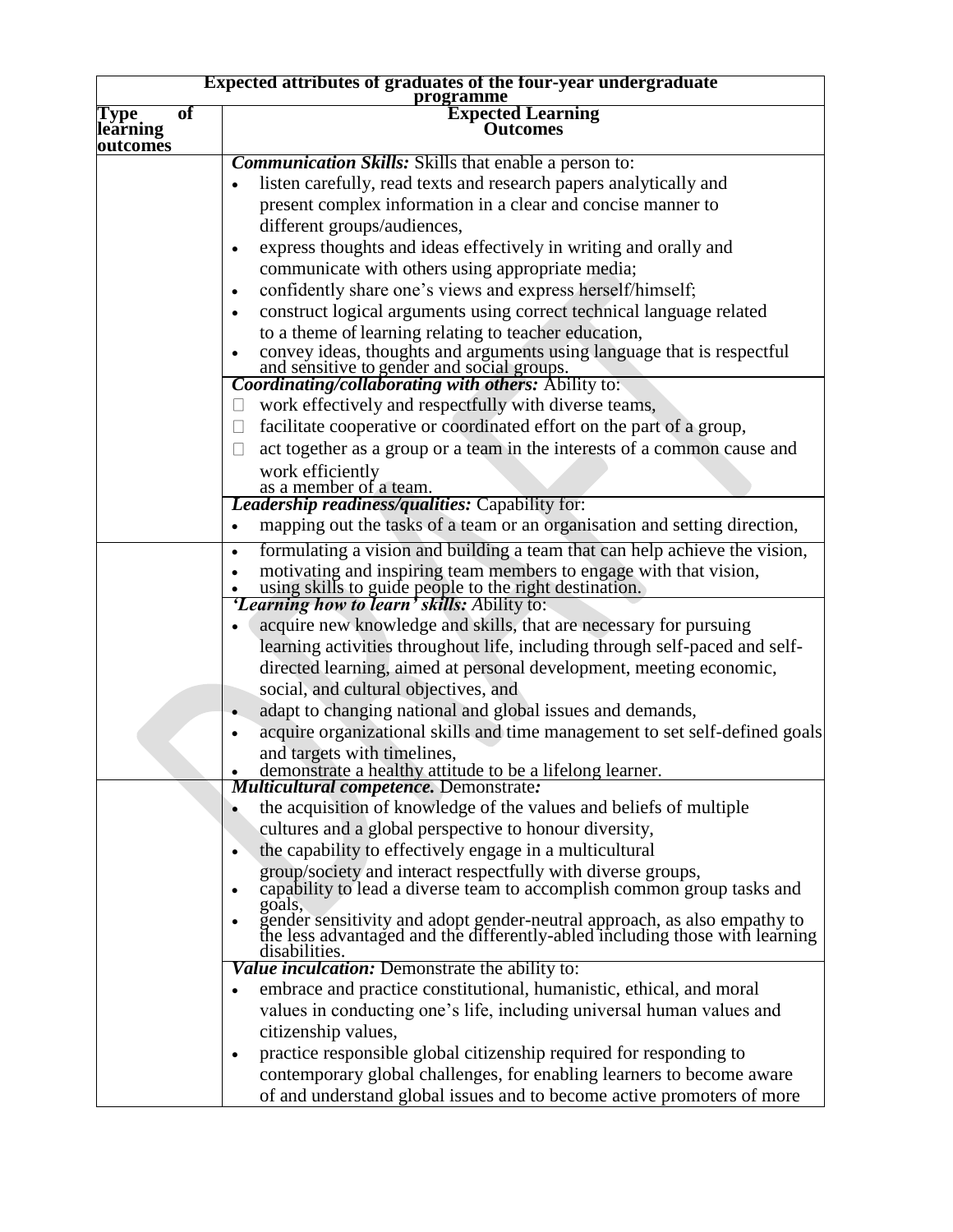| <b>Expected attributes of graduates of the four-year undergraduate</b><br>programme |                                                                                                                                                                                                                                                                                                                                                                                                                                                                                                                                                                                                                                                                                                                                                                                         |
|-------------------------------------------------------------------------------------|-----------------------------------------------------------------------------------------------------------------------------------------------------------------------------------------------------------------------------------------------------------------------------------------------------------------------------------------------------------------------------------------------------------------------------------------------------------------------------------------------------------------------------------------------------------------------------------------------------------------------------------------------------------------------------------------------------------------------------------------------------------------------------------------|
| $\overline{of}$<br><b>Type</b><br>learning<br>outcomes                              | <b>Expected Learning</b><br><b>Outcomes</b>                                                                                                                                                                                                                                                                                                                                                                                                                                                                                                                                                                                                                                                                                                                                             |
|                                                                                     | peaceful, tolerant, inclusive, secure, and sustainable societies,<br>formulate a position/argument about an ethical issue from multiple<br>$\bullet$<br>perspectives and use ethical practices in all aspects of one's work; identify<br>ethical issues related to one's work,<br>recognise environmental and sustainability issues, and participate in<br>٠<br>actions to promote sustainable development,<br>adopt objective, unbiased, and truthful actions in all aspects of work,<br>instill integrity and identify ethical issues related to work, and follow ethical<br>practices.                                                                                                                                                                                               |
|                                                                                     | <b><i>Empathy:</i></b> Ability to:<br>identify with or understand the perspective, experiences, or points of<br>view of another individual or groups,<br>identify and understand other people's emotions.                                                                                                                                                                                                                                                                                                                                                                                                                                                                                                                                                                               |
|                                                                                     | <b>Environmental awareness and action: Demonstrate the:</b><br>Acquisition and ability to apply the knowledge, skills, attitudes, and<br>values required to take appropriate actions for mitigating the effects of<br>environmental degradation, climate change and pollution, effective<br>waste management, conservation of biological diversity, management<br>of biological resources, forest and wildlife conservation, and<br>sustainable development and living<br>Skills to apply digital and technological solutions: Demonstrate the ability for:<br>judiciously using and deploying information and communication tools and<br>technologies to improve teaching-learning process and provide enriched<br>learning experiences to students to enable them to achieve enhanced |
|                                                                                     | learning outcomes.<br><b>Autonomy and responsibility:</b> Ability to:<br>apply knowledge, understanding and/or skills with an<br>appropriate degree of independence relevant to the level of the<br>qualification,                                                                                                                                                                                                                                                                                                                                                                                                                                                                                                                                                                      |
|                                                                                     | work independently, identify appropriate resources required for a<br>$\bullet$<br>project, and manage aproject through to completion,<br>exercise responsibility and demonstrate accountability in applying<br>knowledge and/or skills in work and/or learning contexts appropriate for<br>the level of the qualification, including ensuring safety and security at<br>workplaces.                                                                                                                                                                                                                                                                                                                                                                                                     |
|                                                                                     | <b>Community engagement and service:</b> Ability to participate in:<br>activities/services that are undertaken in collaboration with<br>community members for promoting the wellbeing of the society,<br>including participation in National Services Scheme (NSS), National<br>Cadet Corps (NCC), adult literacy/education programmes,<br>mentoring school students etc.                                                                                                                                                                                                                                                                                                                                                                                                               |

### **4.2. Programme/Course Learning Outcomes**

The graduate attributes described above will be attained by students through learning acquired on completion of a chosen programme of study. The term 'programme' refers to the entire scheme of study followed by students leading to the award of qualification after successfully completing a programme of study. Each programme of study will have defined learning outcomes which must be achieved for the award of the certificate/diploma/degree. Programme learning outcomes (PLOs) include learning outcomes that are specific to the disciplinary/interdisciplinary areas of learning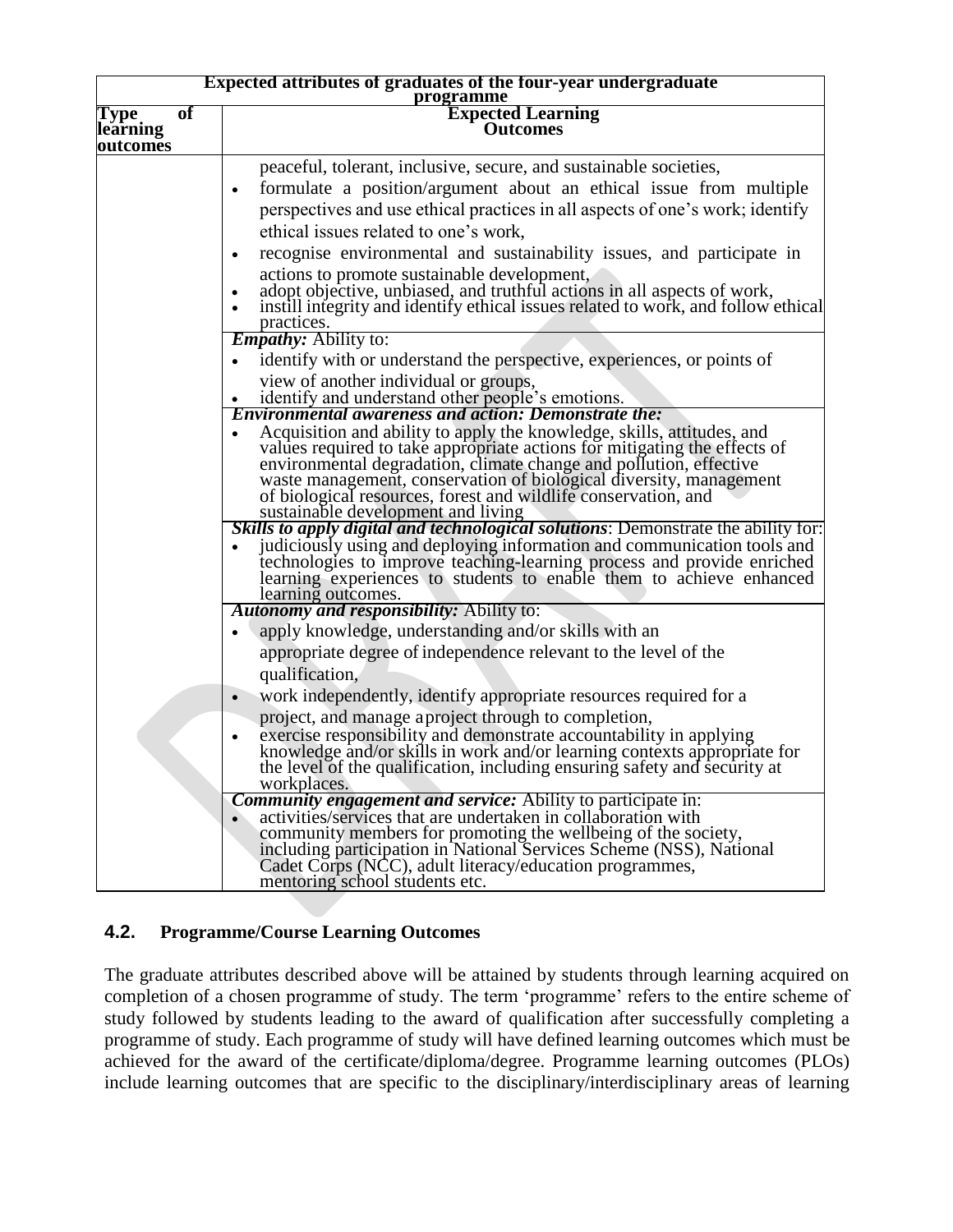associated with the chosen proramme of study. They would also include generic learning outcomes, including transferable skills and competencies, that graduates of all programmes of study should acquire and be able to demonstrate for the award of the certificate/diploma/degree. The programme learning outcomes would also would include the knowledge and skills that prepare students for further study.

**Course Learning Outcomes (CLOs):** The programme learning outcomes are attained by learners through the essential learnings acquired on completion of certain courses of study within a programme of study. The term 'course' is used to mean the individual courses that make up the scheme of study for a programme. Course learning outcomes (CLOs) are specific to a course within a programme of study. Some courses of study are highly structured, with a closely laid down progression of courses to be taken at different phases of a 4-year undergraduate programme.

| 4.2.1. Programme learning outcomes (to be achieved by students on completion of the |
|-------------------------------------------------------------------------------------|
| programme of study leading to the award of an undergraduate certificate)            |

| Programme learning outcomes (To be achieved by students on completion of the |                                                                                                                                                                                                                                |
|------------------------------------------------------------------------------|--------------------------------------------------------------------------------------------------------------------------------------------------------------------------------------------------------------------------------|
| programme of study leading to the award of an undergraduate                  |                                                                                                                                                                                                                                |
| <b>Elements of the</b><br>learning outcomes                                  | <b>Expected Learning</b><br><b>Outcomes</b>                                                                                                                                                                                    |
| Knowledge                                                                    | The graduates should be able to demonstrate the acquisition of:                                                                                                                                                                |
| and                                                                          | knowledge of facts, concepts, principles, theories, and processes                                                                                                                                                              |
| understandin                                                                 | in broad multidisciplinary learning contexts within the chosen                                                                                                                                                                 |
| g                                                                            | fields of learning in a broad multidisciplinary learning,                                                                                                                                                                      |
|                                                                              | understanding of the linkages between the learning areas within                                                                                                                                                                |
|                                                                              | and across the chosen fields of study,                                                                                                                                                                                         |
|                                                                              | procedural knowledge required for performing skilled or                                                                                                                                                                        |
|                                                                              | paraprofessional tasks                                                                                                                                                                                                         |
|                                                                              | associated with the chosen fields of learning.<br>The graduates should be able to demonstrate the acquisition of:                                                                                                              |
| General,                                                                     | a range of cognitive and technical skills required for accomplishing                                                                                                                                                           |
| technical and                                                                | assigned tasks relating to the chosen fields of learning in the context                                                                                                                                                        |
| professional                                                                 | of broad multidisciplinary contexts.                                                                                                                                                                                           |
| <b>Skills</b>                                                                | cognitive skills required to identify, analyse and synthesize<br>$\bullet$                                                                                                                                                     |
| required to                                                                  | information from a range of sources.                                                                                                                                                                                           |
| perform and                                                                  | cognitive and technical skills required for selecting and using relevant                                                                                                                                                       |
| accomplish                                                                   | methods, tools, and materials to assess the appropriateness of                                                                                                                                                                 |
| tasks                                                                        | approaches to solving problems associated with the chosen fields of                                                                                                                                                            |
|                                                                              | learning.                                                                                                                                                                                                                      |
| Application of                                                               | The graduates should be able to demonstrate the ability to:                                                                                                                                                                    |
|                                                                              |                                                                                                                                                                                                                                |
| knowledge and<br>skills                                                      |                                                                                                                                                                                                                                |
|                                                                              | spelly the acquired operational or technical and theoretical knowledge, and a range of cognitive and practical skills to select and use basic methods, tools, materials, and information to generate solutions to specific pro |
| Generic                                                                      | <b>Communication skills:</b> The graduates should be able to demonstrate                                                                                                                                                       |
| learning                                                                     | the ability to: The graduates should be able to demonstrate the                                                                                                                                                                |
| outcomes                                                                     | ability to:                                                                                                                                                                                                                    |
|                                                                              | listen carefully, read texts related to the chosen fields of study                                                                                                                                                             |
|                                                                              | analytically and present information in a clear and concise manner to                                                                                                                                                          |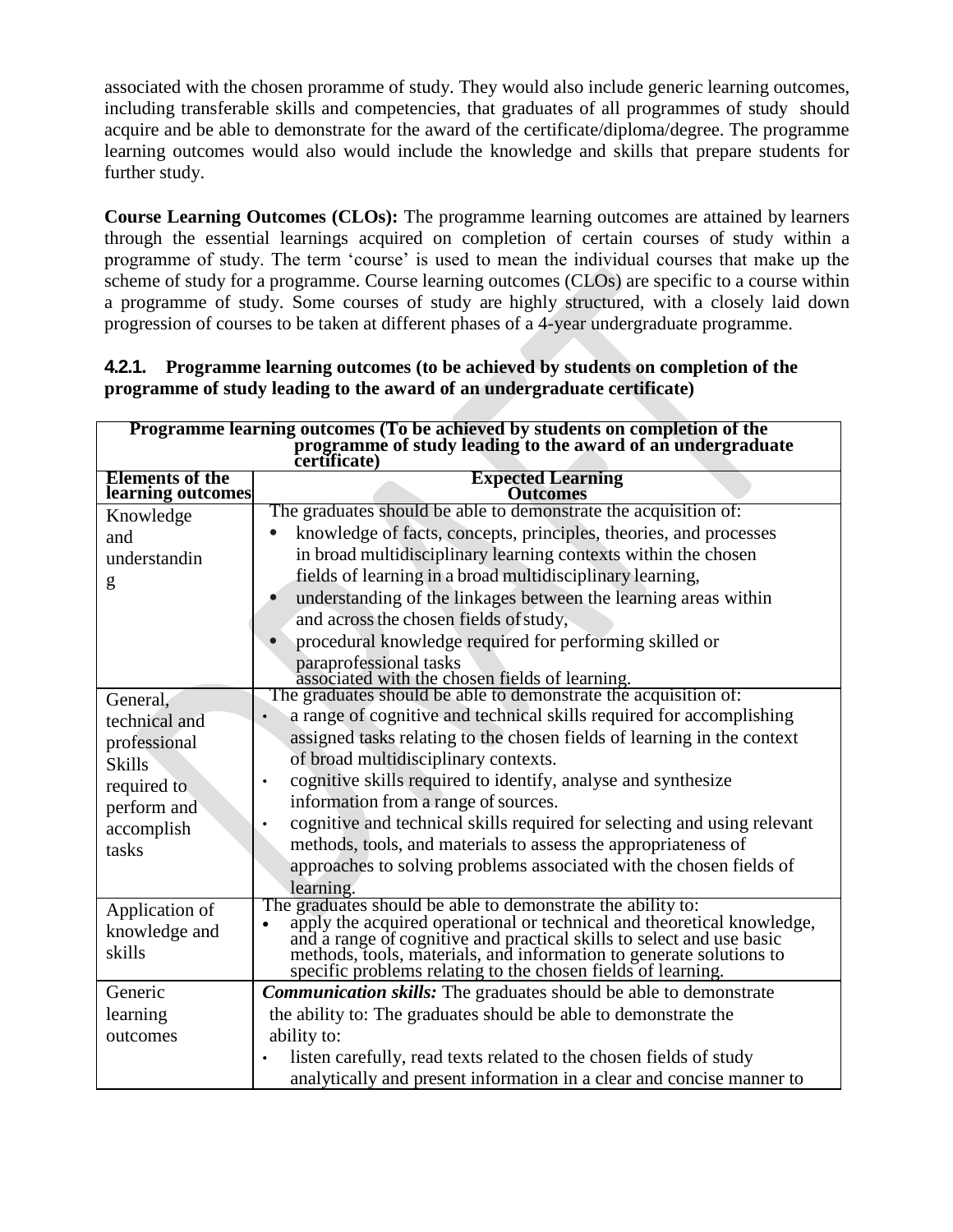| Programme learning outcomes (To be achieved by students on completion of the<br>programme of study leading to the award of an undergraduate |                                                                                                                            |
|---------------------------------------------------------------------------------------------------------------------------------------------|----------------------------------------------------------------------------------------------------------------------------|
|                                                                                                                                             | certificate)                                                                                                               |
| <b>Elements of the</b><br>learning outcomes                                                                                                 | <b>Expected Learning</b><br>Outcomes                                                                                       |
|                                                                                                                                             | different groups/audiences                                                                                                 |
|                                                                                                                                             | express thoughts and ideas effectively in writing and orally and                                                           |
|                                                                                                                                             | present the results/findings of the experiments carried out in a clear and                                                 |
|                                                                                                                                             | concise manner to different groups.                                                                                        |
|                                                                                                                                             |                                                                                                                            |
|                                                                                                                                             |                                                                                                                            |
|                                                                                                                                             | <b>Learning how to learn:</b> The graduates should be able to demonstrate the                                              |
|                                                                                                                                             | ability to:                                                                                                                |
|                                                                                                                                             | meet one's own learning needs relating to the chosen fields of learning.                                                   |
|                                                                                                                                             | pursue self-directed and self-managed learning to upgrade knowledge                                                        |
|                                                                                                                                             | and skills                                                                                                                 |
|                                                                                                                                             | required for higher level of education and training.                                                                       |
|                                                                                                                                             |                                                                                                                            |
|                                                                                                                                             |                                                                                                                            |
|                                                                                                                                             | <b>Critical thinking:</b> The graduates should be able to:                                                                 |
|                                                                                                                                             | gather and interpret relevant quantitative and qualitative data to                                                         |
|                                                                                                                                             | identify problems,<br>critically evaluate principles and theories associated with the chosen fields                        |
|                                                                                                                                             | of learning.                                                                                                               |
|                                                                                                                                             |                                                                                                                            |
|                                                                                                                                             |                                                                                                                            |
|                                                                                                                                             | <b>Judgement and decision making:</b> The graduates should be able to:                                                     |
|                                                                                                                                             | make judgement and take decision, based on analysis of data and evidence,                                                  |
|                                                                                                                                             | for formulating responses to issues/problems associated with the chosen                                                    |
|                                                                                                                                             | fields of learning, requiring the exercise of some personal responsibility for                                             |
|                                                                                                                                             | action and outputs/outcomes.<br>The graduates should be able to demonstrate the willingness to:                            |
| Constitutional,                                                                                                                             | practice constitutional, humanistic, ethical, and moral values in one's                                                    |
| humanistic,                                                                                                                                 | life, and practice these values in real-life situations,                                                                   |
| ethical, and                                                                                                                                |                                                                                                                            |
| moral values:                                                                                                                               | put forward convincing arguments to respond to the ethical and moral issues associated with the chosen fields of learning. |
| Employabi                                                                                                                                   | The graduates should be able to demonstrate the acquisition of:                                                            |
| lity and                                                                                                                                    | knowledge and a basket of essential skills, required to perform                                                            |
| job-ready                                                                                                                                   | effectively in a defined job relating to the chosen fields of study,                                                       |
| skills, and                                                                                                                                 | ability to exercise responsibility for the completion of assigned tasks                                                    |
| entrepreneurship                                                                                                                            | and for the outputs of own work, and to take some responsibility for                                                       |
| skills and                                                                                                                                  | group work and output as a member of the group.                                                                            |
| capabilities/qualitie                                                                                                                       |                                                                                                                            |
| s and mindset                                                                                                                               |                                                                                                                            |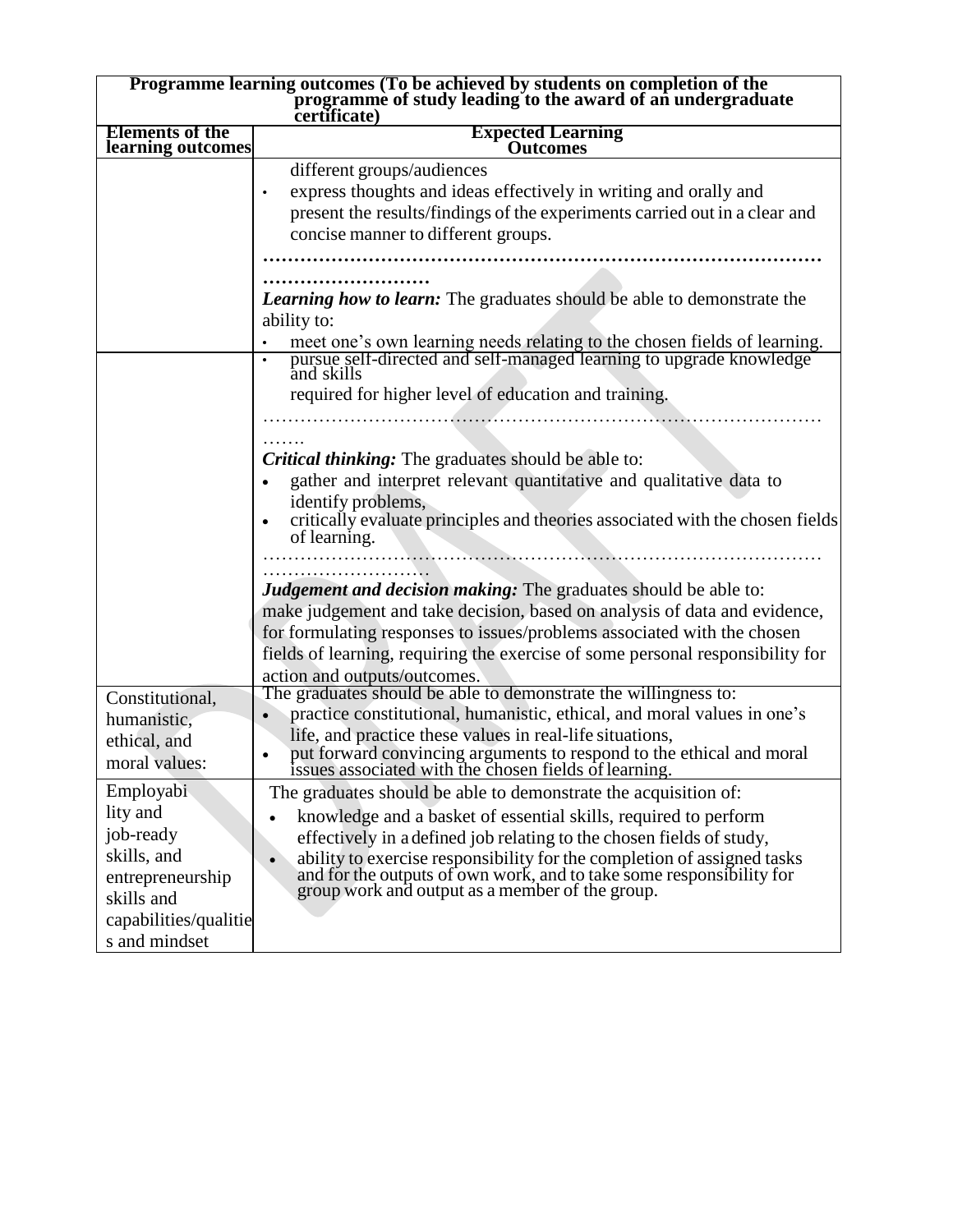| Learning outcomes (To be achieved by students on completion of the programme of<br>study leading to the award of an undergraduate diploma)                                                                                 |                                                                                                                                                                                                                                                                                                                                                                                                                                                                                                                                                                                                                                                                                                                                                                                                                                                                                                    |
|----------------------------------------------------------------------------------------------------------------------------------------------------------------------------------------------------------------------------|----------------------------------------------------------------------------------------------------------------------------------------------------------------------------------------------------------------------------------------------------------------------------------------------------------------------------------------------------------------------------------------------------------------------------------------------------------------------------------------------------------------------------------------------------------------------------------------------------------------------------------------------------------------------------------------------------------------------------------------------------------------------------------------------------------------------------------------------------------------------------------------------------|
| <b>Elements of the</b>                                                                                                                                                                                                     | <b>Expected Learning</b><br><b>Outcomes</b>                                                                                                                                                                                                                                                                                                                                                                                                                                                                                                                                                                                                                                                                                                                                                                                                                                                        |
| learning outcomes<br>Knowledge<br>and<br>understandin<br>g<br>General,<br>technical and<br>professional<br><b>Skills</b><br>required to<br>perform and<br>accomplish<br>tasks<br>Application of<br>knowledge and<br>skills | The graduates should be able to demonstrate the acquisition of:<br>theoretical and technical knowledge in broad multidisciplinary<br>contexts within the chosen fields of learning,<br>deeper knowledge and understanding of one of the learning areas<br>and its underlying principles and theories,<br>procedural knowledge required for performing skill pea<br>preprofessional tasks associated<br>with the chosen fields of learning.<br>The graduates should be able to demonstrate the acquisition of cognitive and<br>technical skills required to:<br>perform and accomplish complex tasks relating to the chosen fields of<br>learning,<br>analyse and synthesize ideas and information from a range of sources                                                                                                                                                                          |
|                                                                                                                                                                                                                            | and act on information to generate solutions to specific problems<br>associated with the chosen fields of learning.<br>The graduates should be able to demonstrate the ability to:<br>apply the acquired specialized or theoretical knowledge, and a range<br>of cognitive and practical skills to gather quantitative and qualitative<br>data,<br>select and apply basic methods, tools, materials, and information to formulate<br>$\bullet$<br>solutions to problems related to the chosen field(s) of learning.                                                                                                                                                                                                                                                                                                                                                                                |
| Generic<br>learning<br>outcomes                                                                                                                                                                                            | <b>Communication skills:</b> The graduates should be able to demonstrate the<br>ability to:<br>listen carefully, read texts related to the chosen fields of learning<br>analytically and<br>present complex information in a clear and concise manner to different<br>groups/audiences,<br>communicate in writing and orally the information, arguments, and<br>results of the<br>experiments and studies conducted accurately and effectively to specialist and non-<br>specialist audience.<br>'Learning how to learn': The graduates should be able to demonstrate the<br>ability to:<br>meet one's own learning needs relating to the chosen field(s) of<br>learning,<br>work/vocation, and an area of professional practice,<br>pursue self-paced and self-directed learning to upgrade knowledge and<br>$\bullet$<br>skills<br>required for pursuing higher level of education and training. |

**4.2.2. Expected learning outcomes (to be achieved by students on completion of the programme of study leading to the award of an undergraduate diploma)**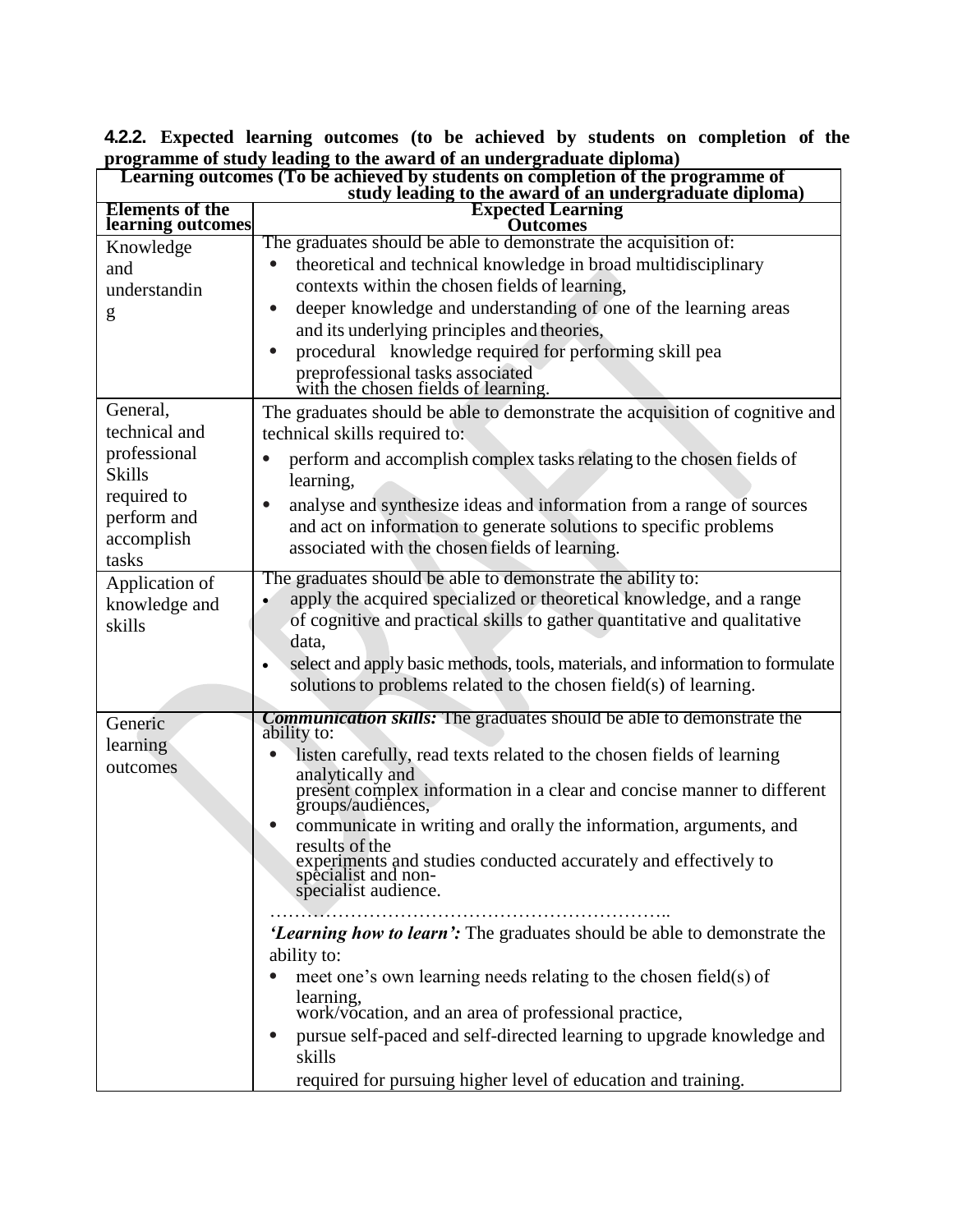| Learning outcomes (To be achieved by students on completion of the programme of<br>study leading to the award of an undergraduate diploma) |                                                                                                                                                                                                                                                                                                                                                                                                                                                                                   |  |
|--------------------------------------------------------------------------------------------------------------------------------------------|-----------------------------------------------------------------------------------------------------------------------------------------------------------------------------------------------------------------------------------------------------------------------------------------------------------------------------------------------------------------------------------------------------------------------------------------------------------------------------------|--|
| <b>Elements of the</b><br>learning outcomes                                                                                                | <b>Expected Learning</b><br><b>Outcomes</b>                                                                                                                                                                                                                                                                                                                                                                                                                                       |  |
|                                                                                                                                            | Critical thinking: The graduates should be able to demonstrate the ability to:<br>critically evaluate the essential theories, policies, and practices by<br>following scientific<br>approach to knowledge development.                                                                                                                                                                                                                                                            |  |
|                                                                                                                                            | Judgment and decision making: The graduate should be able to:<br>make judgement and take decision, based on the analysis and evaluation<br>of<br>information, for determining solutions to a variety of unpredictable<br>problems<br>associated with the chosen fields of learning, taking responsibility for<br>the nature<br>and quality of outputs.                                                                                                                            |  |
|                                                                                                                                            | <b>Learning how to learn:</b> The graduates should be able to demonstrate the<br>ability to:<br>meet one's own learning needs relating to the chosen fields of learning.<br>pursue self-directed and self-managed learning to upgrade knowledge<br>and skills<br>required for higher level of education and training.<br><b>Critical thinking:</b> The graduates should be able to:<br>• gather and interpret relevant quantitative and qualitative data to<br>identify problems, |  |
|                                                                                                                                            | critically evaluate principles and theories associated with the chosen fields<br>of learning.<br>Judgement and decision making: The graduates should be able to:<br>make judgement and take decision, based on analysis of data and evidence,<br>for formulating<br>responses to issues/problems associated with the chosen fields of learning,<br>requiring the<br>exercise of some personal responsibility for action and outputs/outcomes.                                     |  |
| Constitutional,<br>humanistic,<br>ethical, and<br>moral values                                                                             | <b>Value inculcation:</b> The graduates should demonstrate the willingness and<br>ability to:<br>embrace the constitutional, humanistic, ethical, and moral values, and<br>practice these values in life, and take a position regarding these                                                                                                                                                                                                                                     |  |
|                                                                                                                                            | values,<br>formulate arguments in support of actions to address issues relating<br>the ethical and moral issues relating to the chosen fields of learning,<br>including environmental and<br>sustainable development issues, from multiple perspectives.                                                                                                                                                                                                                          |  |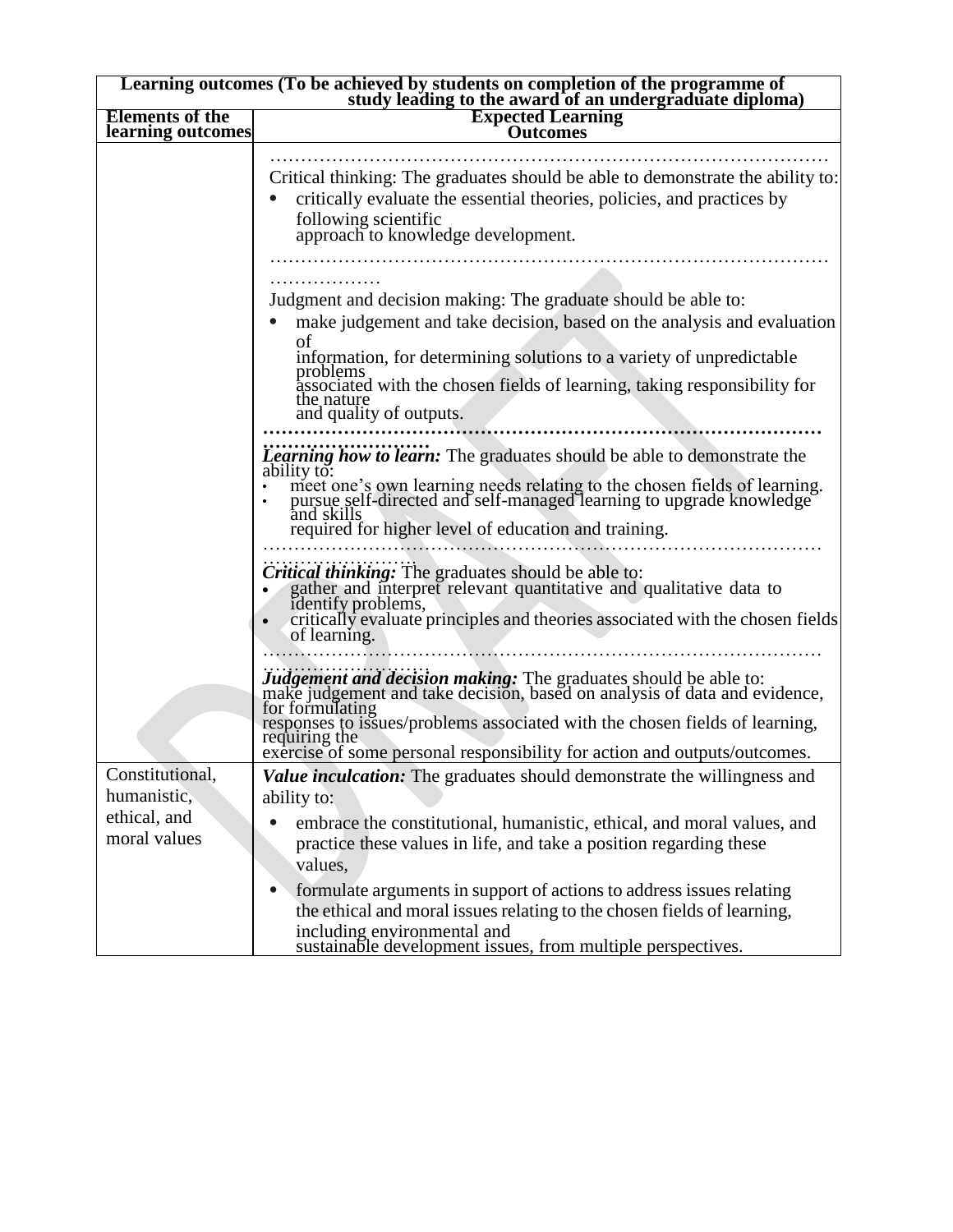| Learning outcomes (To be achieved by students on completion of the programme of study leading to the award of an undergraduate diploma) |                                                                                                                                                                                                                                                                                                                                                                                                                                                                                                                                                                                                                                                                                                                                                     |
|-----------------------------------------------------------------------------------------------------------------------------------------|-----------------------------------------------------------------------------------------------------------------------------------------------------------------------------------------------------------------------------------------------------------------------------------------------------------------------------------------------------------------------------------------------------------------------------------------------------------------------------------------------------------------------------------------------------------------------------------------------------------------------------------------------------------------------------------------------------------------------------------------------------|
| <b>Elements of the</b><br>learning outcomes                                                                                             | <b>Expected Learning</b><br><b>Dutcomes</b>                                                                                                                                                                                                                                                                                                                                                                                                                                                                                                                                                                                                                                                                                                         |
| Employability and<br>job-<br>ready skills,<br>And<br>Entrepreneurship<br>Skills and<br>capabilities/qualitie<br>s and mindset           | <b>Employment-ready and entrepreneurship skills and mindset:</b> The<br>graduates should be able to demonstrate the acquisition of knowledge<br>and essential skills set that are necessary to:<br>take up job/employment relating to the chosen fields of study or<br>professional practice requiring the exercise of full personal<br>responsibility for the completion of tasks and for the outputs of own<br>work, and full responsibility for the group task/work as a member of<br>the group/team.<br>exercise self- management within the guidelines of study and work<br>$\bullet$<br>contexts.<br>supervise the routine work of others, taking some responsibility for<br>٠<br>the evaluation and improvement of work or study activities. |

#### **4.2.3. Expected learning outcomes (to be achieved by students on completion of the programme of study leading to the award of a bachelor's degree**

| <b>Expected learning outcomes (To be achieved by students on completion of the programme of study leading to the award of a bachelor's degree</b> |                                                                                                       |
|---------------------------------------------------------------------------------------------------------------------------------------------------|-------------------------------------------------------------------------------------------------------|
| <b>Elements of the</b><br>learning outcomes                                                                                                       | <b>Expected Learning</b><br>Outcomes                                                                  |
| Knowledge                                                                                                                                         | The graduates should be able to demonstrate the acquisition of:                                       |
| and                                                                                                                                               | comprehensive, factual, theoretical, and specialized knowledge in                                     |
| understandin                                                                                                                                      | broad multidisciplinary contexts with depth in the underlying                                         |
| g                                                                                                                                                 | principles and theories relating to one or more fields of learning.                                   |
|                                                                                                                                                   | knowledge of the current and emerging issues and developments                                         |
|                                                                                                                                                   | within the chosen field( $s$ ) of learning.                                                           |
|                                                                                                                                                   | procedural knowledge required for performing and accomplishing                                        |
|                                                                                                                                                   | professional tasks<br>associated with the chosen fields of learning.                                  |
| General,                                                                                                                                          | The graduates should be able to demonstrate the acquisition of cognitive and                          |
| technical and                                                                                                                                     | technical skills required to:                                                                         |
| professional                                                                                                                                      | perform and accomplish complex tasks relating to the chosen fields of                                 |
| <b>Skills</b>                                                                                                                                     | learning.                                                                                             |
| required to                                                                                                                                       | evaluate and analyse complex ideas relating to the chosen field(s) of                                 |
| perform and                                                                                                                                       | learning;                                                                                             |
| accomplish                                                                                                                                        | generate solutions to specific problems associated with the chosen fields                             |
| tasks                                                                                                                                             | of learning.                                                                                          |
| Application of                                                                                                                                    | The graduates should be able to demonstrate the ability to:                                           |
| knowledge and                                                                                                                                     | apply the acquired specialized technical or theoretical knowledge,<br>$\bullet$                       |
| skills                                                                                                                                            | and cognitive and practical skills to gather and analyse                                              |
|                                                                                                                                                   | quantitative/qualitative data to assess the appropriateness of different                              |
|                                                                                                                                                   | approaches to solving problems,                                                                       |
|                                                                                                                                                   | employ the right approach to generate solutions to problems related to the chosen fields of learning. |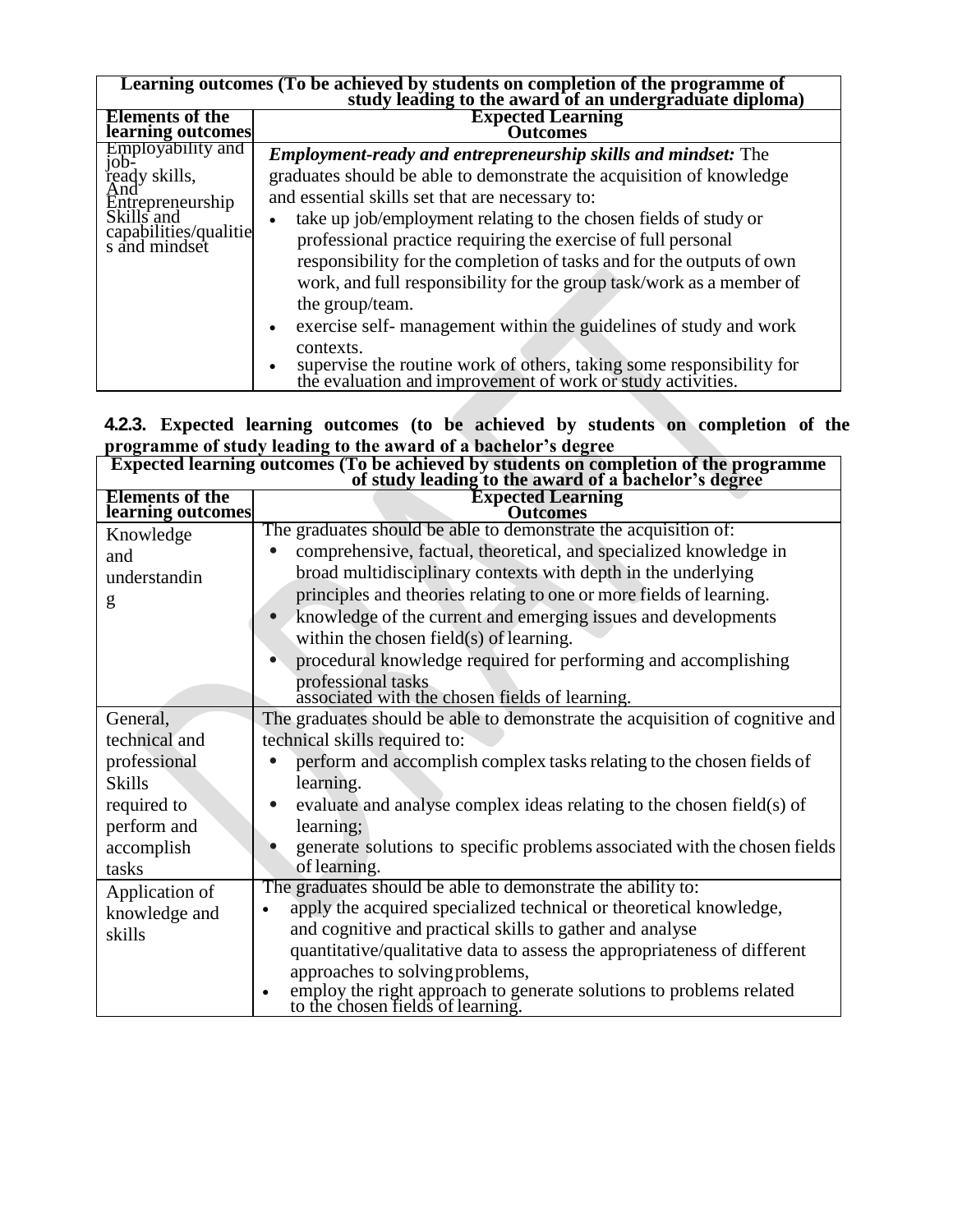| Expected learning outcomes (To be achieved by students on completion of the programme<br>of study leading to the award of a bachelor's degree |                                                                                                                                                                                                                                                                                                                                    |
|-----------------------------------------------------------------------------------------------------------------------------------------------|------------------------------------------------------------------------------------------------------------------------------------------------------------------------------------------------------------------------------------------------------------------------------------------------------------------------------------|
| <b>Elements of the</b><br>learning outcomes                                                                                                   | <b>Expected Learning</b><br><b>Outcomes</b>                                                                                                                                                                                                                                                                                        |
| Generic<br>learning                                                                                                                           | <b>Communication skills:</b> The graduates should be able to demonstrate the<br>ability to:<br>listen carefully, to read text related to the chosen fields of learning                                                                                                                                                             |
| outcomes                                                                                                                                      | analytically and present complex information in a clear and concise<br>manner to different groups/audiences.<br>communicate in writing and orally the constructs and methodologies<br>$\bullet$<br>adopted for the studies undertaken relating to the chosen fields of                                                             |
|                                                                                                                                               | learning,<br>make coherent arguments to support the findings/results of the study<br>$\bullet$<br>undertaken to specialist and non-specialist audience.                                                                                                                                                                            |
|                                                                                                                                               | 'Learning how to learn': The graduates should be able to demonstrate the<br>ability to:                                                                                                                                                                                                                                            |
|                                                                                                                                               | meet one's own learning needs relating to the chosen field(s) of<br>learning,                                                                                                                                                                                                                                                      |
|                                                                                                                                               | pursue self-paced and self-directed learning to upgrade knowledge<br>and skills that will help adapt to changing demands of workplace and<br>pursue higher level of education and training.                                                                                                                                        |
|                                                                                                                                               | Critical thinking: The graduates should be able to demonstrate the ability to:<br>critically evaluate evidence for taking actions to generate solutions<br>to specific problems associated with the chosen fields of learning<br>based on empirical evidence.                                                                      |
|                                                                                                                                               | Judgment and decision making: The graduate should be able to:<br>make judgement and take decisions based on the analysis and evaluation                                                                                                                                                                                            |
|                                                                                                                                               | οf<br>information for formulating responses to problems, including real-life<br>problems,<br>exercise judgement across a broad range of functions based on empirical<br>evidence,<br>for determining personal and/or group actions to generate solutions to<br>specific<br>problems associated with the chosen fields of learning. |
|                                                                                                                                               | <b>Learning how to learn:</b> The graduates should be able to demonstrate the<br>ability to:<br>meet one's own learning needs relating to the chosen field(s) of                                                                                                                                                                   |
|                                                                                                                                               | learning,<br>pursue self-paced and self-directed learning to upgrade knowledge and<br>skills that will<br>help adapt to changing demands of workplace and pursue higher level of<br>education<br>and training.                                                                                                                     |
|                                                                                                                                               | <b>Critical thinking:</b> The graduates should be able to:                                                                                                                                                                                                                                                                         |
|                                                                                                                                               | critically evaluate evidence for taking actions to generate solutions to<br>specific<br>problems associated with the chosen fields of learning based on empirical evidence.                                                                                                                                                        |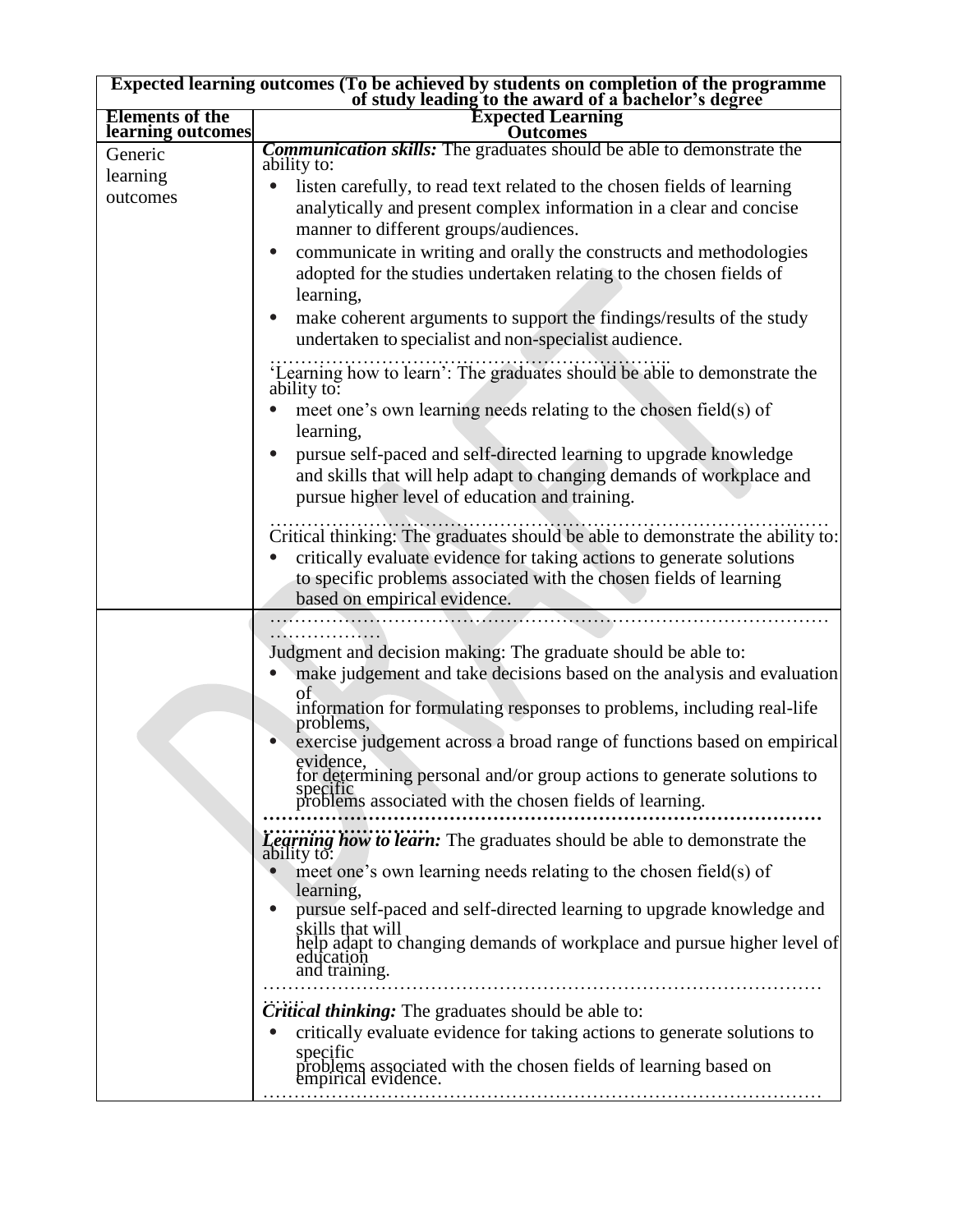| Expected learning outcomes (To be achieved by students on completion of the programme<br>of study leading to the award of a bachelor's degree |                                                                                                                                                                                                                                                                                                                                                                                                                                                                                                                                                                                                                                                                                                 |  |
|-----------------------------------------------------------------------------------------------------------------------------------------------|-------------------------------------------------------------------------------------------------------------------------------------------------------------------------------------------------------------------------------------------------------------------------------------------------------------------------------------------------------------------------------------------------------------------------------------------------------------------------------------------------------------------------------------------------------------------------------------------------------------------------------------------------------------------------------------------------|--|
| <b>Elements of the</b><br>learning outcomes                                                                                                   | <b>Expected Learning</b><br><b>Outcomes</b>                                                                                                                                                                                                                                                                                                                                                                                                                                                                                                                                                                                                                                                     |  |
|                                                                                                                                               | Judgement and decision making: The graduates should be able to:<br>make judgement and take decisions based on the analysis and evaluation<br>information for formulating responses to problems, including real-life<br>problems,<br>exercise judgement across a broad range of functions based on empirical<br>evidence,<br>for determining personal and/or group actions to generate solutions to specific problems<br>associated with the chosen fields of learning.                                                                                                                                                                                                                          |  |
| Constitutiona<br>l, humanistic,<br>ethical, and<br>moral values:                                                                              | The graduates should be able to demonstrate the willingness and ability to:<br>embrace the constitutional, humanistic, ethical, and moral values, and<br>practice these values in life.<br>identify ethical issues related to the chosen fields of study,<br>formulate coherent arguments about ethical and moral issues,<br>including environmental and sustainable development issues, from<br>multiple perspectives.<br>follow ethical practices in all aspects of research and development,<br>including avoiding unethical practices such as fabrication,<br>falsification or misrepresentation of<br>data or committing plagiarism.                                                       |  |
| Employability and<br>10 <sub>b</sub><br>ready skills,<br>And'<br>Entrepreneurship<br>Skills and<br>capabilities/q<br>ualities and<br>mindset  | The graduates should be able to demonstrate the acquisition of:<br>knowledge and essential skills set and competence that are<br>necessary to take up a professional job relating to the chosen field<br>of learning and professional practice,<br>entrepreneurship skills and mindset required for setting up and<br>running an economic enterprise or pursuing self-employment<br>requiring the exercise of full personal responsibility for the outputs<br>of own work, and full responsibility for output of group,<br>the ability to exercise management and supervision in the contexts of work<br>or study activities involving unpredictable work processes and working<br>environment. |  |
|                                                                                                                                               |                                                                                                                                                                                                                                                                                                                                                                                                                                                                                                                                                                                                                                                                                                 |  |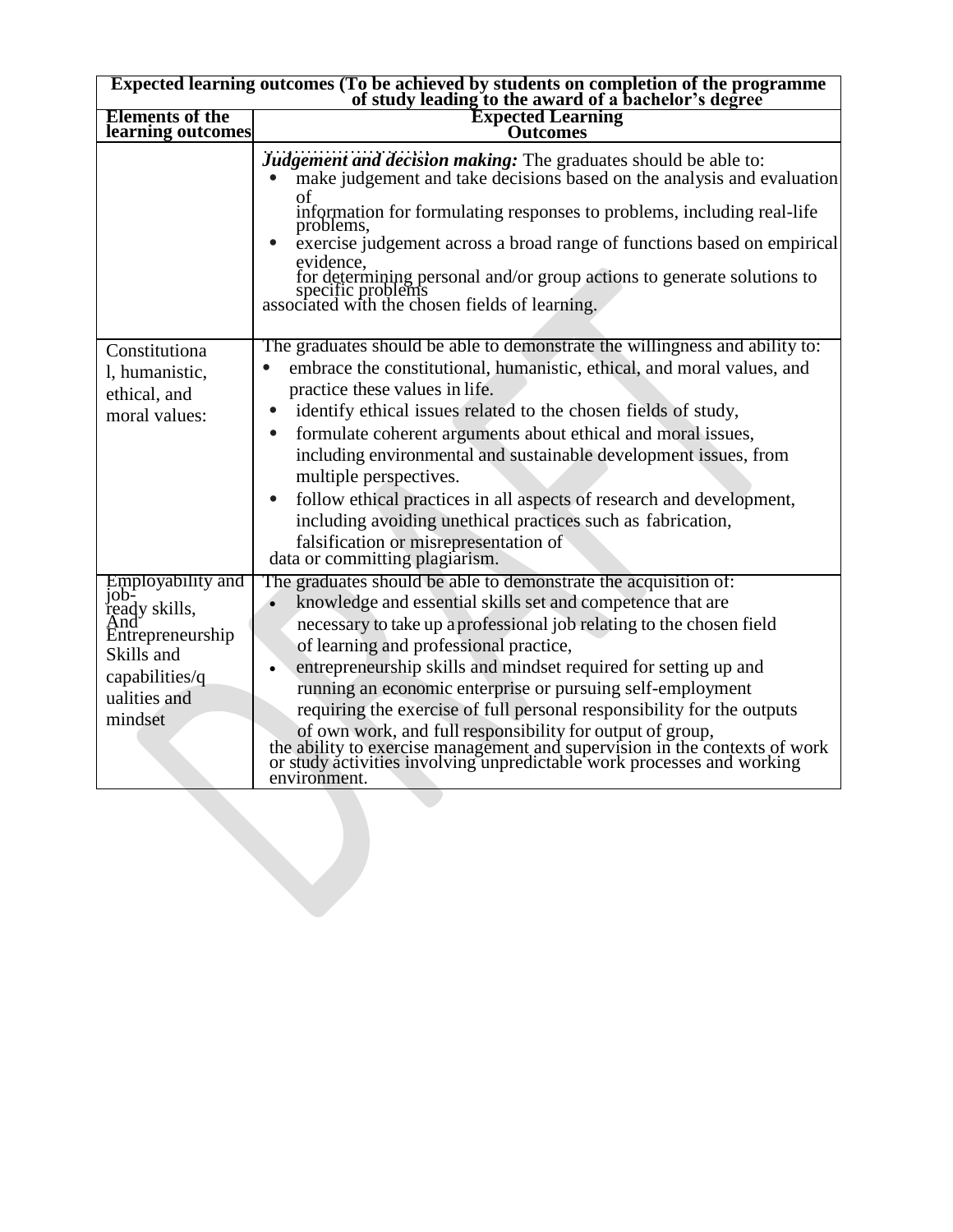**4.2.4. Programme learning outcomes (to be achieved by students on completion of the programme of study leading to the award of a bachelor's degree (Honours/Research)**

| Programme learning outcomes (To be achieved by students on completion of the<br>programme of study leading to the award of a bachelor's degree<br>(Honours/Research) |                                                                                                                                                                                            |  |  |
|----------------------------------------------------------------------------------------------------------------------------------------------------------------------|--------------------------------------------------------------------------------------------------------------------------------------------------------------------------------------------|--|--|
| <b>Elements of the</b><br>learning outcomes                                                                                                                          | <b>Expected Learning</b><br><b>Outcomes</b>                                                                                                                                                |  |  |
| Knowledge                                                                                                                                                            | The graduates should be able to demonstrate the acquisition of:                                                                                                                            |  |  |
| and                                                                                                                                                                  | advanced knowledge about a specialized field of enquiry, with depth                                                                                                                        |  |  |
| understandin                                                                                                                                                         | in one or more fields of learning within a broad multidisciplinary/                                                                                                                        |  |  |
| g                                                                                                                                                                    | interdisciplinary context.                                                                                                                                                                 |  |  |
|                                                                                                                                                                      | a coherent understanding of the established methods and techniques of<br>$\bullet$<br>research and enquiry applicable to the chosen fields of learning.                                    |  |  |
|                                                                                                                                                                      | an awareness and knowledge of the emerging developments and                                                                                                                                |  |  |
|                                                                                                                                                                      | issues in the chosen fields of learning,                                                                                                                                                   |  |  |
|                                                                                                                                                                      | procedural knowledge required for performing and accomplishing                                                                                                                             |  |  |
|                                                                                                                                                                      | professional tasks<br>associated with the chosen fields of learning.                                                                                                                       |  |  |
| General,                                                                                                                                                             | The graduates should be able to demonstrate the acquisition of cognitive and                                                                                                               |  |  |
| technical and                                                                                                                                                        | technical skills required to:                                                                                                                                                              |  |  |
| professional                                                                                                                                                         | perform and accomplish complex tasks relating to the chosen fields of                                                                                                                      |  |  |
| <b>Skills</b>                                                                                                                                                        | learning,                                                                                                                                                                                  |  |  |
| required to                                                                                                                                                          | use the established research methods and techniques,                                                                                                                                       |  |  |
| perform and                                                                                                                                                          | evaluate complex ideas and undertake research and                                                                                                                                          |  |  |
| accomplish                                                                                                                                                           | investigations to generate solutions to real-life problems,                                                                                                                                |  |  |
| tasks                                                                                                                                                                | generate solutions to complex problems independently, requiring the                                                                                                                        |  |  |
|                                                                                                                                                                      | exercise of full personal judgement, responsibility, and                                                                                                                                   |  |  |
|                                                                                                                                                                      | accountability for the output of the initiatives<br>taken as a practitioner.                                                                                                               |  |  |
| Application of                                                                                                                                                       | The graduates should be able to demonstrate the ability to:                                                                                                                                |  |  |
| knowledge and                                                                                                                                                        | apply the acquired advanced technical and/or theoretical knowledge                                                                                                                         |  |  |
| skills                                                                                                                                                               | and a range of cognitive and practical skills to analyse the quantitative                                                                                                                  |  |  |
|                                                                                                                                                                      | and qualitative data gathered drawing on a wide range of sources for                                                                                                                       |  |  |
|                                                                                                                                                                      | identifying problems and issues relating to the chosen fields of                                                                                                                           |  |  |
|                                                                                                                                                                      | learning,                                                                                                                                                                                  |  |  |
|                                                                                                                                                                      | apply advanced knowledge relating to research methods to carryout research and investigations to formulate evidence-based solutions to<br>$\bullet$<br>complex and unpredictable problems. |  |  |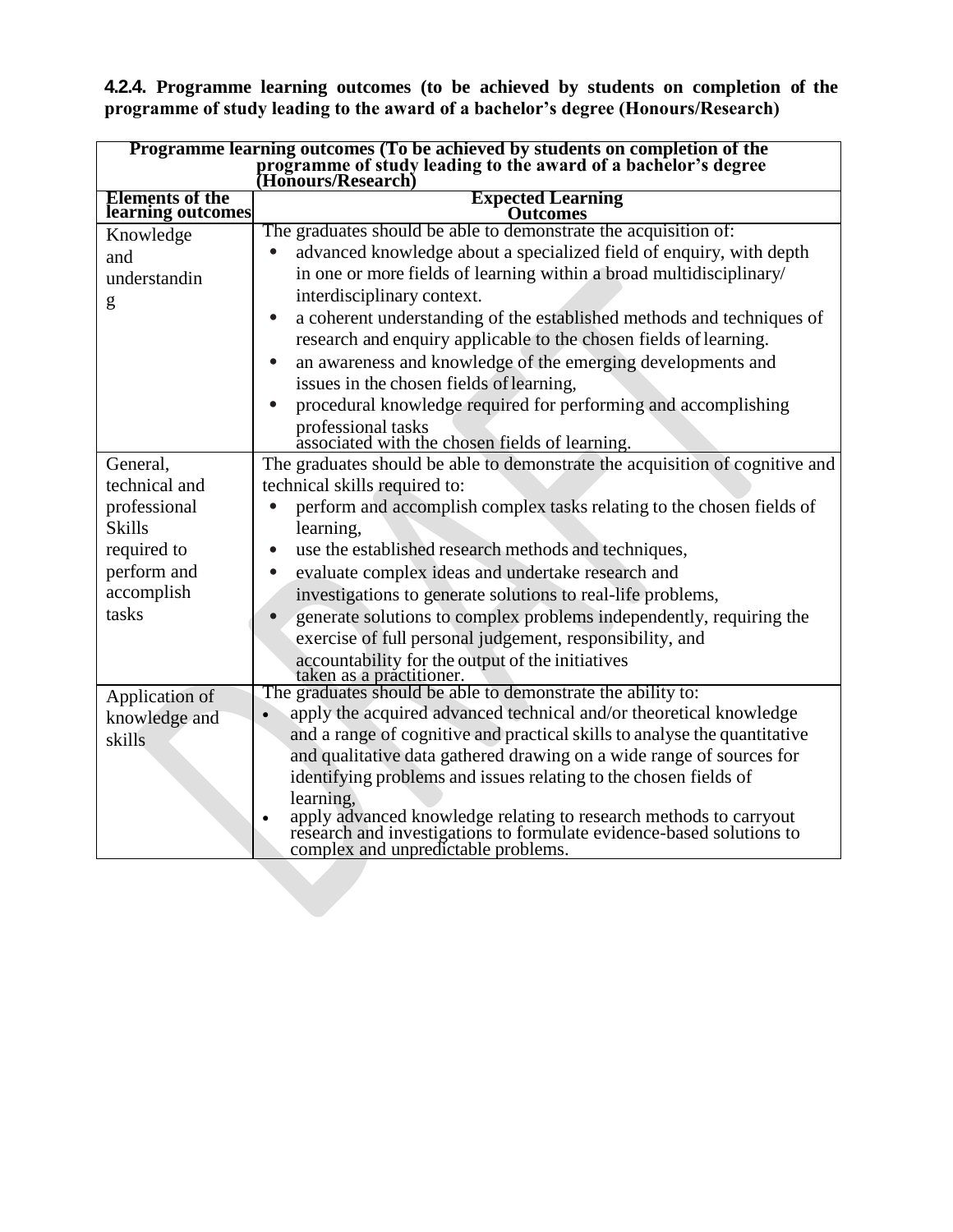| Programme learning outcomes (To be achieved by students on completion of the<br>programme of study leading to the award of a bachelor's degree<br>(Honours/Research) |                                                                                                                                                                      |  |  |
|----------------------------------------------------------------------------------------------------------------------------------------------------------------------|----------------------------------------------------------------------------------------------------------------------------------------------------------------------|--|--|
| <b>Elements of the</b>                                                                                                                                               | <b>Expected Learning</b>                                                                                                                                             |  |  |
| learning outcomes                                                                                                                                                    | <b>Outcomes</b>                                                                                                                                                      |  |  |
| Generic learning                                                                                                                                                     | <b>Communication skills:</b> The graduates should be able to demonstrate the                                                                                         |  |  |
| outcomes                                                                                                                                                             | ability to:<br>listen carefully, read texts and research papers analytically and present                                                                             |  |  |
|                                                                                                                                                                      |                                                                                                                                                                      |  |  |
|                                                                                                                                                                      | complex<br>information in a clear and concise manner to different groups/<br>audiences,                                                                              |  |  |
|                                                                                                                                                                      | communicate technical information and explanations, and the findings/<br>$\bullet$                                                                                   |  |  |
|                                                                                                                                                                      | results of the<br>research studies relating to specialized fields of learning,                                                                                       |  |  |
|                                                                                                                                                                      | present in a concise manner one's views on the relevance and                                                                                                         |  |  |
|                                                                                                                                                                      | applications of the<br>findings of research and evaluation studies in the context of emerging<br>developments<br>and issues.                                         |  |  |
|                                                                                                                                                                      |                                                                                                                                                                      |  |  |
|                                                                                                                                                                      | 'Learning how to learn': The graduates should be able to demonstrate the<br>ability to:                                                                              |  |  |
|                                                                                                                                                                      | meet own learning needs relating to the chosen fields of learning,<br>pursue self-paced and self-directed learning to upgrade knowledge and<br>skills that will help |  |  |
|                                                                                                                                                                      | accomplish complex tasks and pursue higher level of education and<br>research.                                                                                       |  |  |
|                                                                                                                                                                      |                                                                                                                                                                      |  |  |
|                                                                                                                                                                      | <b>Learning how to learn:</b> The graduates should be able to demonstrate the ability to:                                                                            |  |  |
|                                                                                                                                                                      | meet own learning needs relating to the chosen fields of learning,<br>pursue self-paced and self-directed learning to upgrade knowledge and                          |  |  |
|                                                                                                                                                                      | skills that will<br>help accomplish complex tasks and pursue higher level of education and<br>research.                                                              |  |  |
|                                                                                                                                                                      | <b>Research-related competencies:</b> The graduates should be able to<br>demonstrate:                                                                                |  |  |
|                                                                                                                                                                      | a keen sense of observation, enquiry, and capability for asking relevant/<br>appropriate                                                                             |  |  |
|                                                                                                                                                                      | questions,<br>the ability to problematize, synthesise and articulate issues and design<br>research                                                                   |  |  |
|                                                                                                                                                                      | proposals,                                                                                                                                                           |  |  |
|                                                                                                                                                                      |                                                                                                                                                                      |  |  |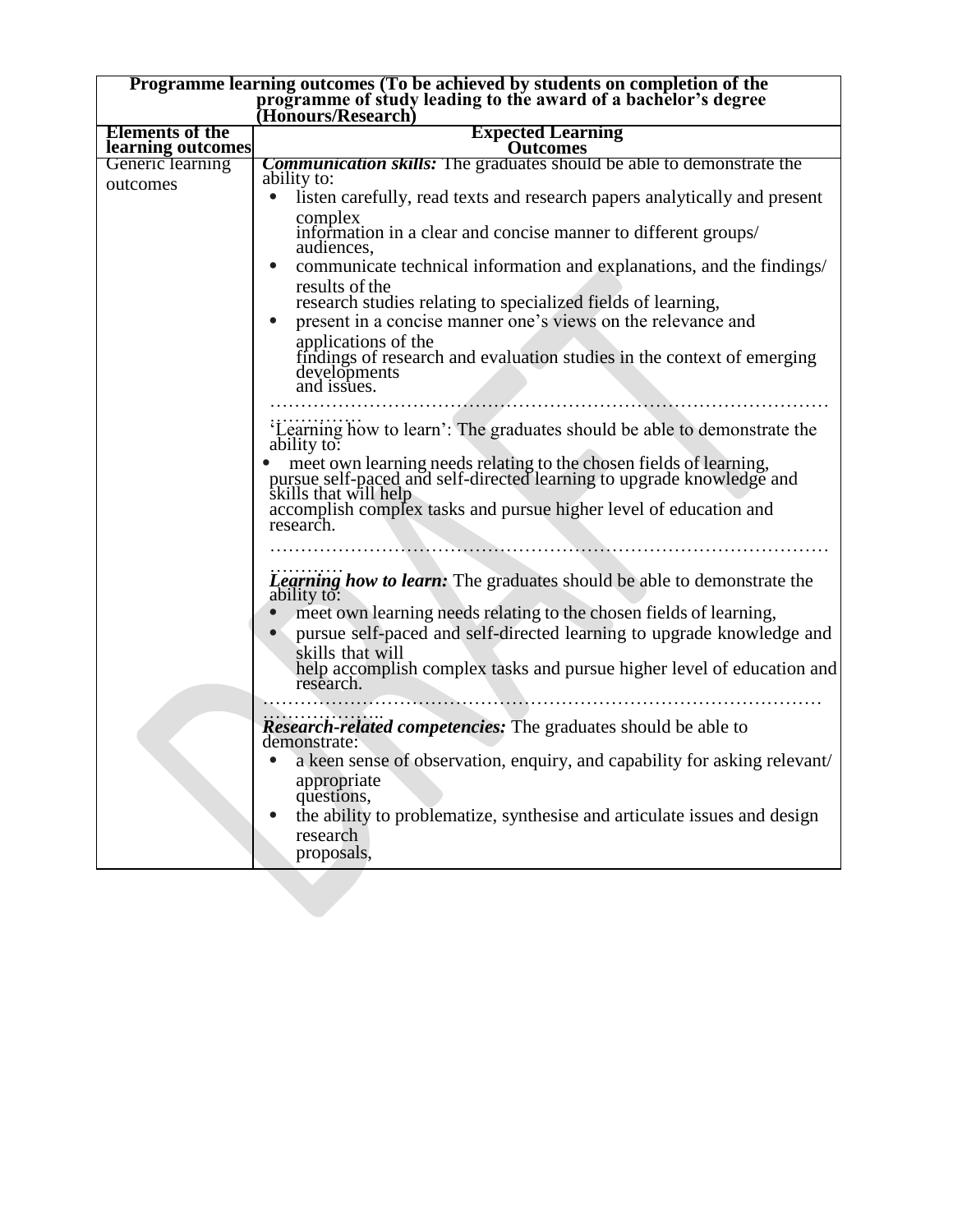| Programme learning outcomes (To be achieved by students on completion of the<br>programme of study leading to the award of a bachelor's degree<br>(Honours/Research) |                                                                                                                                                                                                                                                                                                                                                                                                                                                                                                                                                                                                                                                                                                                                                                                                                                                                                                                                                                                                                                                                                                                                                                                                                                                                                                                                                                                                                                                                      |  |
|----------------------------------------------------------------------------------------------------------------------------------------------------------------------|----------------------------------------------------------------------------------------------------------------------------------------------------------------------------------------------------------------------------------------------------------------------------------------------------------------------------------------------------------------------------------------------------------------------------------------------------------------------------------------------------------------------------------------------------------------------------------------------------------------------------------------------------------------------------------------------------------------------------------------------------------------------------------------------------------------------------------------------------------------------------------------------------------------------------------------------------------------------------------------------------------------------------------------------------------------------------------------------------------------------------------------------------------------------------------------------------------------------------------------------------------------------------------------------------------------------------------------------------------------------------------------------------------------------------------------------------------------------|--|
| <b>Elements of the</b><br>learning outcomes                                                                                                                          | <b>Expected Learning</b><br>Outcomes                                                                                                                                                                                                                                                                                                                                                                                                                                                                                                                                                                                                                                                                                                                                                                                                                                                                                                                                                                                                                                                                                                                                                                                                                                                                                                                                                                                                                                 |  |
|                                                                                                                                                                      | the ability to define problems, formulate appropriate and relevant<br>$\bullet$<br>research questions, formulate hypotheses, test hypotheses using<br>quantitative and qualitative data, establish hypotheses, make inference<br>based on the analysis and interpretation of data, and predict cause-and-<br>effect relationships,<br>the capacity to develop appropriate tools for data collection,<br>the ability to plan, execute and report the results of an experiment or<br>investigation,<br>the ability to acquire the understanding of basic research ethics and<br>skills in practicing/doing ethics in the field/ in own research work,<br>regardless of the funding authority or field of study,<br>examine and assess the implications and consequences of emerging<br>developments and issues relating to the chosen fields of study based<br>on empirical evidence.<br>Judgement and decision making: The graduates should be able to:<br>make judgement in a range of situations by critically reviewing<br>and consolidating evidences,<br>exercise judgement based on evaluation of evidence from a range of<br>sources to generate solutions to complex problems, including real-life<br>problems, associated with the chosen field(s) of learning requiring the<br>exercise of full personal responsibility and accountability for the<br>initiatives undertaken and the outputs/outcomes of own work as well as of the group as a team member. |  |
| Constitutional.<br>humanistic, ethical,<br>and moral values                                                                                                          | The graduates should be able to demonstrate the willingness and ability to:<br>Embrace and practice constitutional, humanistic, ethical, and moral<br>values in life.<br>adopt objective, unbiased, and truthful actions in all aspects of<br>work related to the chosen field(s) of learning and professional<br>practice.<br>present coherent arguments in support of relevant ethical and moral<br>issues.<br>participate in actions to address environmental and sustainable<br>development issues.                                                                                                                                                                                                                                                                                                                                                                                                                                                                                                                                                                                                                                                                                                                                                                                                                                                                                                                                                              |  |
|                                                                                                                                                                      | follow ethical practices in all aspects of research and development,<br>including avoiding unethical practices such as fabrication, falsification<br>or misrepresentation of data or<br>committing plagiarism.                                                                                                                                                                                                                                                                                                                                                                                                                                                                                                                                                                                                                                                                                                                                                                                                                                                                                                                                                                                                                                                                                                                                                                                                                                                       |  |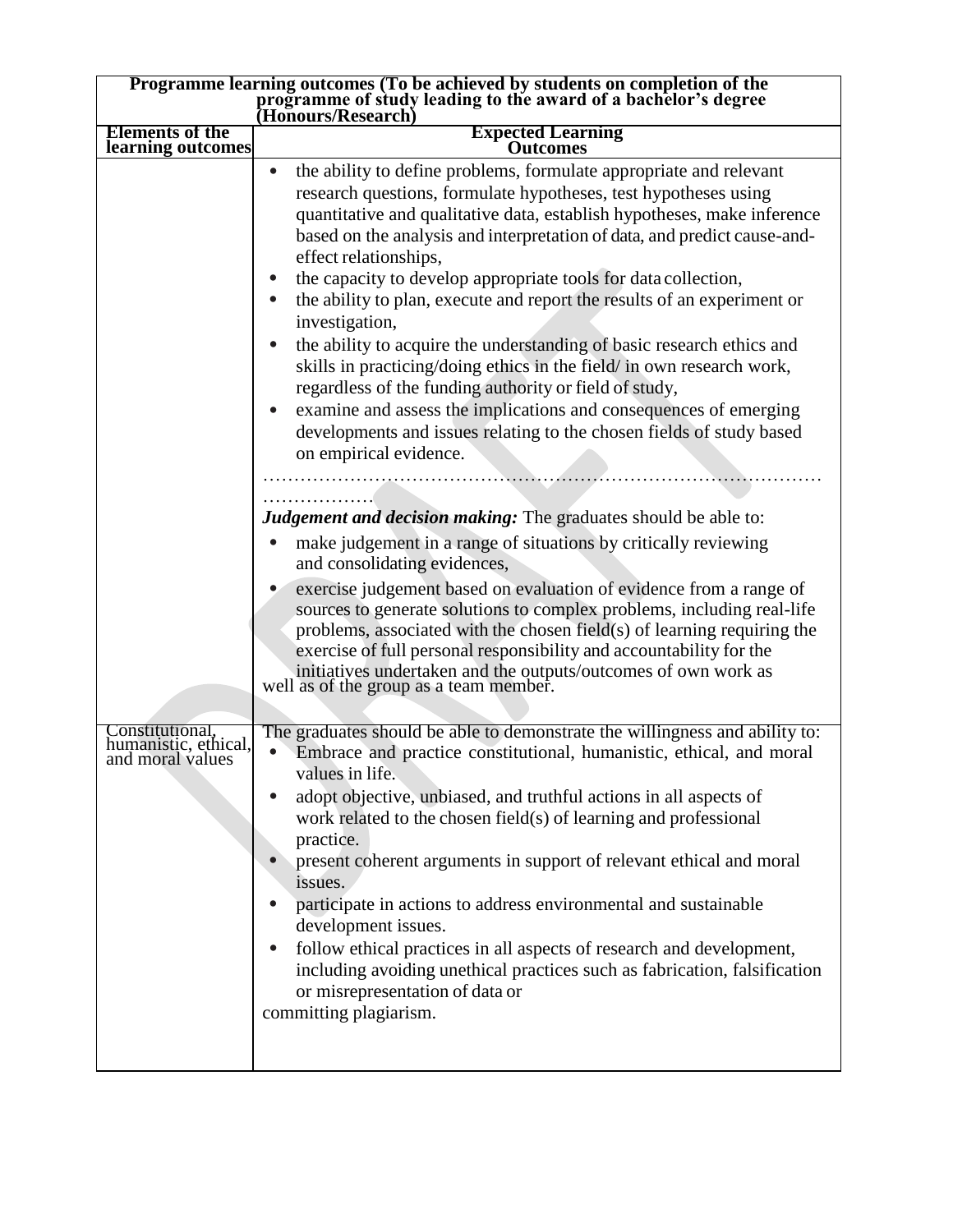| Programme learning outcomes (To be achieved by students on completion of the programme of study leading to the award of a bachelor's degree<br>Honours/Research) |                                                                                                                                                                                                                                                                                                                                                                                                                                                                                                                                                                                                                                                                                           |  |  |
|------------------------------------------------------------------------------------------------------------------------------------------------------------------|-------------------------------------------------------------------------------------------------------------------------------------------------------------------------------------------------------------------------------------------------------------------------------------------------------------------------------------------------------------------------------------------------------------------------------------------------------------------------------------------------------------------------------------------------------------------------------------------------------------------------------------------------------------------------------------------|--|--|
| <b>Elements of the</b><br>learning outcomes                                                                                                                      | <b>Expected Learning</b><br>Outcomes                                                                                                                                                                                                                                                                                                                                                                                                                                                                                                                                                                                                                                                      |  |  |
| Employabi<br>lity and<br>job-ready<br>skills, and<br>entrepreneurship<br>skills and<br>capabilities/<br>qualities and<br>mindset                                 | The graduates should be able to demonstrate the acquisition of knowledge<br>and skills required for:<br>adapting to the future of work and to the demands of the fast pace of<br>technological developments and innovations that drive shift in<br>employers 'demands for skills, particularly with respect to transition<br>towards more technology-assisted work involving the creation of new<br>forms of work and rapidly changing work and production processes.<br>managing complex technical or professional activities or<br>$\bullet$<br>projects, requiring the exercise of full personal responsibility for<br>output of own work as well as for the outputs of the group as a |  |  |
|                                                                                                                                                                  | member of the group/team.<br>exercising supervision in the context of work having unpredictable changes.                                                                                                                                                                                                                                                                                                                                                                                                                                                                                                                                                                                  |  |  |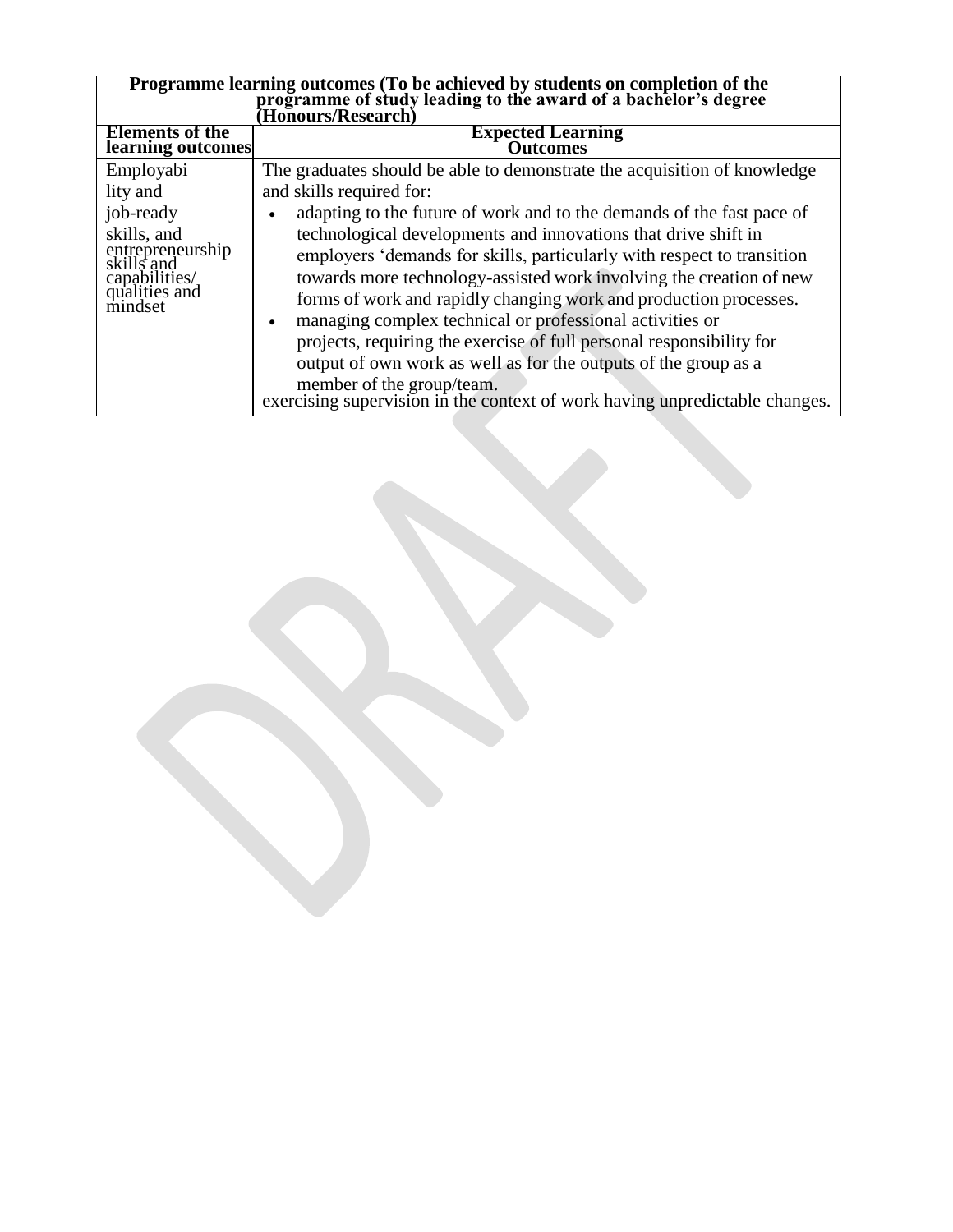| <b>Level of</b>                                 | <b>Requirements of the Programme</b>              |                                                                                                                                                                                                                                                                                                                                                                                                                                                                                                                                                                                                                                                                                                                                                                                                                                                                                                                                                                                                 |  |  |
|-------------------------------------------------|---------------------------------------------------|-------------------------------------------------------------------------------------------------------------------------------------------------------------------------------------------------------------------------------------------------------------------------------------------------------------------------------------------------------------------------------------------------------------------------------------------------------------------------------------------------------------------------------------------------------------------------------------------------------------------------------------------------------------------------------------------------------------------------------------------------------------------------------------------------------------------------------------------------------------------------------------------------------------------------------------------------------------------------------------------------|--|--|
| <b>Programme</b>                                |                                                   |                                                                                                                                                                                                                                                                                                                                                                                                                                                                                                                                                                                                                                                                                                                                                                                                                                                                                                                                                                                                 |  |  |
| Level 5:<br>Undergraduate<br><b>Certificate</b> | Entry requirements                                | Certificate obtained after successful<br>$\bullet$<br>completion of Grade 12 or equivalent<br>stage of education.<br>Admission to the first year of the undergraduate<br>programme will be open to those who have met<br>the entrance requirements, including specified<br>levels of attainment, in the programme admission<br>regulations. Admission will be based on the<br>evaluation of documentary evidence (including<br>the academic record and/or evidence relating to<br>the assessment and validation of prior learning<br>outcomes) of the applicant's ability to pursue an<br>undergraduate programme of study.                                                                                                                                                                                                                                                                                                                                                                     |  |  |
|                                                 | Credit requirements<br>for a bachelor's<br>degree | The successful completion of the first year<br>(first two semesters) of the undergraduate<br>programme involving credit-hours ranging<br>between 40-44 hours followed by an exit 10-<br>credit skills-enhancement course, including<br>6-credit<br>least<br>job-specific<br>at<br>internship/apprenticeship that would help the<br>graduates acquire job-ready competencies<br>required to enter the workforce.                                                                                                                                                                                                                                                                                                                                                                                                                                                                                                                                                                                 |  |  |
| Level 6:<br>Undergraduate<br><b>Diploma</b>     | <b>Entry requirements</b>                         | Continuation of study or lateral entry in the<br>second year of the undergraduate proramme will<br>be possible for those who have met the entrance<br>requirements, including specified levels of<br>specified<br>attainment,<br>in<br>the<br>programme<br>regulations. The continuation of study will be<br>based on the evaluation of documentary evidence<br>(including the academic record and/or evidence)<br>relating to the assessment and certification of<br>prior learning) of the applicant's ability to pursue<br>an undergraduate programme of study.<br>Lateral entry into the programme of study leading<br>$\bullet$<br>to the Undergraduate Diploma will be based on<br>the validation of prior learning outcomes<br>achieved, including those achieved outside of<br>formal learning or through learning and training<br>in the workplace or in the community, or through<br>continuing professional development activities,<br>or through independent/self-directed learning |  |  |

# **4.2.5. Entry and Credit Requirements at Various Levels of Programme of Study**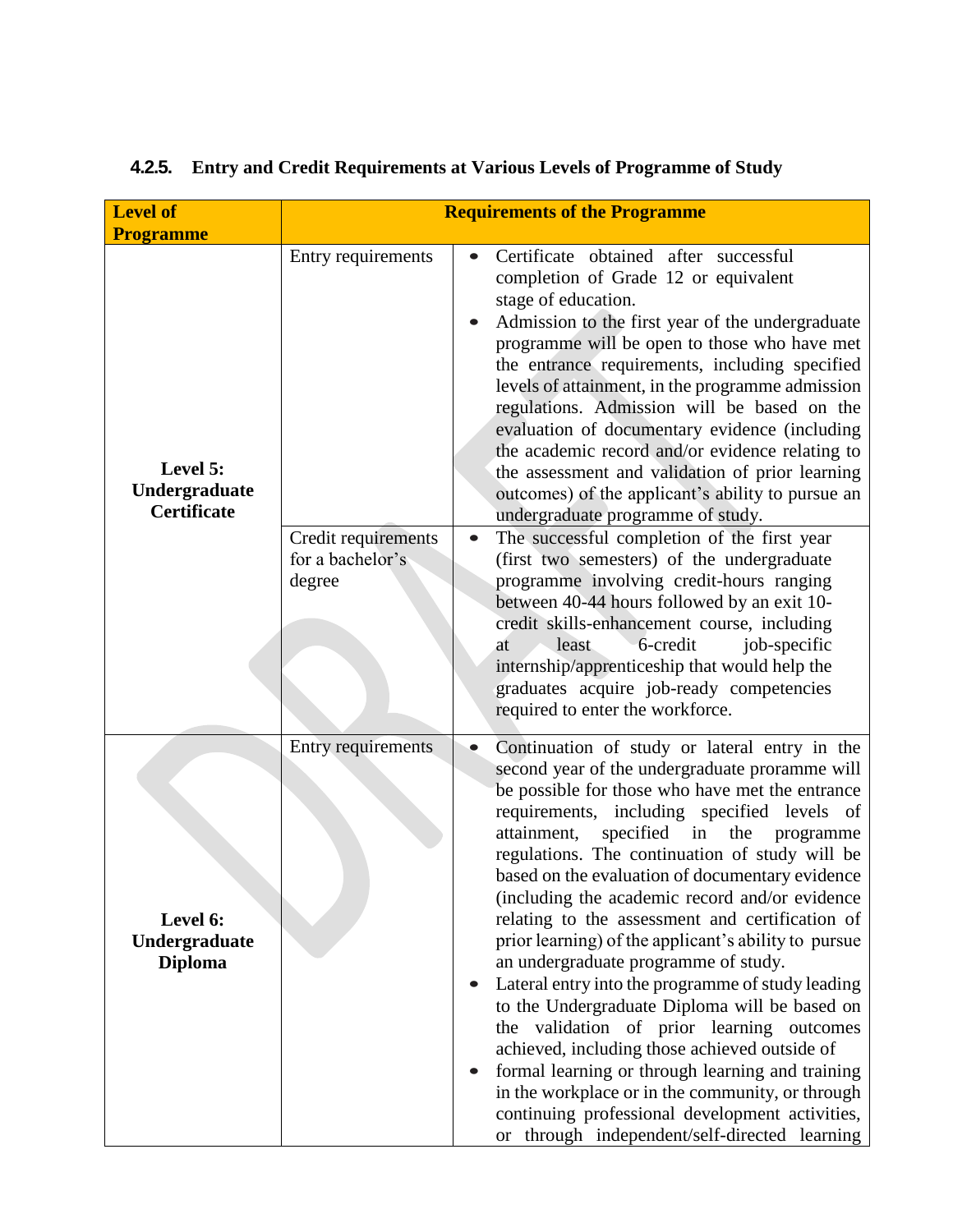| <b>Level of</b><br><b>Programme</b>                         | <b>Requirements of the Programme</b>              |                                                                                                                                                                                                                                                                                                                                                                                                                                                                                                                                                                                                     |  |
|-------------------------------------------------------------|---------------------------------------------------|-----------------------------------------------------------------------------------------------------------------------------------------------------------------------------------------------------------------------------------------------------------------------------------------------------------------------------------------------------------------------------------------------------------------------------------------------------------------------------------------------------------------------------------------------------------------------------------------------------|--|
|                                                             |                                                   | activities                                                                                                                                                                                                                                                                                                                                                                                                                                                                                                                                                                                          |  |
|                                                             | Credit requirements<br>for a bachelor's<br>degree | The successful completion of the first two years<br>(four semesters) of the undergraduate programme<br>involving credit-hours ranging between 80-88<br>hours followed by an exit 10-credit skills-<br>enhancement course, including at least 6-credit<br>job-specific internship/apprenticeship that would<br>help<br>graduates<br>acquire<br>job-ready<br>the<br>competencies required to enter the workforce.                                                                                                                                                                                     |  |
| Level 7: Bachelor's                                         | Entry requirements                                | Continuation of study or lateral entry in the<br>$\bullet$<br>third year (fifth semester) of the undergraduate<br>proramme will be possible for those who have<br>met the entrance requirements, including<br>specified levels of attainment, specified in the<br>programme regulations. The continuation of<br>study will be based on the evaluation of<br>documentary evidence<br><i>(including)</i><br>the<br>academic record and/or evidence relating to<br>the assessment and certification of prior<br>learning) of the applicant's ability to pursue an<br>undergraduate programme of study. |  |
| <b>Degree</b>                                               |                                                   | Lateral entry into the programme of study in the<br>fifth semester of the undergraduate programme<br>will be based on the validation of prior learning<br>outcomes achieved, including those achieved<br>outside of formal learning or through learning<br>and training in the workplace or in the<br>community, or through continuing professional<br>development<br>activities,<br>through<br><b>or</b><br>independent/self-directed learning activities.                                                                                                                                         |  |
|                                                             | Credit requirements<br>for a bachelor's<br>degree | The successful completion of the first three years<br>$\bullet$<br>(six semesters) of the undergraduate programme<br>involving at least a range of 120 -132 credit-<br>hours.                                                                                                                                                                                                                                                                                                                                                                                                                       |  |
| Level 8: Bachelor's<br>Degree with<br><b>Hons./Research</b> | Entry requirements                                | An individual seeking admission to the<br>$\bullet$<br>bachelor's degree (Honours/ Research) in a<br>specified field of learning would normally have<br>completed all requirements of the relevant 3-year<br>(After<br>Bachelor's<br>degree.<br>completing<br>requirements of a 3-year bachelor's degree,<br>candidates who meet a minimum CGPA of 7.5*<br>will be allowed to continue studies in the fourth<br>year of the undergraduate programme leading to the<br>bachelor's degree (Research).                                                                                                 |  |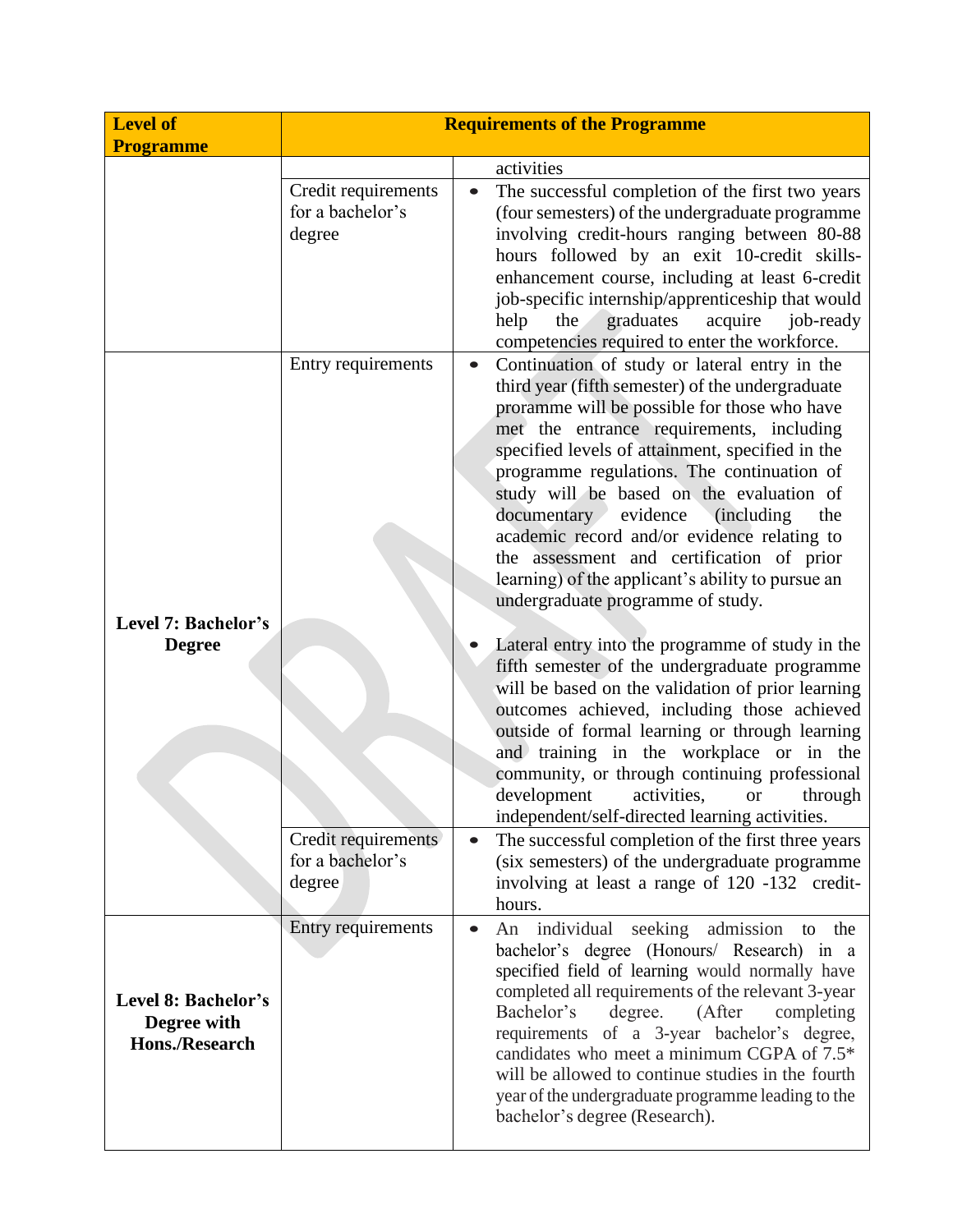| <b>Level of</b><br><b>Programme</b> | <b>Requirements of the Programme</b>              |                                                                                                                                                                                                                                                                                                                                                                                                                                                                                                                                                                                                                                                                                                                                                                                                                                                                                                                                                                                                                                                                                                                                                                                                                                                               |  |
|-------------------------------------|---------------------------------------------------|---------------------------------------------------------------------------------------------------------------------------------------------------------------------------------------------------------------------------------------------------------------------------------------------------------------------------------------------------------------------------------------------------------------------------------------------------------------------------------------------------------------------------------------------------------------------------------------------------------------------------------------------------------------------------------------------------------------------------------------------------------------------------------------------------------------------------------------------------------------------------------------------------------------------------------------------------------------------------------------------------------------------------------------------------------------------------------------------------------------------------------------------------------------------------------------------------------------------------------------------------------------|--|
|                                     | Credit requirements<br>for a bachelor's<br>degree | Continuation of undergraduate programme leading<br>to the bachelor's degree (Honours/Research) will be<br>open to those who have met the entrance<br>requirements, including specified levels<br>- of<br>attainment, in the programme admission regulations.<br>Continuation of the programme of study will be<br>based on the evaluation of documentary evidence<br>(including the academic record and/or evidence<br>relating to the assessment and certification of prior<br>learning) of the applicant's ability to pursue study<br>during the fourth year (semesters $7 \& 8$ ) of the 4-<br>year Bachelor's degree (Honours/Research)<br>programme. Lateral entry into the programme of<br>study at NHEQF level 8 will be based on the<br>validation of prior learning outcomes, including<br>those achieved outside of formal learning or through<br>learning and training in the workplace through<br>continuing professional development activities, or<br>independent/self-directed/self-managed<br>through<br>learning activities.<br>Successful completion of the 4-year<br>(eight)<br>semesters) undergraduate programme involving the<br>range of 160-176 credits, with 40-44 credits at<br>level 5, 40-44 credits at level 6, 40-44 credits at |  |
| Level 9: Masters'<br>Degree/Diploma | Entry requirements                                | level 7, and $40-44$ credits at level 8 on the NHEQF.<br>A Bachelor's degree (Honours/Research) for the 1-<br>year/2-semester Master's programme.<br>A Bachelor's degree for the 2-year/4-semester<br>Master's degree programme.<br>A 4-year Bachelor's Degree for the 1-year/2-<br>semester master's programmme<br>Admission to a programme of study leading to the<br>Master's degree is open to those who have met the<br>entrance requirements, including specified levels of<br>attainment, specified in the programme admission<br>regulations. Admission will be based on the<br>evaluation of documentary evidence (including the<br>academic record and/or evidence relating to the<br>assessment and certification of prior learning)<br>indicating the applicant's ability to pursue<br>postgraduate study.<br>A 1-year/2-semester Post-Graduate Diploma<br>requires<br>3-year/6-semester<br>programme<br>bachelor's degree                                                                                                                                                                                                                                                                                                                        |  |
|                                     | Credit requirements                               | A 1-year/2-semester master's programme builds                                                                                                                                                                                                                                                                                                                                                                                                                                                                                                                                                                                                                                                                                                                                                                                                                                                                                                                                                                                                                                                                                                                                                                                                                 |  |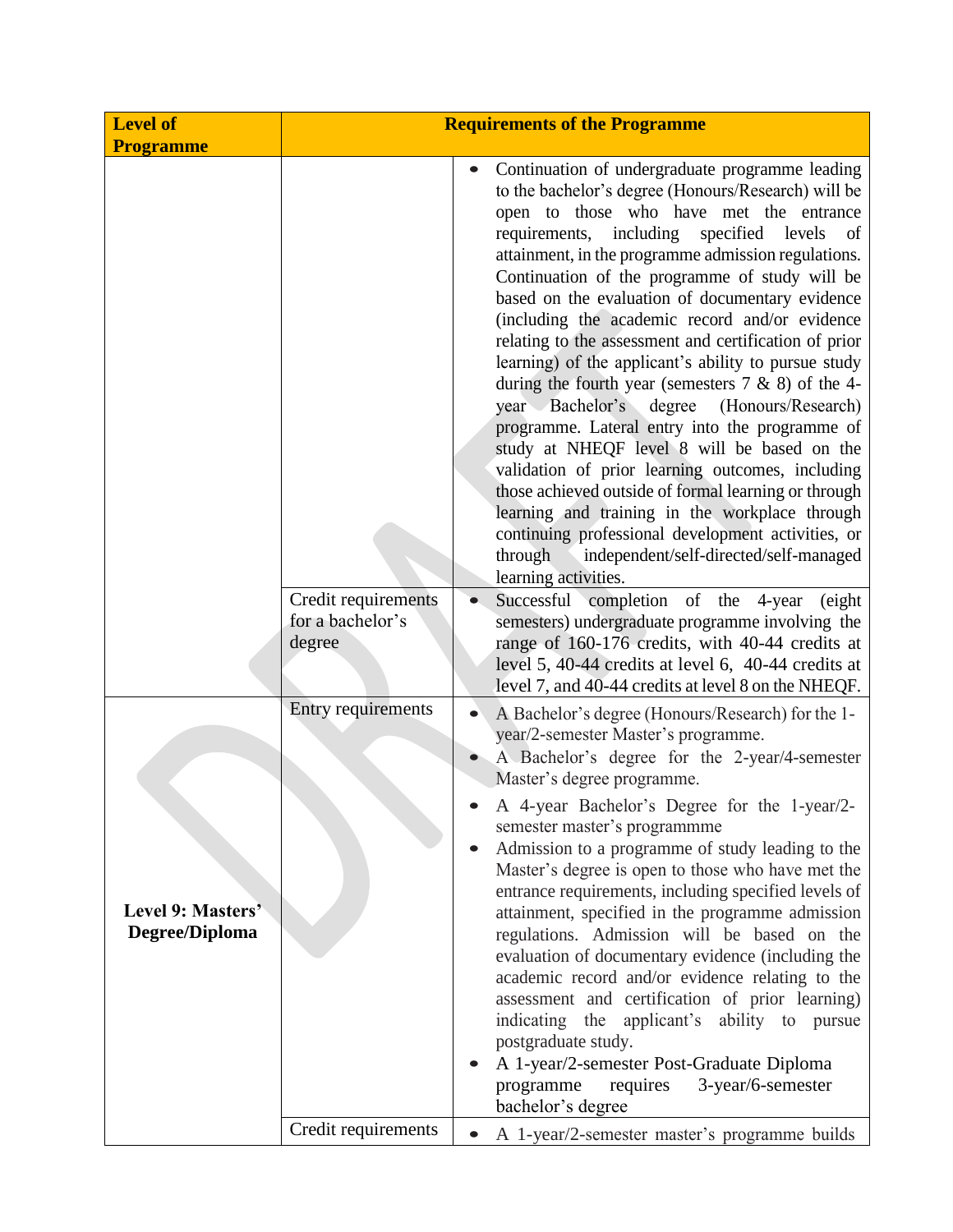| <b>Level of</b>                             | <b>Requirements of the Programme</b> |                                                                                                                                                                                                                                                                                                                                                                                                                                                                                                                                                            |  |
|---------------------------------------------|--------------------------------------|------------------------------------------------------------------------------------------------------------------------------------------------------------------------------------------------------------------------------------------------------------------------------------------------------------------------------------------------------------------------------------------------------------------------------------------------------------------------------------------------------------------------------------------------------------|--|
| <b>Programme</b>                            | for a bachelor's<br>degree           | on a bachelor's degree with Honours/Research and<br>requires total credits in the range of 40-44 credits<br>for individuals who have completed a Bachelor's<br>degree (Honours/Research).                                                                                                                                                                                                                                                                                                                                                                  |  |
|                                             |                                      | The 2-year/4-semester Master's programme builds<br>on a 3-year/6-semester bachelor's degree and<br>requires a total credits in the range of 80-88<br>credits from the first and second years of the<br>programme, with 40-44 credits in the first year<br>and 40-44 credits in the second year of the<br>programme at level 9 on the NHEQF.<br>A 1-year/2-semester Post-Graduate Diploma<br>builds on a<br>3-year/6-semester<br>programme<br>bachelor's degree and requires 40-44 credits for<br>individuals who have completed a Bachelor's<br>programme. |  |
|                                             | Entry requirements                   | A graduate of a 1-year/2-semester Master's<br>degree programme, ora 2-year/4-semester<br>Master's degree programme, or a 4-year/8-<br>semester Bachelor's degree (Research) with course<br>work, dissertationand published work based on the<br>research/investigation.                                                                                                                                                                                                                                                                                    |  |
| <b>Level 10: Doctorate</b><br><b>Degree</b> |                                      | Admission to a programme of study leading to the<br>doctoral degree is open to those who have met the<br>entrance requirements, including specified levels<br>of attainment, in the programme admission<br>regulations. Admission will be based on the<br>evaluation of documentary evidence (including the<br>academic record and/or evidence relating to the<br>assessment and certification of prior learning) of<br>the applicant's ability to pursue study for a doctoral<br>degree relating to a specialised field of enquiry.                       |  |
|                                             | Credit requirements                  | The major feature of all doctorate degrees is<br>$\bullet$<br>original research. The body of work that leads to<br>the award of a doctorate degree will include<br>course work and a thesis with published work<br>and/or creativework (for example, in the case of<br>visual or performing arts).<br>Credits for course workand, a thesis and<br>published work                                                                                                                                                                                           |  |

# **5.0. Structure of the four-year undergraduate programme**

The FYUGP seeks to equip students with the capacities in fields across the arts, humanities,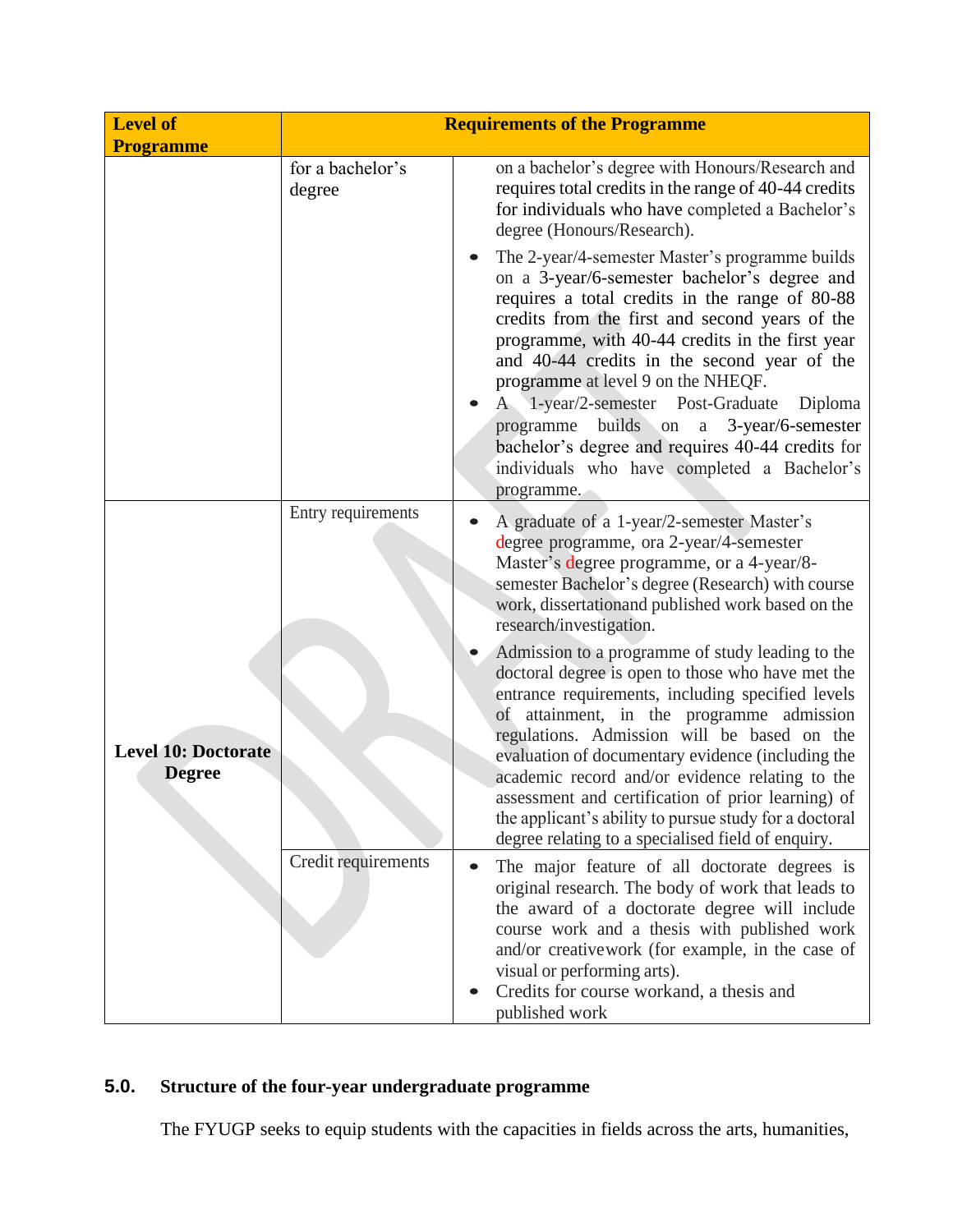languages, natural sciences, social sciences; an ethic of social engagement; soft skills such as complex problem solving, critical thinking, creative thinking, communication skills, along with rigorous specialisation in a chosen disciplinary or interdisciplinary major and minor(s).

*Semesters 1, 2 & 3:* The FYUGP seeks to develop an understanding and an appreciation among students of all major areas of learning such as the Natural Sciences, the Social Sciences, the Humanities, Mathematical and computational thinking and analysis, creative expressions, and vocational education each of which represents a different perspective on human knowledge and learning. The courses relating to these areas of learning aim at instilling an understanding and an appreciation of all main areas of learning. Though students are not required to master all areas in detail, they are expected to develop a coherent view of essential concepts, structures, and intellectual methods that characterise each of these areas of learning. The graduates of the FYUGP are required to demonstrate a general understanding of the natural sciences, social sciences, humanities, interdisciplinary studies, and vocational education as well as in-depth study of at least one subject area. The courses will be broad in scope, and introductory in nature. These courses would provide a broad intellectual experience, which forms an essential part of a holistic education. The courses would also represent the prerequisites to a disciplinary/interdisciplinary major and minor to be pursued from the fourth to eighth semesters of the FYUGP. All courses will include substantial components of practicum and hands-on experiments.

*Semesters 4, 5 & 6:* At the end of the third semester, each student will choose a disciplinary or an interdisciplinary area of learning for specialization ("Major") according to his/her academic interest. Both the academic interest of the student and his/her performance in the first three semesters will be considered for allocating the disciplinary/interdisciplinary major. In addition to the disciplinary/interdisciplinary Major, a student may also choose a disciplinary/interdisciplinary "Minor". In each of these semesters, the students will take sufficient number of courses in the chosen 'Major' and 'Minor' disciplinary/interdisciplinary areas of study.

*Semesters 7 & 8:* At the beginning of the seventh semester each student will take up a research project along with advanced disciplinary/interdisciplinary courses and research methodology courses. The final semester will be devoted exclusively to the research project. The project should be related to a topic in the chosen 'Major' disciplinary programme of study or an interdisciplinary topic that has a substantial overlap with the major disciplinary/interdisciplinary programmes of study.

Normally, students are expected to complete the four-year undergraduate programme in eight semesters. However, in special circumstances, a student will be permitted an extension, so as to enable her/him to complete all requirements for the degree. The four- year undergraduate programme allows exit and re-entry options for students. It would allow credit accumulation through the facility created by the Academic Bank of Credit (ABC) scheme. The validity of credits earned and kept in the Academic Credit Account would be seven years. After seven years, reentry into a programme of study will be based on the validation of prior learning outcomes.

#### **5.1. Curricular components of the four-year undergraduate programme**

*Common Courses:* The course work during the first three semesters of the 4-year undergraduate programme will consist of a set of courses such as language education (two languages – Regional language and English language), understanding India, Environmental Science/Education, Digital and technological solutions, Mathematical and Computational Thinking and Analysis, Heath & wellness, Yoga education, and sports and fitness, that are common for all students. The coursework during the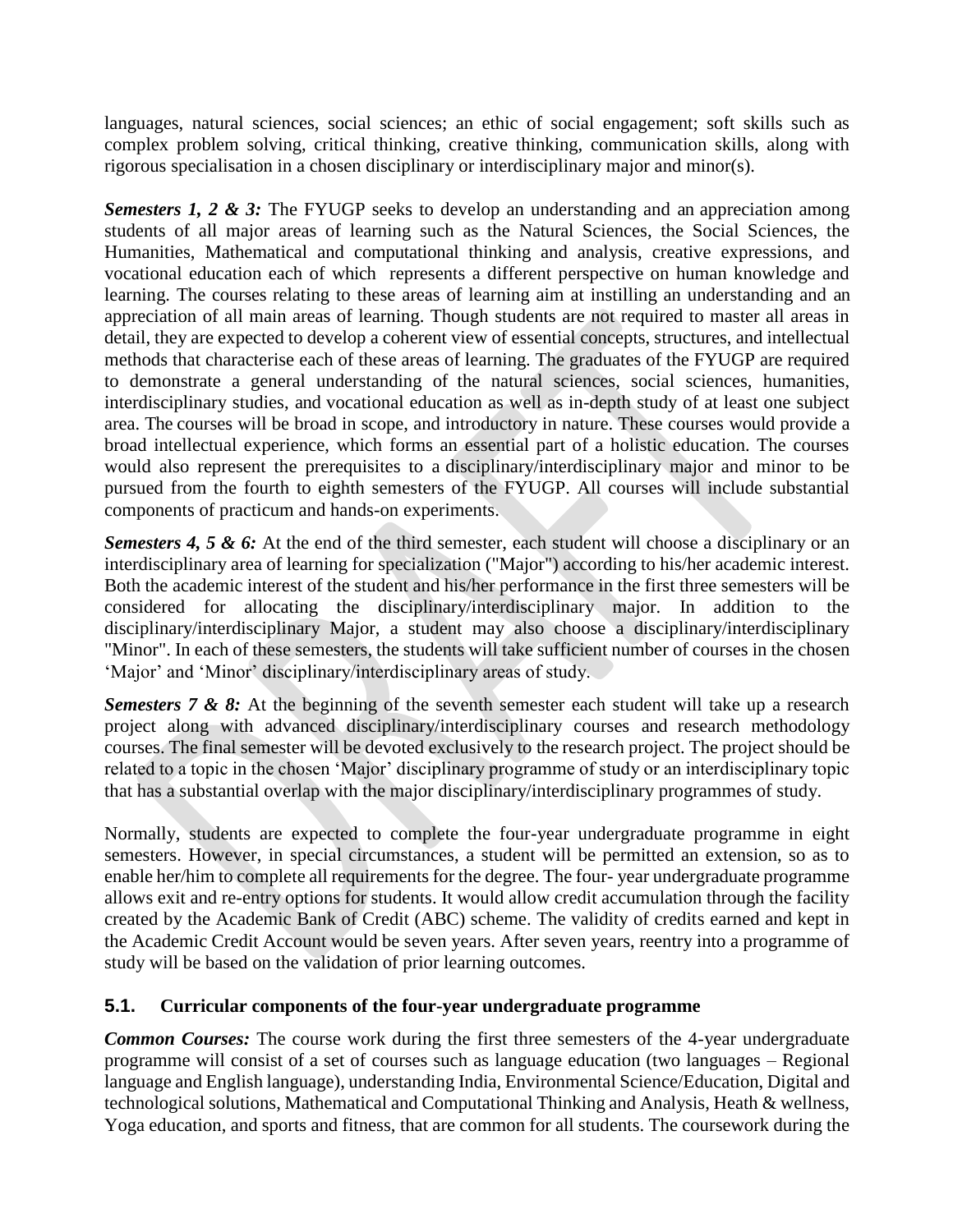first three semesters will also include courses within disciplinary areas such as Natural Sciences, Social Sciences and Humanities; interdisciplinary learning areas, and vocational education courses that are required for a broad and well-rounded learning experience. At the end of the third semester, each student will be required to opt for one disciplinary/interdisciplinary major based on her/his preferences and the required Cumulative Grade Point Average (CGPA). While a student will opt for a major relating to a disciplinary or interdisciplinary area of study pursued during the first three semesters, she/he would also be required to choose two minors relating to a disciplinary or interdisciplinary area of study, including a vocational education programme.

- *Language education (12 credits): (6-credit-hours courses relating to a Modern Indian Language (MIL) & English language focused on language and communication skills).*  Students are required to achieve competency in the use of a Modern Indian Language and the English language with special emphasis on language and communication skills. The courses aim at enabling the students to acquire and demonstrate the core linguistic skills, including critical reading and expository and academic writing skills, that help students articulate their arguments and present their thinking clearly and coherently and recognise the importance of language as a mediator of knowledge and identity. They would also enable students to acquaint with the cultural and intellectual heritage of the chosen MIL and English language, as well as to provide reflective understanding of the structure and complexity of the language/literature related to both the MIL and English language. The courses will also emphasise the development and enhancement of skills such as communication, ability to participate/conduct discussion and debate.
- *Understanding India (3 credit-hours):* The course aims at enabling the students to acquire and demonstrate the knowledge and understanding of contemporary India with its historical perspective, the basic framework of the goals and policies of national development, and the constitutional obligations with special emphasis on constitutional values and fundamental rights and duties. The course would also focus on developing an understanding among studentteachers of the Indian knowledge systems, Indian education system and the roles and obligations of teachers to the nation in general and to the school/community/society. The course will attempt to deepen knowledge about and understanding of India's freedom struggle and of the values and ideals that it represented, and to develop an appreciation of the contributions made by people of all sections and regions of the country, and help learners understand and cherish the values enshrined in the Indian Constitution and to prepare them for their roles and responsibilities as effective citizens of a democratic society.
- *Environmental science/education (3-credit course):* The course seeks to equip students with the ability to apply the acquired knowledge, skills, attitudes, and values required to take appropriate actions for mitigating the effects of environmental degradation, climate change and pollution, effective waste management, conservation of biological diversity, management of biological resources, forest and wildlife conservation, and sustainable development and living. The course will also deepen the knowledge and understanding of India's environment in its totality, their interactive processes, and effects on the future quality of people's lives.
- *Digital and technological solutions (4-credit course)*: Courses in cutting-edge areas that are fast gaining prominence, such as Artificial Intelligence (AI), 3-D machining, big data analysis, and machine learning with important applications to health, environment, and sustainable living that will be woven into undergraduate education for enhancing the employability of the youth.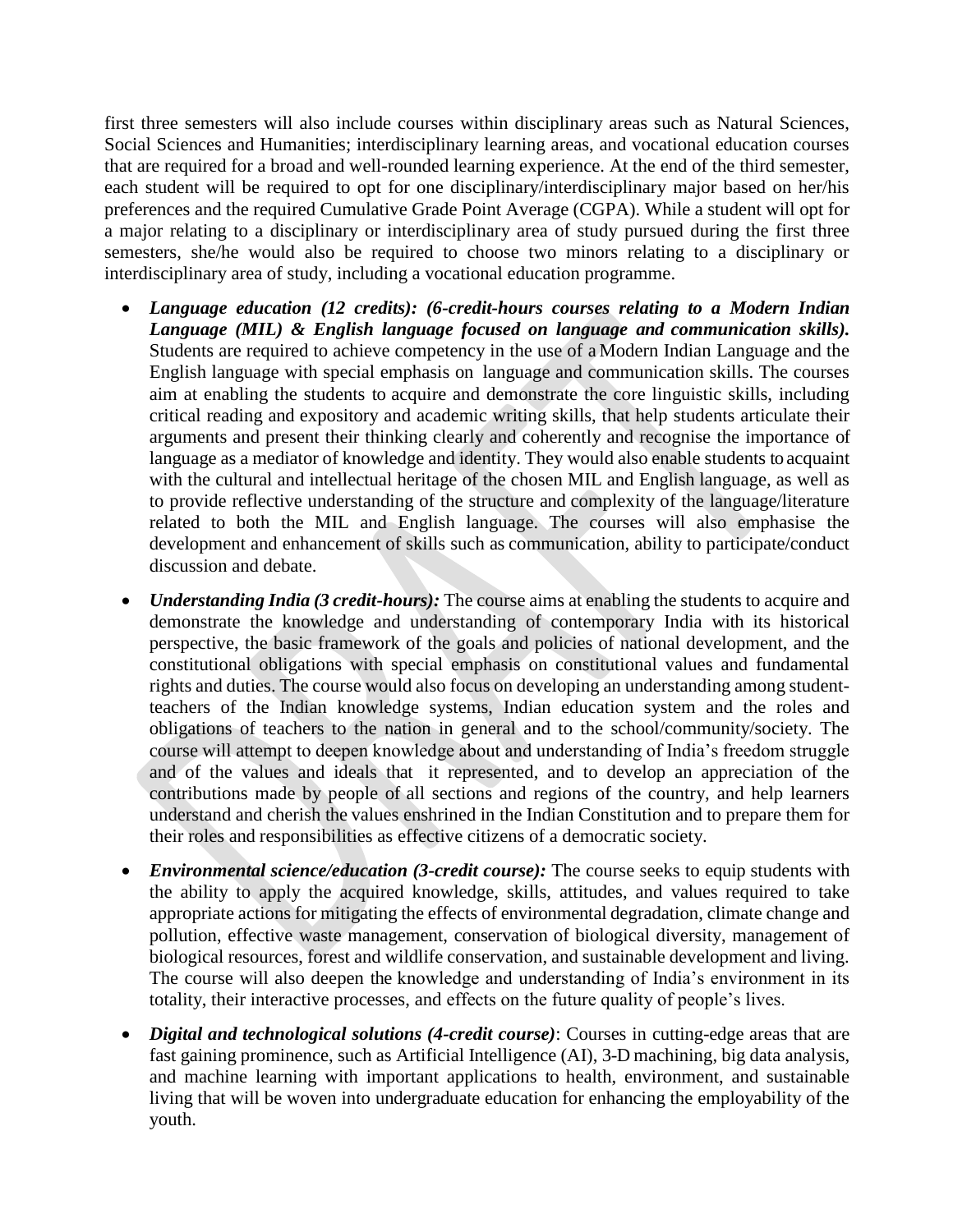- *Mathematical and Computational Thinking and Analysis (3-credit course): Courses relating* to Mathematical and Computational Thinking and Analysis would focus primarily on the mathematical and statistical tools used to support the study of natural and social sciences, including subject areas such as astronomy, biology, chemistry, economics, the environment, geological sciences, physics, and sociology etc. These courses would focus on the methodology used to analyse quantitative information to make decisions, judgments, and predictions, including defining a problem by means of numerical or geometrical representations of real-world phenomena, determining how to solve it, deducing inferences, formulating alternatives, and predicting cause and effect relationships. Students are required to take one or two courses from an approved list that focus on the methodology of quantitative analysis. The goal is to ensure that students achieve a level of proficiency in using and analyzing quantitative information.
- *Health & wellness, Yoga education, sports and fitness (2 credits):* Course components relating to health and wellness seek to promote an optimal state of physical, emotional, intellectual, social, spiritual and environmental wellbeing of a person. Sports and fitness activities will be organised outside the regular institutional working hours. Yoga education would focus on preparing the students physically and mentally for the integration of their physical, mental, and spiritual faculties, and equipping oneself with basic knowledge about one's personality, to maintain self- discipline and self-control, to learn to handle oneself well in all life situations. The focus of sports and fitness components of the courses will be on the improvement of physical fitness including the improvement of various components of physical and skills related fitness like strength, speed, coordination, endurance and flexibility; acquisition of sports skills including motor skills as well as basic movement skills relevant to a particular sport; improvement of tactical abilities; and improvement of mental abilities.

*Introductory courses relating to disciplinary areas of Natural Sciences, Social Sciences, Humanities, Vocational Education, and interdisciplinary studies:* All students of the FYUGP are required to complete courses leading to the completion of 24- credits which would provide broad intellectual experience and form part of a liberal arts education. Students are required to complete nine credits in each of the following three areas:

- **Natural Sciences (9 credit-hours):** (Courses chosen from a basket of courses that would include courses relating to Natural Science, for example, Astronomy and Astrophysics, Biology, Biochemistry, Chemistry, Computer Science, Data Science, Earth and Environmental Sciences, Mathematics, Physics, Statistics etc. The courses relating to Natural Sciences will focus on the development of an understanding of the natural world through application of the scientific method characterised by observation, experimentation, and the formulation, testing and establishment of hypotheses about natural phenomena.
- **Social Sciences (9 credit-hours):** Three 3-credit courses chosen from a basket of courses that would include courses relating to Social Sciences, for example, Anthropology, Communication and Media, Economics, History, Linguistics, Political Science, Psychology, Social Work, Sociology, etc. Social Sciences-related courses would focus on the study of the social behavior of individuals, groups, societies,nations, and states. Students will be introduced to the use of qualitative methods, such as ethnography, oral history, and descriptive analysis of archival materials and artifacts. They will also be introduced to the use of quantitative tools to collect and analyze data associated with social phenomena, and formulation of testable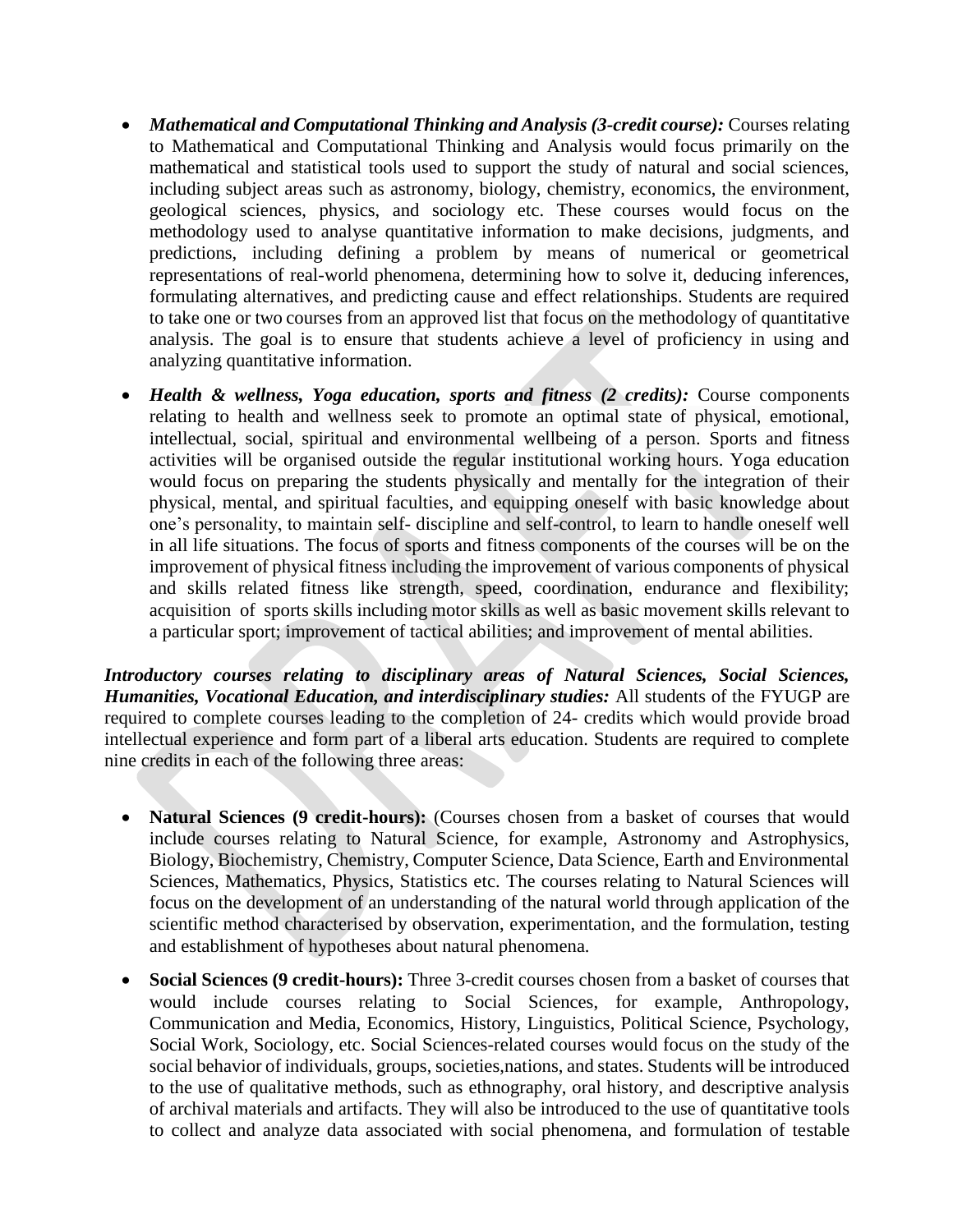hypotheses about social phenomena. They will provide opportunities to students to examine relationships among individuals, as well as relationships between people and their societies.

• **Humanities (9 credits):** Three 3-credit courses chosen from a basket of courses that would include, for example, Archeology, Comparative Literature, Arts & Creative expressions, Creative Writing and Literature, language(s), Philosophy, etc. and interdisciplinary courses relating to humanities. Students will be introduced to analytical approach to solving problems. Humanities-related courses will focus on understanding the human experience through the visual and performing art, literature, language(s), and cultures across India and the world. The arts & creative expressions course will aim at enabling the students to acquire and demonstrate the knowledge and understanding required to engage with activities required to promote the development of skills in creative thinking and expression among school students, promoting aesthetic development of students, and an understanding of expressive works of art relating to different arts disciplines (the drama, dance and music), creative writing, and the visual arts, including photography. Creative expression courses will include hands-on activities that allow students to express their creativity through a wide range of arts, including through playing a musical instrument, composing music, or arranging music and using many different mediums, including ceramics, metalworking, paper and textiles, woodworking, and glass.

*Interdisciplinary courses*: Interdisciplinary courses may form part of the basket of courses to be taken during the first three semesters. These may include, for example, courses relating to Cognitive Science, Environmental Science, Gender Studies, Global Environment & Health, International Relations, Political Economy and Development, Sustainable Development, Urban Women's and Gender Studies, etc. Interdisciplinary courses would combine the approaches within two or three of the disciplinary areas such as Natural Science, Social Sciences and Humanities that would help students recognise the differences and similarities between disciplines and identify different ways of organising knowledge. Interdisciplinary courses will equip students with the capabilities to identify connections between areas of knowledge and the method of inquiry. The main thrust of interdisciplinary courses will be to promote critical thinking, team-based intellectual activities, and the analytic skills that characterise different disciplinary areas of study.

*Disciplinary/interdisciplinary major (48 credit-hours):* The major would provide the option for a student to pursue an in-depth study of a particular subject or discipline. Course requirements of majors offered would be 48 credits. A student needs to declare the major only at the end of the third semester, giving her/him sufficient time to explore various courses and decide on the major. The FYUGP provides opportunities to pursue rigorous specialisation through a chosen major. The disciplinary/interdisciplinary major would provide students the opportunity to acquire in-depth knowledge in one academic or interdisciplinary area of study. The major may be chosen from a basket of courses such as, for example, Astronomy and Astrophysics, Biology, Biochemistry, Chemistry,Computer Science, Data Science, Earth and Environmental Sciences, Mathematics, Physics, Statistics Anthropology, Communication and Media, Economics, History, Linguistics, Political Science, Psychology, Social Work, Sociology, Archeology, Comparative Literature, Arts & Creative expressions, Creative Writing and Literature, language(s), Philosophy, etc..

*Disciplinary/interdisciplinary minors (32 credit-hours).* Students will have the option to choose two disciplinary/interdisciplinary minors of 16 credit-hours each, including skills- based courses relating to a chosen vocational education programme. While a student would specialise in a major discipline, or an interdisciplinary area of study, she/he will have opportunity to also broaden her/his knowledge and skills by taking courses in other disciplines or interdisciplinary areas of study. Students who take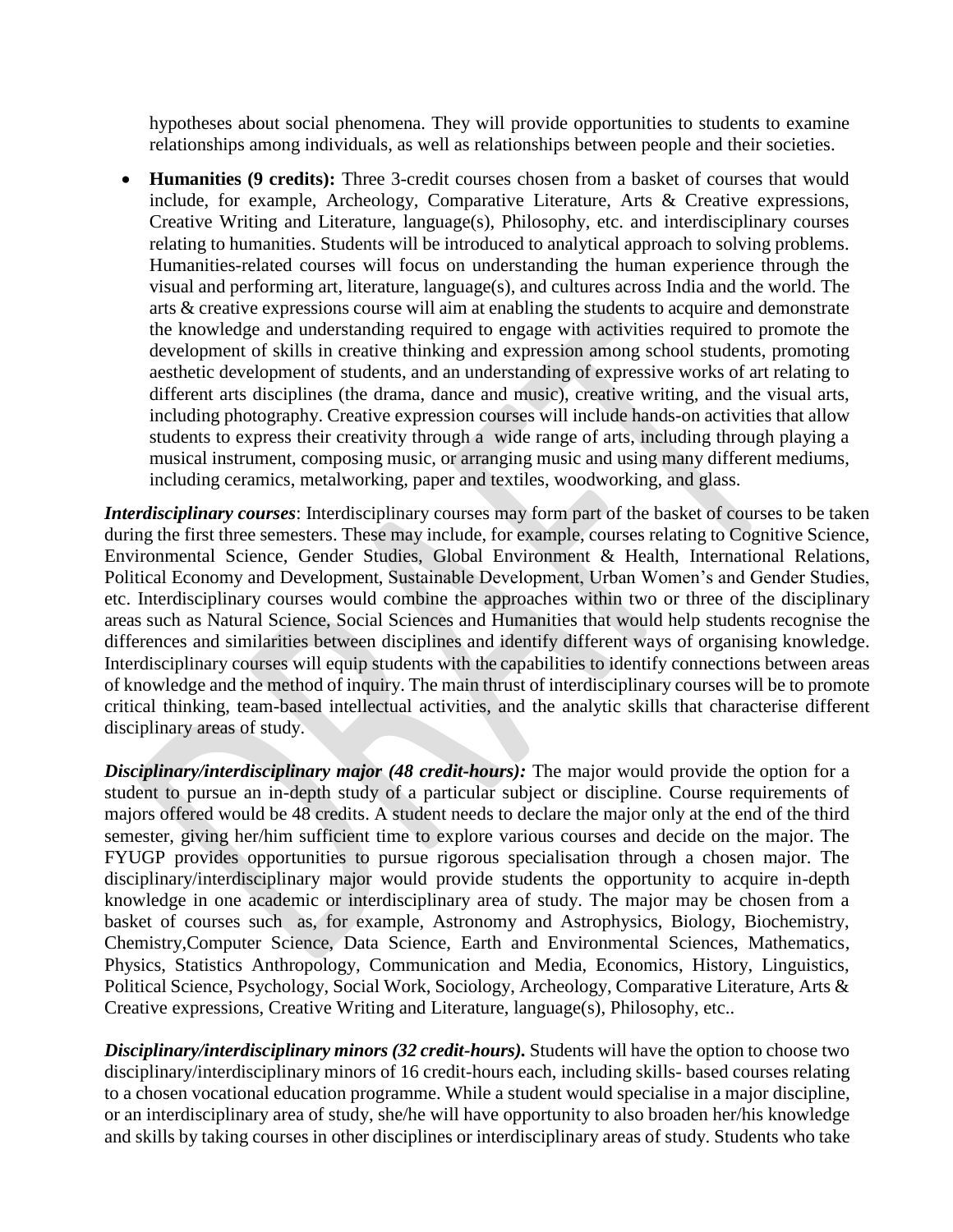a sufficient number of courses in a discipline or an interdisciplinary area of study other than the chosen major will qualify for a minor in that discipline or in the chosen interdisciplinary area of study. Students who declare and complete an approved minor will receive a notation on their student transcript but not on their degree. A student needs to declare the minors only at the end of the third semester, giving her/him sufficient time to explore various courses and decide on the minor.

*Vocational Studies/Education:* Vocational Studies/Education will form an integral part of the undergraduate programme. A total of 16 credits will be allotted to the 'Minor' relating to Vocational Studies/Education.

*Field-based learning/project (4 credit-hours):* The field-based learning/project will attempt to provide opportunities for students to understand the different socio-economic contexts. It will aim at giving students exposure to development-related issues in rural and urban settings. It will provide opportunities for students to observe situation in rural and urban contexts, and to observe and study actual field situations regarding issues related to socio-economic development. Students will be given opportunities to gain a first-hand understanding of the policies, regulations, organizational structures, processes, and programmes that guide the development process. They would have opportunity to gain an understanding of the complex socio-economic problems in the community, and innovative practices required to generate solutions to the identified problems.

*Skills-based internship:* A key aspect of the FYUGP is induction into actual work situations**.**  Students will be provided with opportunities for internships with local industry, businesses, artists, crafts persons, etc.. so that students may actively engage with the practical side of their learning and, as a by-product, further improve their employability. Students who would exit after the first two semesters will undergo 4-credit skill-based courses and 6-credit work-based learning/internship to enhance their employability. Similarly, students who exit after the first four semesters will undergo 4-credit skill-based courses and 6- credit work-based learning, and students who exit after the first six semesters will also undergo 4-credit skill-based courses and 6- credit work-based learning. All students will undergo research-based internships with faculty and researchers at their own or other HEIs/research institutions during the eighth semester.

*Advanced disciplinary/interdisciplinary courses required to support/undertake research, including research methodology courses, and a research project (20 credit-hours):* At the beginning of the seventh semester each student will take up a research project along with advanced courses and research methodology courses. The final semester will be devoted exclusively to a research project. The project would be related to a topic in the chosen major disciplinary programme of study or an interdisciplinary topic that has a substantial overlap with the major disciplinary/interdisciplinary programmes of study.

*Research-oriented courses & internship, and research project (18 credits):* All students pursuing a 4-Year Bachelor's degree with Honours/Research will be required to take up research-oriented advanced courses, research methodology courses and a research project. A total of 18 credits shall be allotted for the research project. The students are expected to complete activities relating to the Research Project involving eight credit hours in the seventh semester. These activities will include writing of project/research proposal, review of related literature or studies and collection of the required data. The remaining ten credits of the research project will be earmarked for research-related activities during the eighth semester. These activities will include completing the writing of the report of the research project. The report of the research report is expected to be submitted to the concerned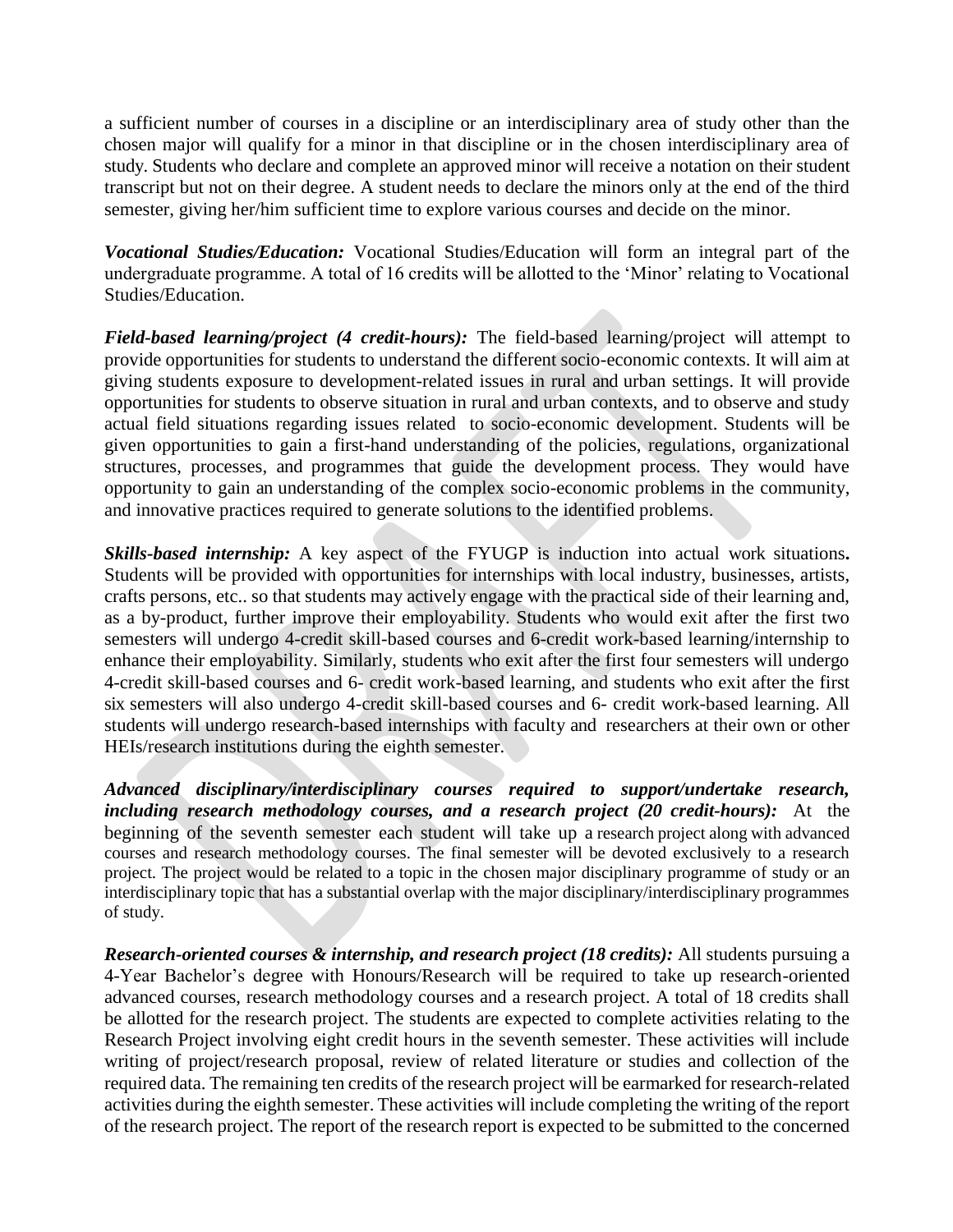authority at least one week before commencement of the end-semester examination. All students pursuing the 4-Year Bachelor's degree with Honours/Research will also undergo 4-credit internships with faculty and researchers at their own or other HEIs/research institutions during the eighth semester.

*Community engagement and service (4 credits):* The curricular component of 'community engagement and service' seeks to expose students to the socio-economic issues in society so that the theoretical learnings can be supplemented by actual life experiences to generate solutions to real-life problems. This component will include participation in activities related to National Service Scheme (NCC), National Cadet Corps (NCC), adult education/literacy initiatives and mentoring school students.

### **5.2. Levels of Courses:**

Courses shall be coded based on the learning outcomes, level of difficulty and academic rigor. The coding structure are as follows:

**0-99:** *Pre-requisite courses* required to undertake an introductory course which will be a pass or fail courses with no credits. It will replace the existing informal way of offering bridge courses that are conducted in some of the colleges/ universities.

**100-199:** *Foundation or introductory courses* that are intended for students to gain an understanding and basic knowledge about the subjects and help decide the subject or discipline of interest. These courses may also be pre-requisites for courses in the majoring subject. These courses generally would focus on foundational theories, concepts, perspectives, principles, methods, and procedures of critical thinking in order to provide a broad basis for taking up more advanced courses. These courses seek to equip students with the general education needed for advanced study, to expose students to the breadth of different fields of study; provide a foundation for specialized higher-level coursework; acquaint students with the breadth of (inter) disciplinary fields in the arts, humanities, social sciences, and natural sciences, and to the historical and contemporary assumptions and practices of vocational or professional fields; and to lay the foundation for higher-level coursework.

**200-299:** *Intermediate-level courses* including subject specific courses intended to meet the credit requirements for minor or major area of learning. These courses can be part of major and can be pre-requisite courses for advanced level major courses.

**300-399:** *Higher-level courses* which are required for majoring in a disciplinary/interdisciplinary area of study for award of degree.

**400-499:** *Advanced courses* which would include taught courses with practicum, seminar-based course, term papers, research methodology, advanced laboratory experiments/software training, research projects, hands-on-training, internship / apprenticeship projects at the under-graduate level or First year Post-graduate theoretical and practical courses.

**500-599:** Courses at first-year Master's degree level for 2-year Master's degree programme

**600-699:** Courses for 2nd year of 2-years Master's or 1-year Master's degree programme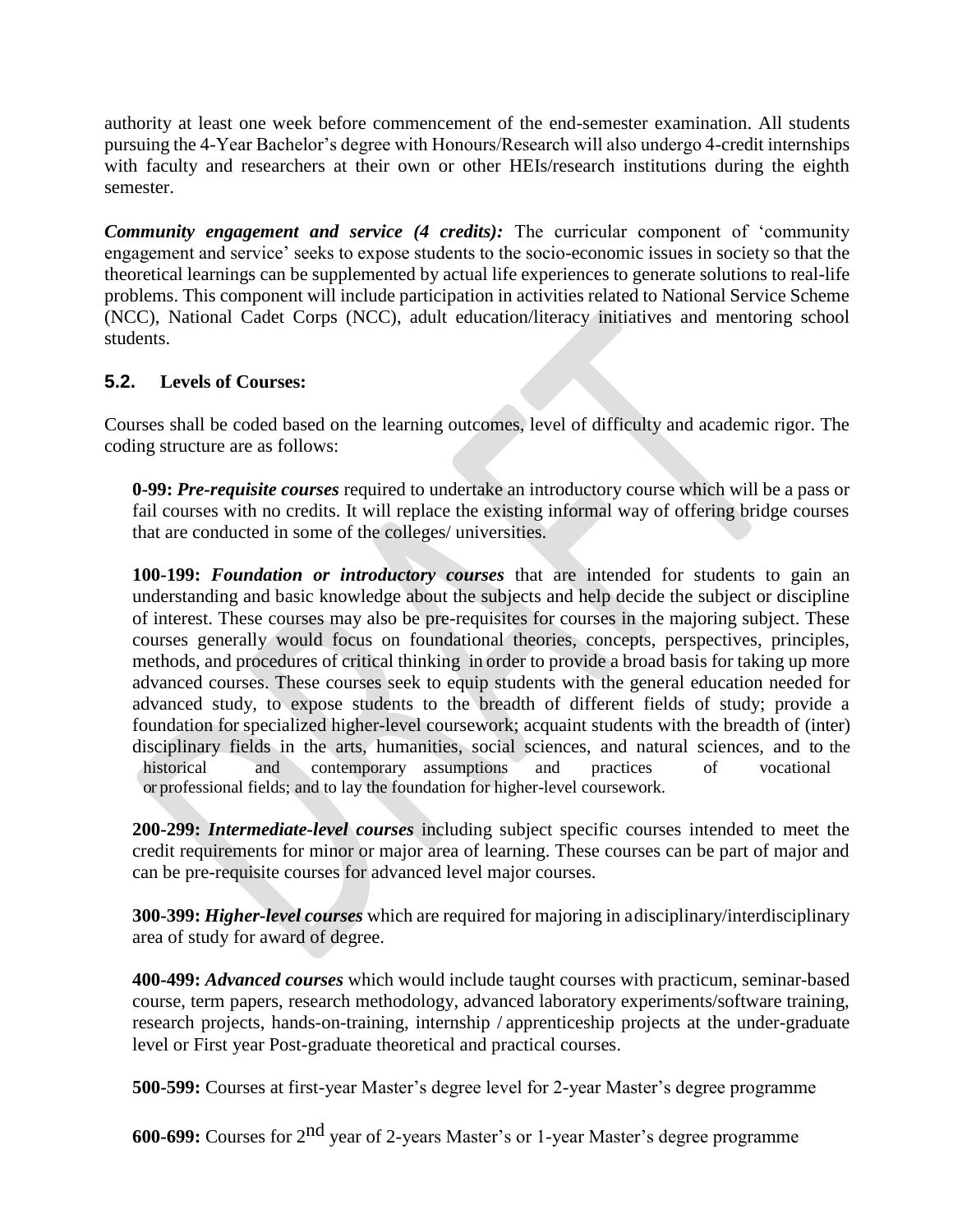# **700 -799 & above:** Courses limited to doctoral students.

# **5.3. Programme/curricular components**

The programme/curricular components and credit apportionment for courses within the four-year undergraduate programme is indicated in the Table

| Programme/curricular components and credit apportionment for                 |                                                                                |                     |  |
|------------------------------------------------------------------------------|--------------------------------------------------------------------------------|---------------------|--|
| courses within the four-year undergraduate                                   |                                                                                |                     |  |
| programme<br><b>Course/activit</b><br>Programme/curricular<br><b>Credit-</b> |                                                                                |                     |  |
| component                                                                    |                                                                                | hour                |  |
| <b>Common</b><br>courses,                                                    | Language and communication skills                                              | 6                   |  |
| relevant<br>including                                                        | (Modern Indian language)                                                       |                     |  |
| credit<br>practicum<br>(24)                                                  | Language and communication skills (English                                     | 6                   |  |
| hours)                                                                       | language)                                                                      |                     |  |
|                                                                              | Understanding India                                                            | 3                   |  |
|                                                                              | Environmental science/education                                                | 3<br>$\overline{2}$ |  |
|                                                                              | Health and wellness, yoga and sports                                           | $\overline{4}$      |  |
|                                                                              | Digital and technological solutions,<br>including Artificial Intelligence, 3-D |                     |  |
|                                                                              | machining, big data analysis, and machine                                      |                     |  |
|                                                                              | learning with emphasis on their                                                |                     |  |
|                                                                              | applications to education, health and                                          |                     |  |
|                                                                              | sustainable living.                                                            |                     |  |
| Introductory courses relating to                                             | <b>Introductory courses relating to Natural</b>                                | 6                   |  |
| <b>Natural Sciences, Humanities,</b>                                         | Science: Three introductory courses (one                                       |                     |  |
| and Social Sciences) (18 credit-                                             | each in semester 1, 2 & 3) within Natural                                      |                     |  |
| hours) (Interdisciplinary courses                                            | Science (to be chosen from a basket of                                         |                     |  |
| may form part of the basket of                                               | courses that would include courses such as                                     |                     |  |
| courses to be taken during the                                               | Astronomy and Astrophysics, Biology,                                           |                     |  |
| first three semesters. These may                                             | Biochemistry, Chemistry, Computer                                              |                     |  |
| include, for example, courses                                                | Science, Data Science, Earth and                                               |                     |  |
| relating to                                                                  | Environmental Sciences, Mathematical and                                       |                     |  |
| Cognitive Science, Environmental                                             | computational thinking and analysis,                                           |                     |  |
| Science, Gender Studies, Global                                              | Physics,                                                                       |                     |  |
| Environment & Health,                                                        | Statistics etc.)                                                               |                     |  |
| <b>International Relations, Political</b>                                    | <b>Introductory courses relating to Social</b>                                 | $\overline{6}$      |  |
| Economy and Development,                                                     | Sciences: (Courses chosen from a basket of                                     |                     |  |
| Sustainable Development, Urban                                               | courses that would include, for example,                                       |                     |  |
| Studies, Women's and Gender                                                  | courses such as Anthropology,                                                  |                     |  |
| Studies, etc.)                                                               | Communication and Media, Economics,                                            |                     |  |
|                                                                              | History, Linguistics,                                                          |                     |  |
|                                                                              | Political Science, Psychology, Sociology,                                      |                     |  |
|                                                                              | Social Work, etc.)                                                             |                     |  |
|                                                                              | <b>Introductory courses relating to</b>                                        | 6                   |  |
|                                                                              | Humanities:                                                                    |                     |  |
|                                                                              | (courses chosen from a basket of courses                                       |                     |  |
|                                                                              | that would include, for example,                                               |                     |  |
|                                                                              | Archeology, Arts & Creative expressions,                                       |                     |  |
|                                                                              | Comparative Literature, Creative Writing                                       |                     |  |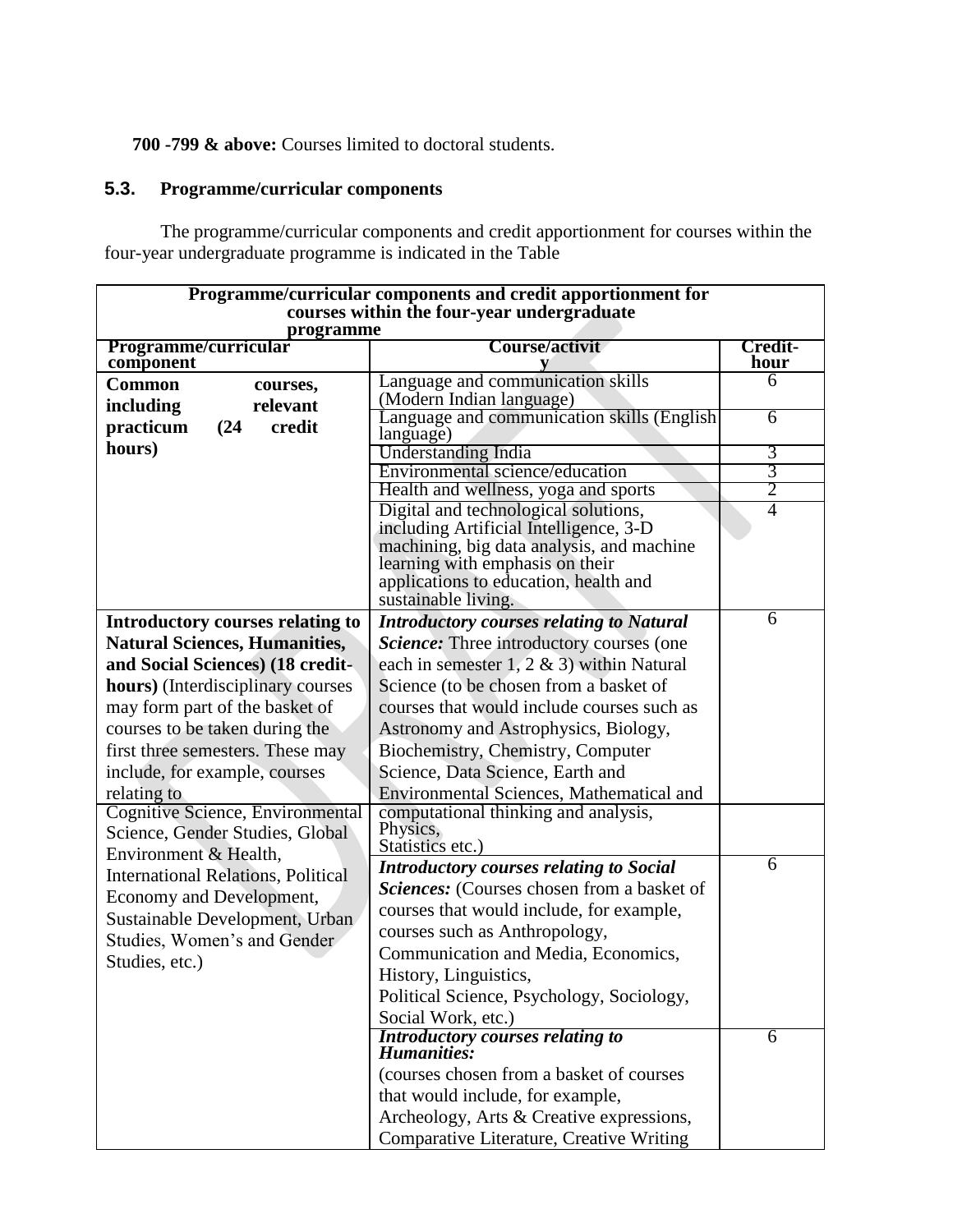| Programme/curricular components and credit apportionment for<br>courses within the four-year undergraduate<br>programme                                                                   |                                                                                                                                                                                                                                                                                                                                                                            |                        |  |
|-------------------------------------------------------------------------------------------------------------------------------------------------------------------------------------------|----------------------------------------------------------------------------------------------------------------------------------------------------------------------------------------------------------------------------------------------------------------------------------------------------------------------------------------------------------------------------|------------------------|--|
| Programme/curricular<br>component                                                                                                                                                         | Course/activit<br>V                                                                                                                                                                                                                                                                                                                                                        | <b>Credit-</b><br>hour |  |
|                                                                                                                                                                                           | and Literature, Philosophy, etc.)                                                                                                                                                                                                                                                                                                                                          |                        |  |
| Introductory courses relating to<br>vocational studies (6 credit-<br>hours)                                                                                                               | Courses chosen from a basket of courses<br>that may include, for example, Agriculture<br>(Organic Farming, Protected Cultivation,<br>Production of Horticulture Crops,<br>Floriculture, etc; Banking, Financial<br>Services and Insurance; Construction;<br>Health Care; Food Industry; IT-ITeS;<br>Media &<br>Entertainment; Tourism and Hospitality etc.                 | 6                      |  |
| Disciplinary/interdisciplinary<br>Major (chosen from a learning)<br>area relating to one of the<br>introductory courses pursued<br>during the first<br>three semesters) (48 credit-hours) | One disciplinary/interdisciplinary major<br>(Course chosen from a learning area<br>relating to Natural Sciences, Social<br>Sciences, Humanities, and interdisciplinary<br>courses pursued during the first<br>three semesters)                                                                                                                                             | 48                     |  |
| Disciplinary/interdisciplin<br>ary Minor (36 credit-<br>hours)                                                                                                                            | Two minors, one 'minor' relating to a<br>disciplinary/interdisciplinary area and the<br>other relating to vocational<br>studies/education (Course chosen from a<br>learning area relating to Natural Sciences,<br>Social Sciences, Humanities,<br>interdisciplinary courses, and courses<br>relating to vocational studies pursued during<br>the first three<br>semesters) | 36                     |  |
| <b>Advanced courses required for</b>                                                                                                                                                      | Research methodology courses                                                                                                                                                                                                                                                                                                                                               | 6                      |  |
| taking up research, research<br>methodology courses, research<br>internship, and a research<br>project in the chosen 'major'                                                              | Development of project/research<br>proposal, review of related literature or<br>studies and<br>collection of the required data.                                                                                                                                                                                                                                            | 4                      |  |
| area of study (18 credits)                                                                                                                                                                | Research internship                                                                                                                                                                                                                                                                                                                                                        | $\overline{4}$         |  |
|                                                                                                                                                                                           | Preparation of report of the research project.                                                                                                                                                                                                                                                                                                                             | $\overline{4}$         |  |
| <b>Field</b><br>immersion (3<br>credit hours)                                                                                                                                             | Field-based learning/project to develop<br>innovative practices required to solve<br>real-life problems relating to chosen<br>fields of learning,<br>work or vocation.                                                                                                                                                                                                     | $\overline{3}$         |  |
| <b>Internships with local</b><br>industry, businesses, artists,<br>crafts persons, etc. during                                                                                            | Internships with local industry,<br>businesses, artists, crafts persons, etc.                                                                                                                                                                                                                                                                                              | 4                      |  |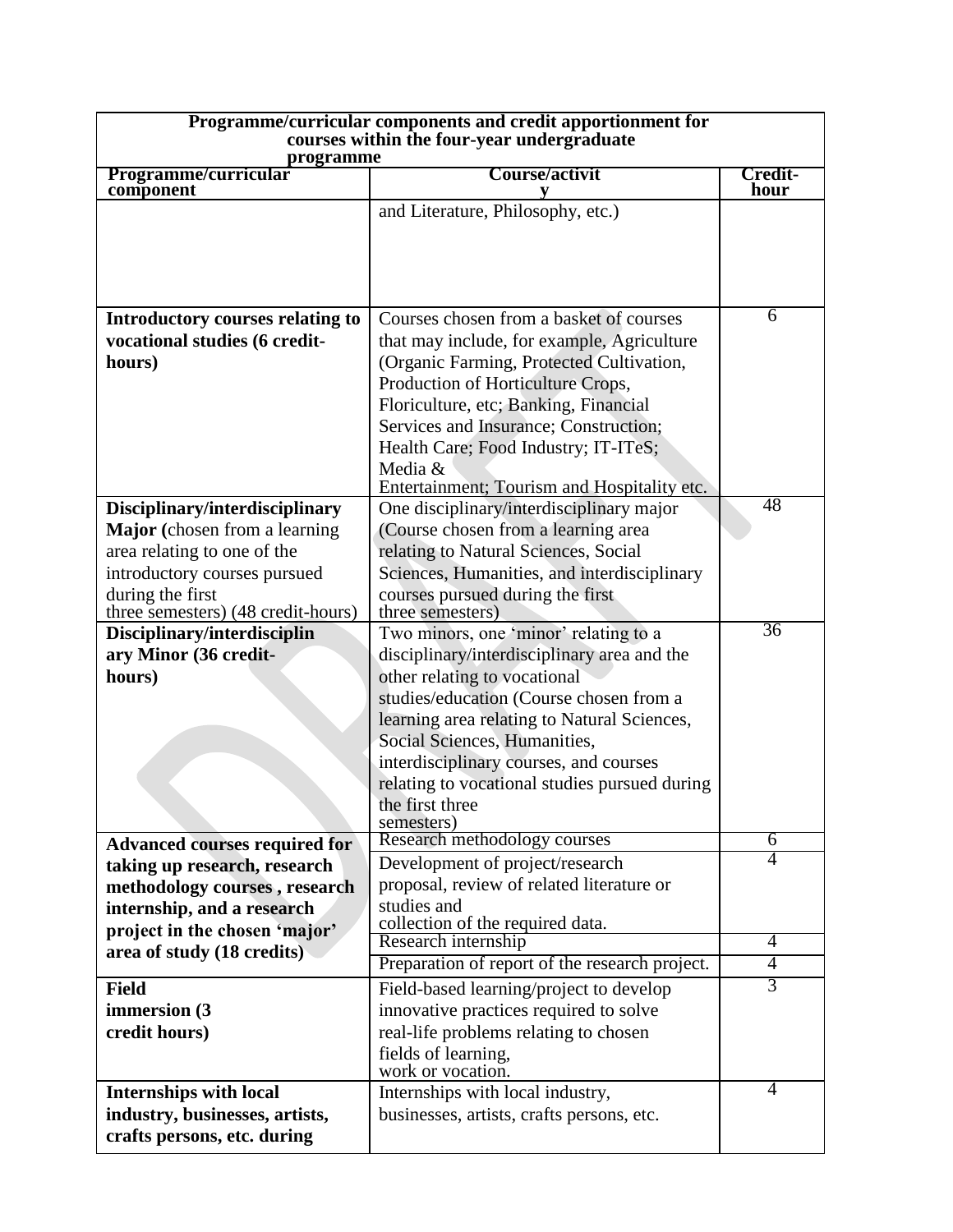| Programme/curricular components and credit apportionment for<br>courses within the four-year undergraduate<br>programme |                                                                                                                                                                                          |                        |  |
|-------------------------------------------------------------------------------------------------------------------------|------------------------------------------------------------------------------------------------------------------------------------------------------------------------------------------|------------------------|--|
| Programme/curricular<br>component                                                                                       | Course/activit                                                                                                                                                                           | <b>Predit-</b><br>hour |  |
| the sixth<br>semester (4 credit-hours)                                                                                  |                                                                                                                                                                                          |                        |  |
| <b>Community engagement</b><br>and service (3 credit<br>hours)                                                          | Community-engaged activities, including<br>participation in National Service<br>Scheme, National Cadet Corps (NCC),<br>adult<br>literacy/education programmes, and<br>student mentoring. | 3                      |  |

Learning activities required to promote value-based education, Indian knowledge systems, global citizenship education, inclusive education, gender equity etc. and the achievement of generic learning outcomes will be integrated into relevant curricular components and courses.

*Remote/blended learning modes:* Options will be available for students to earn credit by completing quality-assured remote learning modes, including online programmes offered on the Study Webs of Active Learning for Young Aspiring Minds (SWAYAM: www.swayam.gov.in) or other online educational platform approved by the competent body from time to time. Students may opt to earn credits from such courses up to 40 per cent of the total credits required for the award of a certificate/Diploma/Degree.

#### **6.0. Pedagogical approaches**

The *Learning Outcomes-Based Approach* to curriculum planning and transaction requires that the pedagogical approaches are oriented towards enabling students to attain the defined learning outcomes relating to the courses within a programme. The outcome- based approach, particularly in the context of undergraduate studies, requires a significant shift from teacher-centric to learnercentric pedagogies, and from passive to active/participatory pedagogies. Every programme of study lends itself to well-structured and sequenced acquisition of knowledge and skills. Practical skills, including an appreciation of the link between theory and practice, will constitute an important aspect of the teaching-learning process. Teaching methods, guided by such a framework, may include lectures supported by group tutorial work; practicum and field-based learning; the use of prescribed textbooks and e-learning resources and other self-study materials; field- based learning/project, openended project work, some of which may be team-based; activities designed to promote the development of generic/transferable and subject- specific skills; and internship and visits to field sites, and industrial or other research facilities etc.

#### **7.0. Learning assessment**

A variety of assessment methods that are appropriate to a given disciplinary/subject area and a programme of study will be used to assess progress towards the course/programme learning outcomes. Priority will be accorded to formative assessment. Evaluation will be based on continuous assessment, in which sessional work and the terminal examination will contribute to the final grade.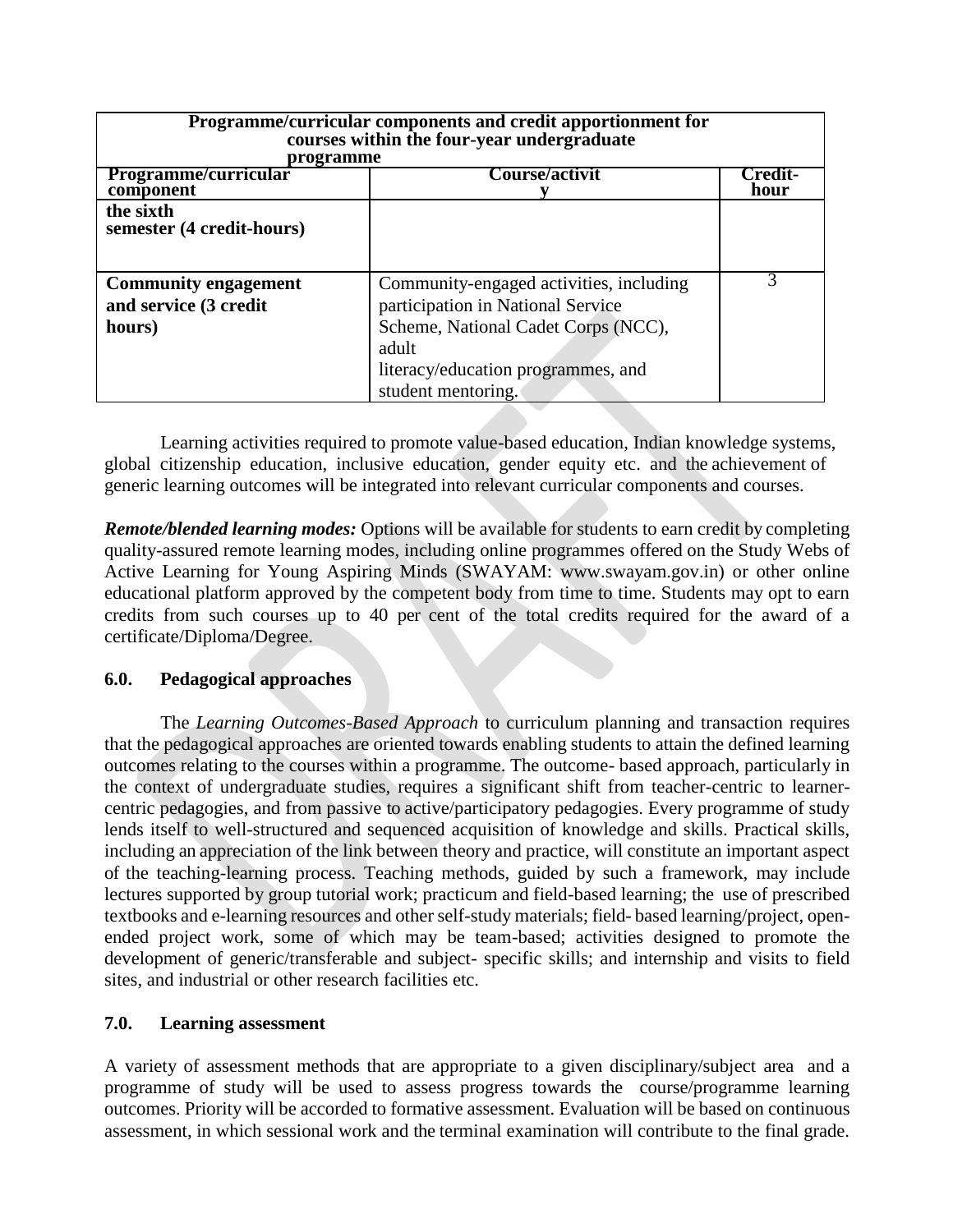Sessional work will consist of class tests, mid-semester examination(s), home- work assignments etc., as determined by the faculty in charge of the courses of study. Progress towards achievement of learning outcomes will be assessed using the following: time-constrained examinations; closed- book and open-book tests; problem-based assignments; practical assignment laboratory reports; observation of practical skills; individual project reports (case-study reports); team project reports; oral presentations, including seminar presentation; viva voce interviews; computerised adaptive assessment, examination on demand, modular certifications etc.

# **7.1. Letter Grades and Grade Points**

The Grade Point Average (GPA) is computed from the grades as a measure of the student's performance. The GPA is based on the grades of the current term, while the Cumulative GPA (CGPA) is based on the grades in all courses taken after joining the programme of study. The contribution of each course to the GPA is the product of the number of credits and the grade point corresponding to the grade obtained. For instance, if it is a 3-credit course, and the student gets a B grade (which corresponds to 6 grade points, then the contribution of the course to the total grade points is equal to 3 x 7, or 21. To get the GPA for a semester, one adds the grade point contributions of all the courses taken in the semester, and divides this total by the number of credits. The CGPA is similarly calculated, the only difference being that one considers the grade point contributions of all the courses taken in all the terms. The GPA and CGPA are rounded off to the first decimal place.

| <b>Letter Grade</b> | <b>Grad</b><br>e<br><b>Point</b> |
|---------------------|----------------------------------|
| O (outstanding)     | 10                               |
| $A+$ (Excellent)    | 9                                |
| A (Very good)       | 8                                |
| $B+$ (Good)         | 7                                |
| B (Above average)   | 6                                |
| C (Average)         | 5                                |
| P(Pass)             |                                  |
| $F$ (Fail)          |                                  |
| Ab (Absent)         |                                  |

# **7.2. Computation of SGPA and CGPA**

The UGC recommends the following procedure to compute the Semester Grade Point Average (SGPA) and Cumulative Grade Point Average (CGPA):

i. The SGPA is the ratio of sum of the product of the number of credits with the grade points scored by a student in all the courses taken by a student and the sum of the number of credits of all the courses undergone by a student, i.e

**SGPA**  $(Si) = \sum (Ci \times Gi) / \sum Ci$ 

where Ci is the number of credits of the ith course and Gi is the grade point scored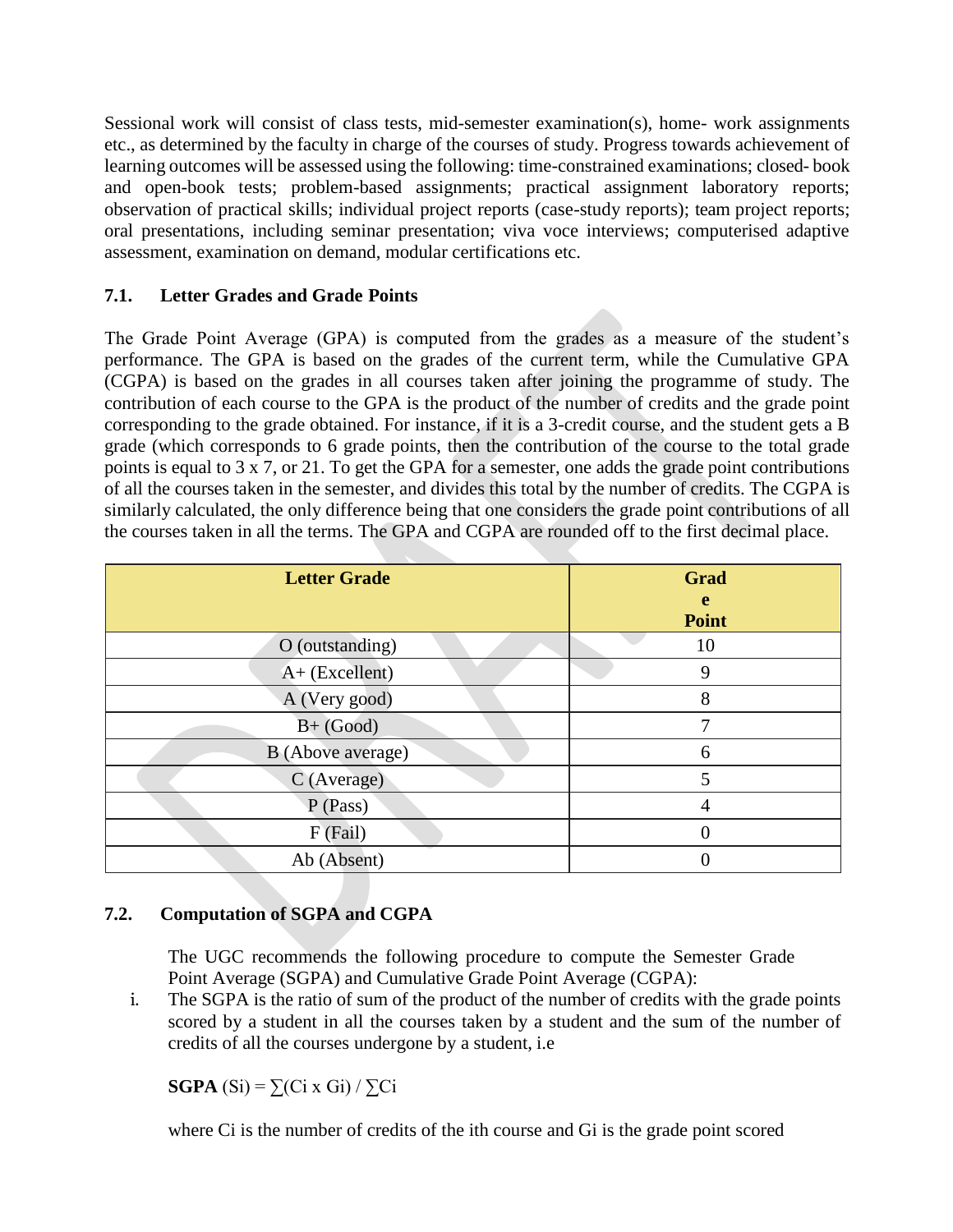by the student in the ith course.

ii. The CGPA is also calculated in the same manner taking into account all the courses undergone by a student over all the semesters of a programme, i.e.

 $\mathbf{CGPA} = \sum (Ci \times Si) / \sum Ci$ 

where Si is the SGPA of the ith semester and Ci is the total number of credits in that semester.

iii. The SGPA and CGPA shall be rounded off to 2 decimal points and reported in the transcripts.

#### **7.3. Computation of SGPA and CGPA and Format for Transcripts**

i. Computation of SGPA and CGPA

#### *Illustration* for **SGPA**

| <b>Course</b> | <b>Credit</b> | <b>Grade</b>     | <b>Grade</b> | <b>Credit Point</b> |
|---------------|---------------|------------------|--------------|---------------------|
|               |               | letter           | point        |                     |
|               |               |                  |              | (Credit x Grade)    |
| Course 1      | 3             | A                | 8            | $3 X 8 = 24$        |
| Course 2      | 4             | $B+$             |              | $4 X 7 = 28$        |
| Course 3      | 3             | B                | 6            | $3 X 6 = 18$        |
| Course 4      | 3             | $\left( \right)$ | 10           | $3 X 10 = 30$       |
| Course 5      | 3             |                  | 5            | $3 X 5 = 15$        |
| Course 6      | 4             | B                | 6            | $4 X 6 = 24$        |
|               | 20            |                  |              | 139                 |

#### Thus, **SGPA =139/20 =6.95**

#### *Illustration* for **CGPA**

| <b>Semester 1</b>              | <b>Semester 2</b>        | <b>Semester 3</b>       | <b>Semester 4</b>       |
|--------------------------------|--------------------------|-------------------------|-------------------------|
| Credit: 20<br>SGPA:6.9         | Credit: 22<br>SGPA:7.8   | Credit: 25<br>SGPA: 5.6 | Credit : 26<br>SGPA:6.0 |
| <b>Semester 5</b>              | Semester 6               |                         |                         |
| Credit :<br>26<br>SGPA:6.<br>3 | Credit : 25<br>SGPA: 8.0 |                         |                         |